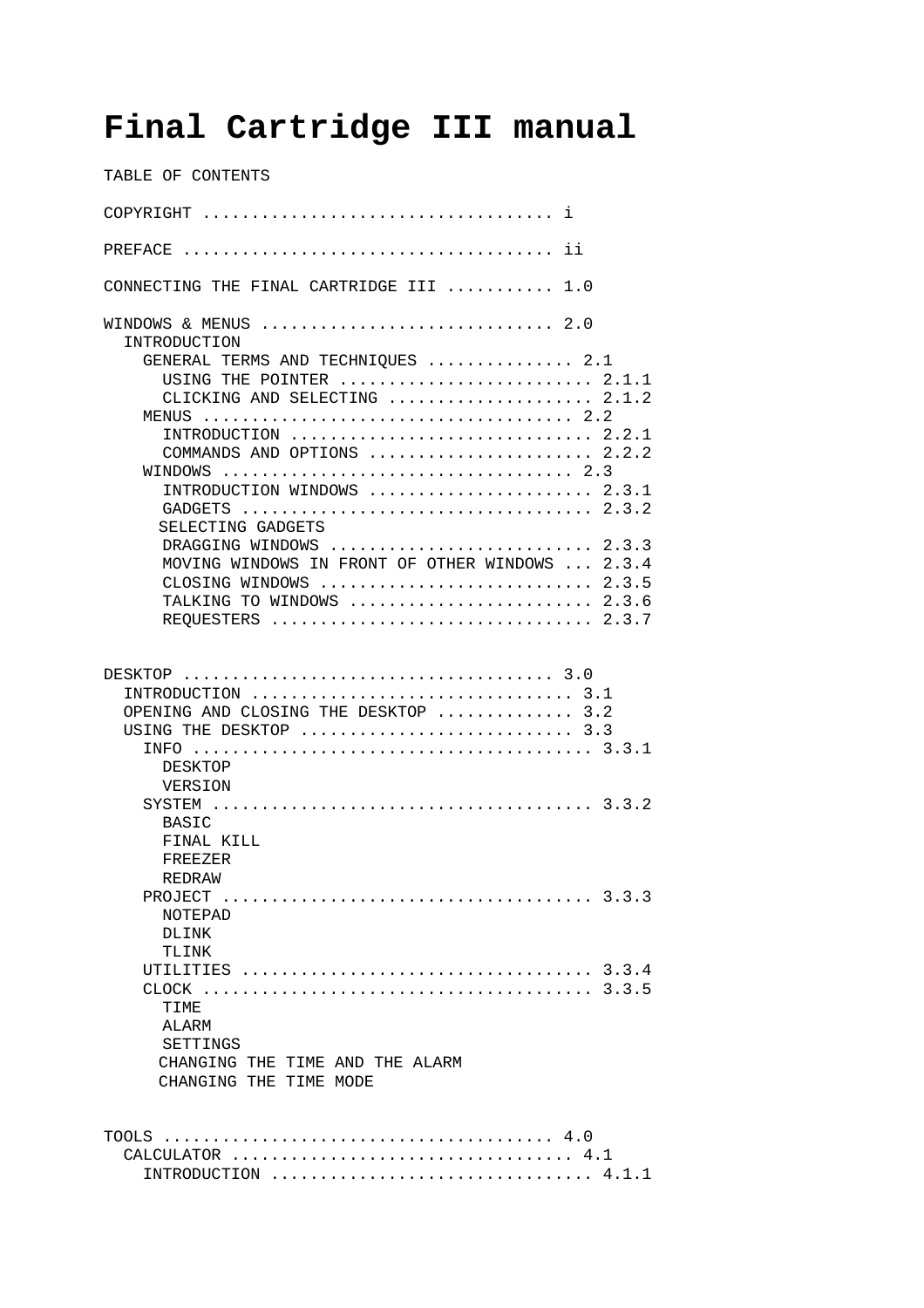| OPENING AND CLOSING THE CALCULATOR $\ldots \ldots \ldots$ 4.1.2               |
|-------------------------------------------------------------------------------|
| USING THE CALCULATOR $\ldots \ldots \ldots \ldots \ldots \ldots \ldots 4.1.3$ |
| THE STANDARD FUNCTIONS                                                        |
| THE MEMORY                                                                    |
| PREFERENCES                                                                   |
|                                                                               |
| OPENING AND CLOSING PREFERENCES  4.2.2                                        |
| FUNCTIONS                                                                     |
| POINTER                                                                       |
| <b>SCREEN</b>                                                                 |
| DRIVER                                                                        |
| <b>VELOCITY</b>                                                               |
| ACCELERATION                                                                  |
| DEFAULT                                                                       |
| VIEW                                                                          |
| OK.                                                                           |
| CANCEL                                                                        |
|                                                                               |

| DISK OPERATIONS  5.0                                                                           |
|------------------------------------------------------------------------------------------------|
| INTRODUCTION  5.1                                                                              |
| OPENING AND CLOSING DISK-OPERATIONS  5.2                                                       |
| FUNCTION SUMMARY  5.2.1                                                                        |
| OPENING A DIRECTORY WINDOW  5.2.2                                                              |
| BROWSING THROUGH THE DIRECTORY  5.2.3                                                          |
| SELECTING A PROGRAM  5.2.4                                                                     |
| SORTING A DIRECTORY  5.2.5                                                                     |
| READING THE ERROR-CHANNEL  5.2.6                                                               |
| RUNNING A PROGRAM  5.2.7                                                                       |
| VALIDATING A DISK $\ldots \ldots \ldots \ldots \ldots \ldots \ldots \ldots \ldots 5.2.8$       |
| SCRATCHING A PROGRAM $\ldots \ldots \ldots \ldots \ldots \ldots \ldots \ldots 5.2.9$           |
| INITIALIZING A DISK  5.2.10                                                                    |
| FAST FORMATTING A DISK $\ldots \ldots \ldots \ldots \ldots \ldots \ldots$ 5.2.11               |
| EMPTYING A DISK $\ldots \ldots \ldots \ldots \ldots \ldots \ldots \ldots \ldots \ldots 5.2.12$ |
| RENAMING A PROGRAM  5.2.13                                                                     |
| RENAMING A DISK  5.2.14                                                                        |
| SEVERAL DIRECTORY WINDOWS AT THE SAME TIME                                                     |
|                                                                                                |
|                                                                                                |
|                                                                                                |
|                                                                                                |
|                                                                                                |
| INTRODUCTION $\ldots \ldots \ldots \ldots \ldots \ldots \ldots \ldots \ldots \ldots 6.1$       |
| OPENING AND CLOSING TAPE  6.2                                                                  |
|                                                                                                |
|                                                                                                |
|                                                                                                |
| BASIC PREFERENCES  7.0                                                                         |
|                                                                                                |
| OPENING AND CLOSING BASIC PREFERENCES  7.2                                                     |
| USING BASIC PREFERENCES  7.3                                                                   |
|                                                                                                |
|                                                                                                |
|                                                                                                |
| INTRODUCTION  8.1                                                                              |
| OPENING AND CLOSING THE PRINT WINDOW  8.2                                                      |
| FUNCTION SUMMARY  8.3                                                                          |
| PRINTERS TESTED<br>8.4                                                                         |

PRINTER CABLES ............................... 8.5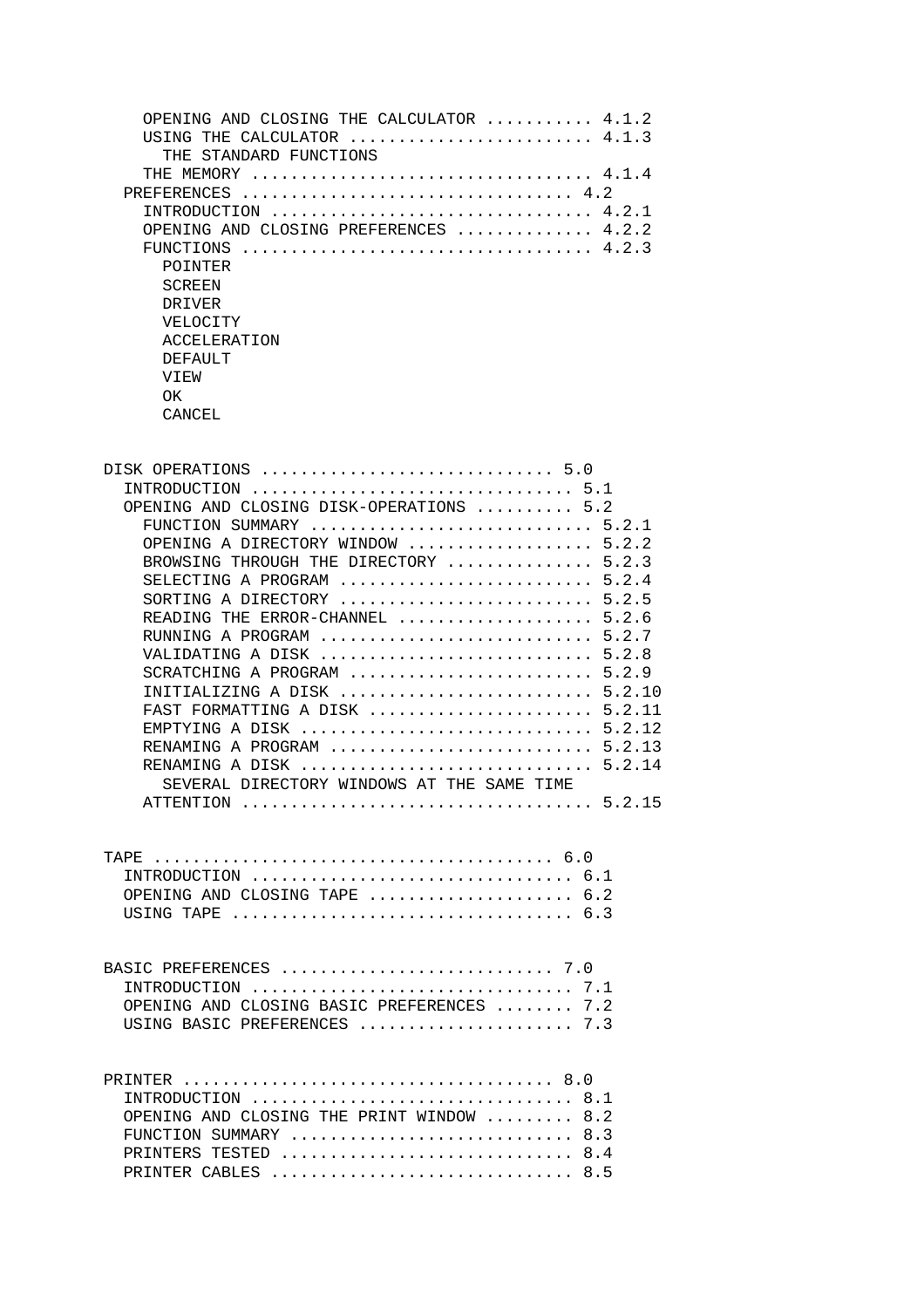| NOTEPAD<br>OPENING AND CLOSING NOTEPAD $\ldots, \ldots, \ldots, \ldots, 9.2$<br>USING THE NOTEPAD COMMANDS $\ldots \ldots \ldots \ldots \ldots \ldots$<br>FILE<br>LINE<br><b>SPACEX</b><br>EDIT FUNCTIONS                                                                                                                                                  |  |
|------------------------------------------------------------------------------------------------------------------------------------------------------------------------------------------------------------------------------------------------------------------------------------------------------------------------------------------------------------|--|
| INTRODUCTION  10.1<br>ENTERING AND LEAVING THE BASIC MODE $\ldots \ldots \ldots \ldots$<br>EXTENSIONS OF BASIC  10.3<br>EDIT FUNCTIONS $\ldots \ldots \ldots \ldots \ldots \ldots \ldots \ldots \ldots \ldots \ldots 10.3.2$<br>PRINTER INTERFACE  10.3.3<br>LOW-RESOLUTION SCREENDUMP $10.3.4$<br>PULL-DOWN MENUS  10.3.7<br>EXTRA BASIC COMMANDS  10.3.8 |  |
| HOW TO START AND STOP THE FREEZER  11.2<br>USING THE FREEZER  11.3<br>SUMMARY FREEZER COMMANDS  11.4                                                                                                                                                                                                                                                       |  |

|  |  | THE MONITOR $\ldots \ldots \ldots \ldots \ldots \ldots \ldots \ldots \ldots \ldots \ldots \ldots 12.0$ |  |  |
|--|--|--------------------------------------------------------------------------------------------------------|--|--|
|--|--|--------------------------------------------------------------------------------------------------------|--|--|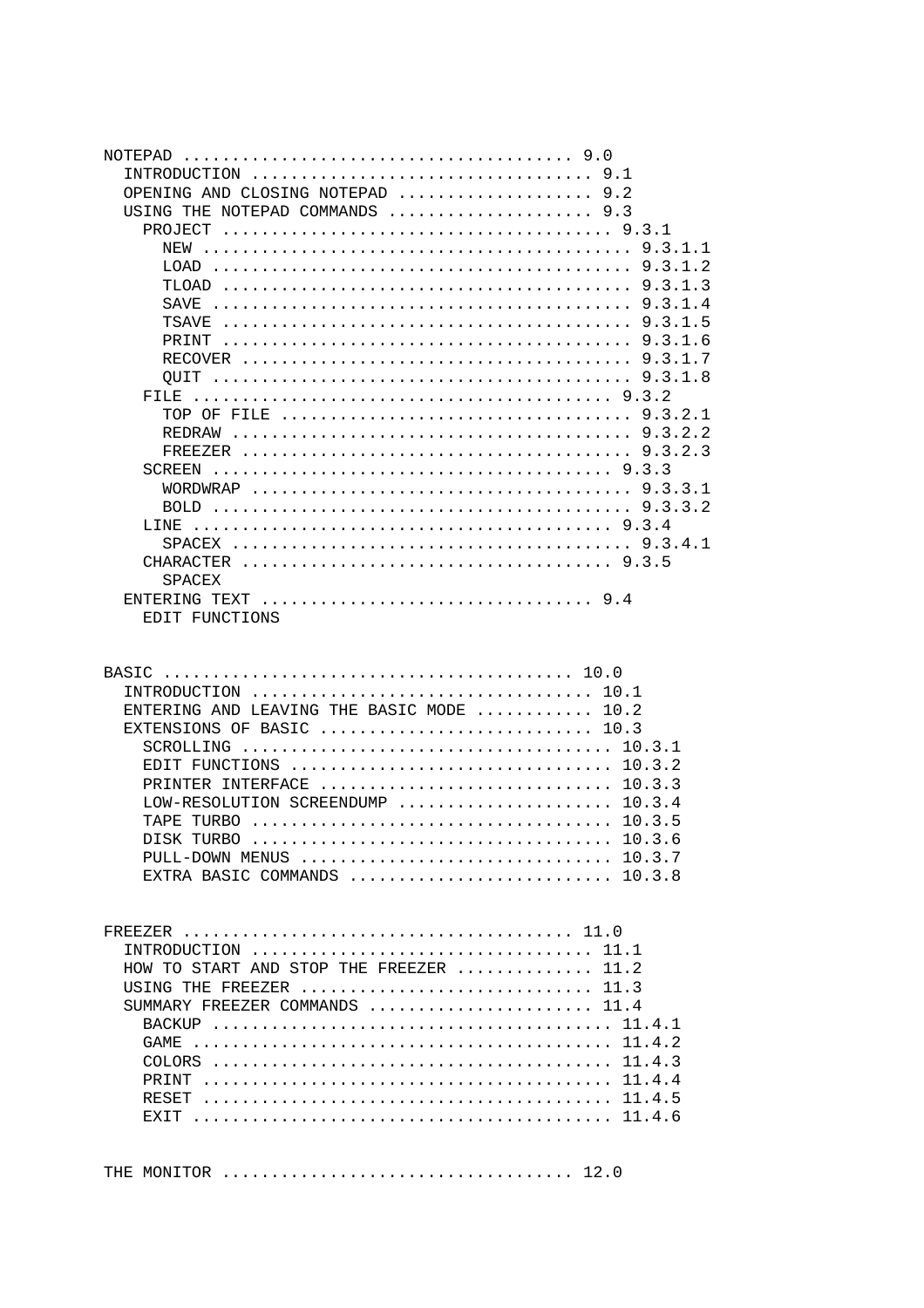| HOW TO START AND LEAVE THE MONITOR $\ldots \ldots \ldots 12.2$                                                                                  |
|-------------------------------------------------------------------------------------------------------------------------------------------------|
| GENERAL TERMS AND TECHNIOUES  12.3                                                                                                              |
|                                                                                                                                                 |
| MEMORY REPRESENTATION  12.3.2                                                                                                                   |
| SCROLLING $\ldots \ldots \ldots \ldots \ldots \ldots \ldots \ldots \ldots \ldots \ldots \ldots \ldots 12.3.3$                                   |
| CHANGING $\ldots$ $\ldots$ $\ldots$ $\ldots$ $\ldots$ $\ldots$ $\ldots$ $\ldots$ $\ldots$ $\ldots$ $\ldots$ $\ldots$ $\ldots$ $\ldots$ $\ldots$ |
|                                                                                                                                                 |
|                                                                                                                                                 |
| SWITCHING BETWEEN MODES                                                                                                                         |
| KINDS OF COMMAND $\ldots \ldots \ldots \ldots \ldots \ldots \ldots \ldots \ldots \ldots 12.3.7$                                                 |
|                                                                                                                                                 |
| SUMMARY MONITOR INSTRUCTIONS  12.4                                                                                                              |

REMARKS ........................................ 13.0 INTRODUCTION ................................... 13.1 REMARKS ON THE FREEZER ........................... 13.2 BACKUP ......................................... 13.2.1 PRINT .......................................... 13.2.2 GAME ........................................... 13.2.3 REMARKS ON THE DESKTOP ........................... 13.3 REMARKS ON THE RESET ............................. 13.4 REMARKS ON BASIC ............................... 13.5 PACKER REMARKS ON MICE ................................... 13.6 REMARKS ON THE DISK TURBO ....................... 13.7

COPYRIGHT [i]

The Final Cartridge III is a product of Riska B.V. Home & Personal Computers. Copyright: E. Th. van de Enden.

All rights reserved.

No part of the Final Cartridge III or this manual may be reproduced, stored in a retrieval system, or transmitted in any form or by any means, electronic, mechanical, photocopying, recording and/or otherwise, without the prior written permission of Risks B.V. Home & Personal Computers.

Riska B.V. Home & Personal Computers will not be held responsible for any damage caused to any equipment due to misuse of their products. Every care should be taken to ensure that the the FinalCartridge III and any associated hardware (i.e., Centronics printer cable) are used correctly.

The information in this manual has been reviewed and is believed to be reliable. No responsibility, however, is assumed for inaccuracies.

The material in this manual is for information purposes only, and is subject change without notice.

Riska B.V. Home & Personal Computers reserve the right to make any modifications to this manual and/or the Final Cartridge III.

Idea & realization Wil Sparreboom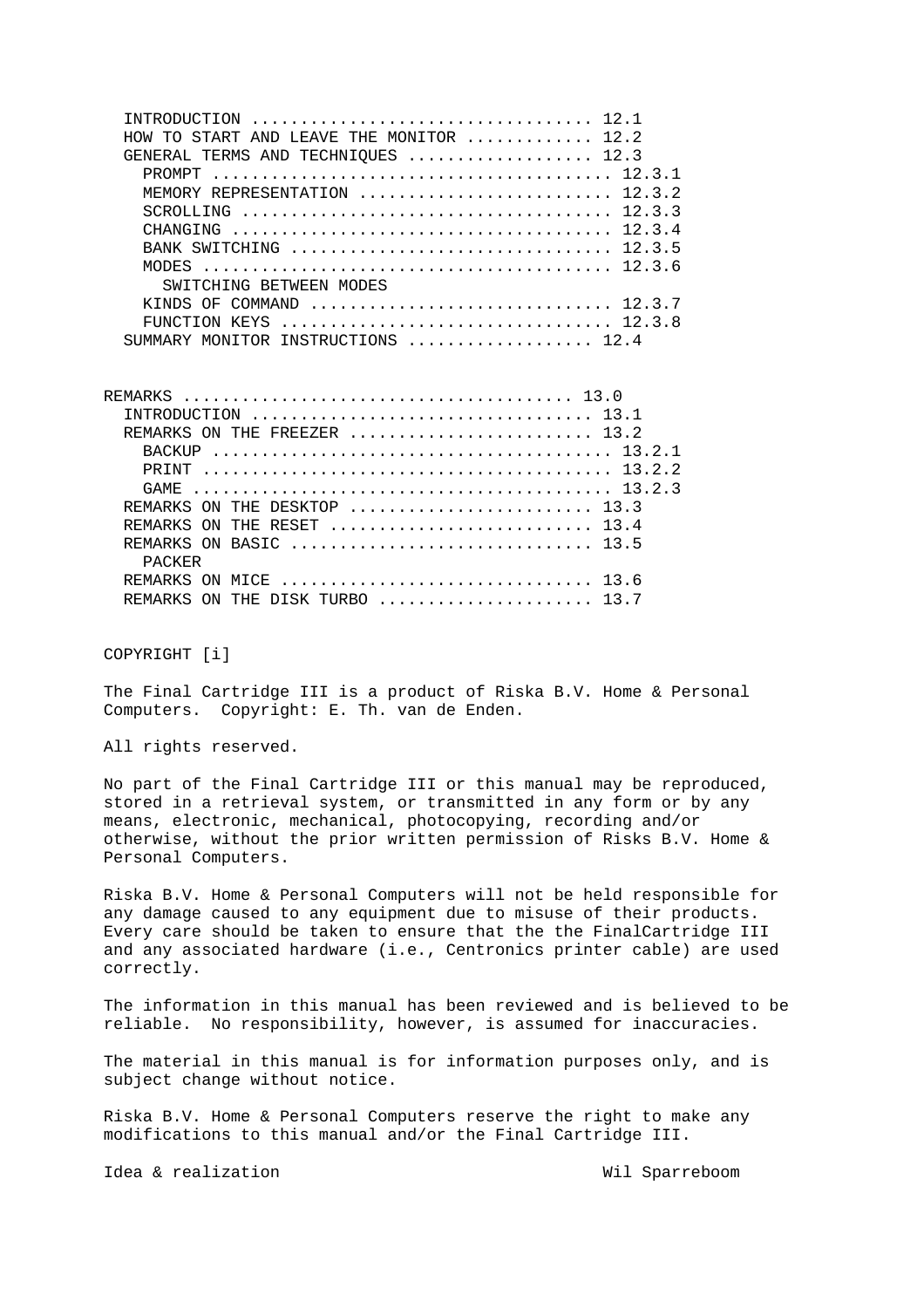Desktop and menus: Gerard van Assem Marc Derksen Tools, freezer, fastloader and printer interface: Uwe Stahl Supporting Software: Wil Sparreboom Board design and logic by: Ton Peters Jacques van Schajik Manual by: Patrik Mast

| DESKTOP V1.0        |                |
|---------------------|----------------|
| Software:           |                |
| Gerard van Assem    | Marc Derksen   |
| Wil Sparreboom      |                |
|                     |                |
| Hardware:           |                |
| T. Peters           | J. van Schajik |
|                     |                |
| Developed in 1987   | CONTINUE       |
| All Rights Reserved |                |
|                     |                |

PREFACE [ii]

The Final Cartridge III is a development of Riska B.V. Home & Personal Computers.

The Final Cartridge III which consists of 64K bytes in machine-code, offers many additional features apart from the DESKTOP, for example:

- 1. Many useful toolkit commands.
- 2. Easy to use disk commands.
- 3. 24K bytes extra memory in BASIC.
- 4. A tape turbo which loads and saves TEN TIMES faster.
- 5. A disk turbo which loads FIFTEEN TIMES faster, and saves SEVEN TIMES faster.
- 6. A built-in machine language monitor.
- 7. A disk monitor.
- 8. A Centronics printer interface to produce listings and high resolution graphic screen dumps.
- 9. A built-in sprite killer.
- 10. A reset switch, which will enable you to regain control of your computer at any time, and an OLD command, which restores your BASIC program back after a reset or NEW.
- 11. A freezer facility which:
	- will dump programs to tape or disk.
	- allows you to pause a program.
	- allows you to make screen dumps, including even sprites.
- 12. A built-in Notepad, enabling you to keep notes or create short documents.

The user interface, the windows and pull-down menus are based on ideas applied in the Apple Macintosh and the Commodore Amiga.

[ Two screen shots of windows omitted, each with multiple overlapping windows. Left contains menu system with UTILITIES menu open; TAPE,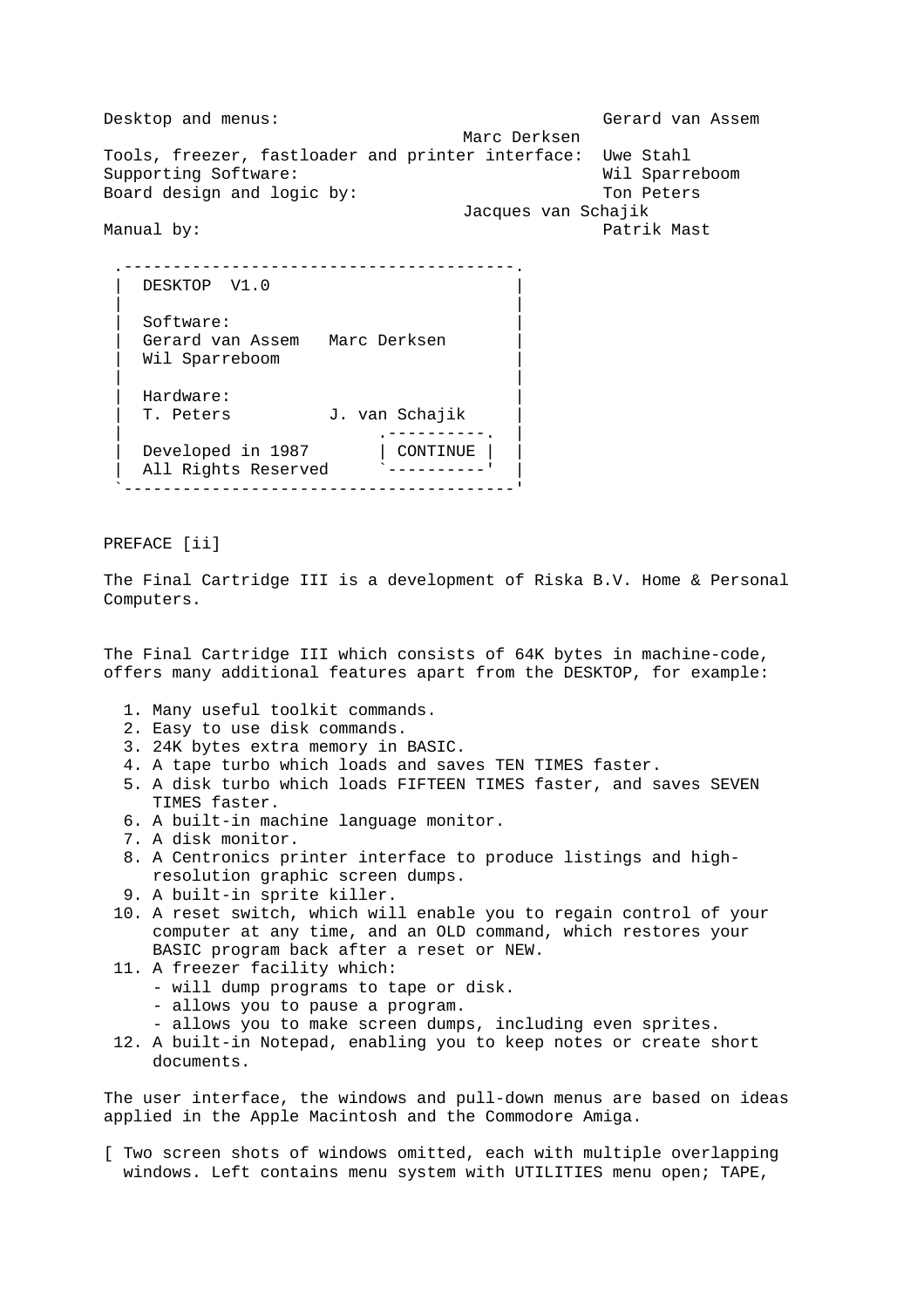Preferences, and Basic Preferences requesters; also Calculator. Right has MENU bar; Disk Operations and TAPE requesters; three disk directory windows: VIZAWRITE 1, OXFORD PASCAL, SUPERBASE. ]

#### CONNECTING THE FINAL CARTRIDGE III [1.0]

!!! ATTENTION !!!

Be sure you always turn off the computer before connecting or disconnecting the Final Cartridge III.

#### COMMODORE 64

Plug in the Final Cartridge III into the cartridge port of your computer (right hand side as you look from the front) with the LABEL UP. Turn on the computer and other peripherals as normal.

## COMMODORE 128

Plug the Final Cartridge III into the cartridge port of your computer (right hand side as you look from the front) with the LABEL UP. Turn on the computer and other peripherals as normal. Your Commodore 128 will now boot up on Commodore 64 mode.

By pressing the reset button on the Final Cartridge III you enter the Commodore 64 mode. If you press the reset button on the Commodore 128, you enter the Commodore 128 mode. So it's not necessary to remove the Final Cartridge III if you want to use the Commodore 128 mode or CP/M mode.

If you turn on the computer with the Final Cartridge III inserted, it will go to desktop. This is described in DESKTOP.

If you want to work directly in BASIC, just hold down the <RUN/STOP> button while you turn on your computer.

If you don't get any message, and after pressing the reset button you still see nothing, then the Final Cartridge Ill is probably not correctly connected with the computer.

With older types of computers it Is sometimes necessary to press the reset button (perhaps with the <RUN/STOP> or the <C=> key down) on the cartridge to start the Final Cartridge III.

!!! ALSO SEE THE CHAPTER REMARKS !!!

WINDOWS & MENUS [2.0]

## INTRODUCTION

Most facilities of the Final Cartridge III are supported by Windows & Menus. As not everybody will know everything about these subjects, we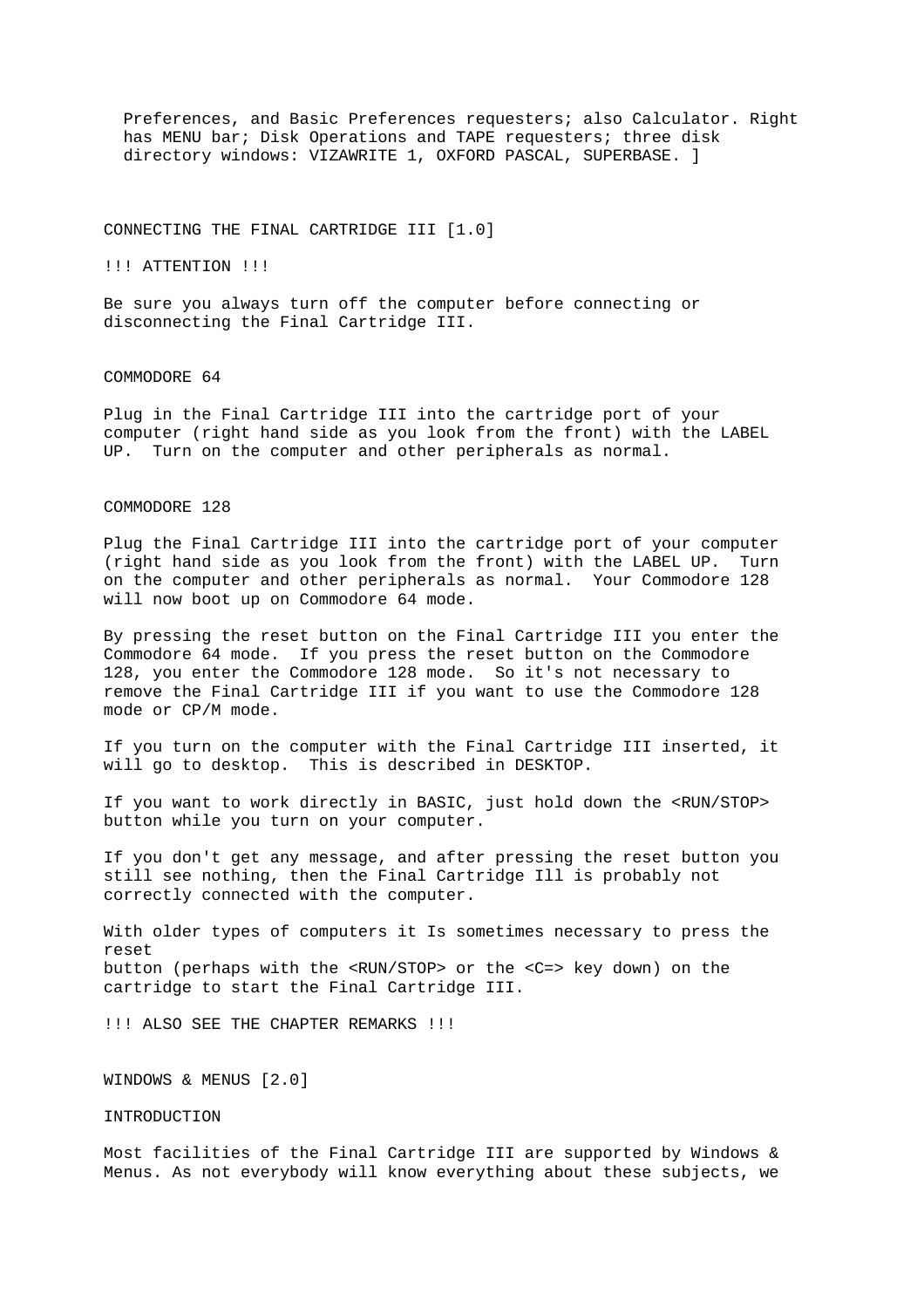first explain some general things. Those who are not familiar with these subjects shoud read this chapter first.

GENERAL TERMS AND TECHNIQUES [2.1]

USING THE POINTER [2.1.1]

You use the pointer, the small arrow on the display, to point at subjects you want to select. Moving the joystick/mouse moves pointer. It is also possible to simulate the joystick with the using the keyboard (<Fl> : up; <F3> : down; <F5> : left; <F7> : right <C=> : fire button) Although the Final Cartridge III supports joystickports, we suggest you use joystickport 2. Unfortunately we can't do anything about the fact that some mice lock the keyboard This is a hardware failure of the mouse), so it's sometimes necessary disconnect the mouse.

If the pointer doesn't move the way you want or doesn't have thee you like, you can always change these settings using the Preferences tool. This is explained in Tools.

CLICKING AND SELECTING [2.1.2]

Most commands of the FinalCartridge III are chosen by pointing at it on the screen and pushing the fire button of the joystick or the mouse This is called clicking.

Choosing a command by pointing at it and clicking is called selecting.

MENUS [2.2]

INTRODUCTION [2.2.1]

For most tools, there are menus that list choices you can make.

At the top of the screen you can find this menu bar:

.--------------------------------------------------------------. | INFO SYSTEM PROJECT UTILITIES CLOCK DESKTOP V1.0 | `--------------------------------------------------------------'

In this menu bar are titles of menus, which you can choose at this moment.

To browse through the menus, just hold down the fire button while move the pointer down along the menu bar. Without choosing an item, you get a look at the menu items that are available.

In some menus. not all menu items are available at all times. Menu items that you cannot choose appear as ghost items.

To choose one of the items you have to point at it (while keeping the fire button down). When the item you want to choose is highlighted you release the fire button.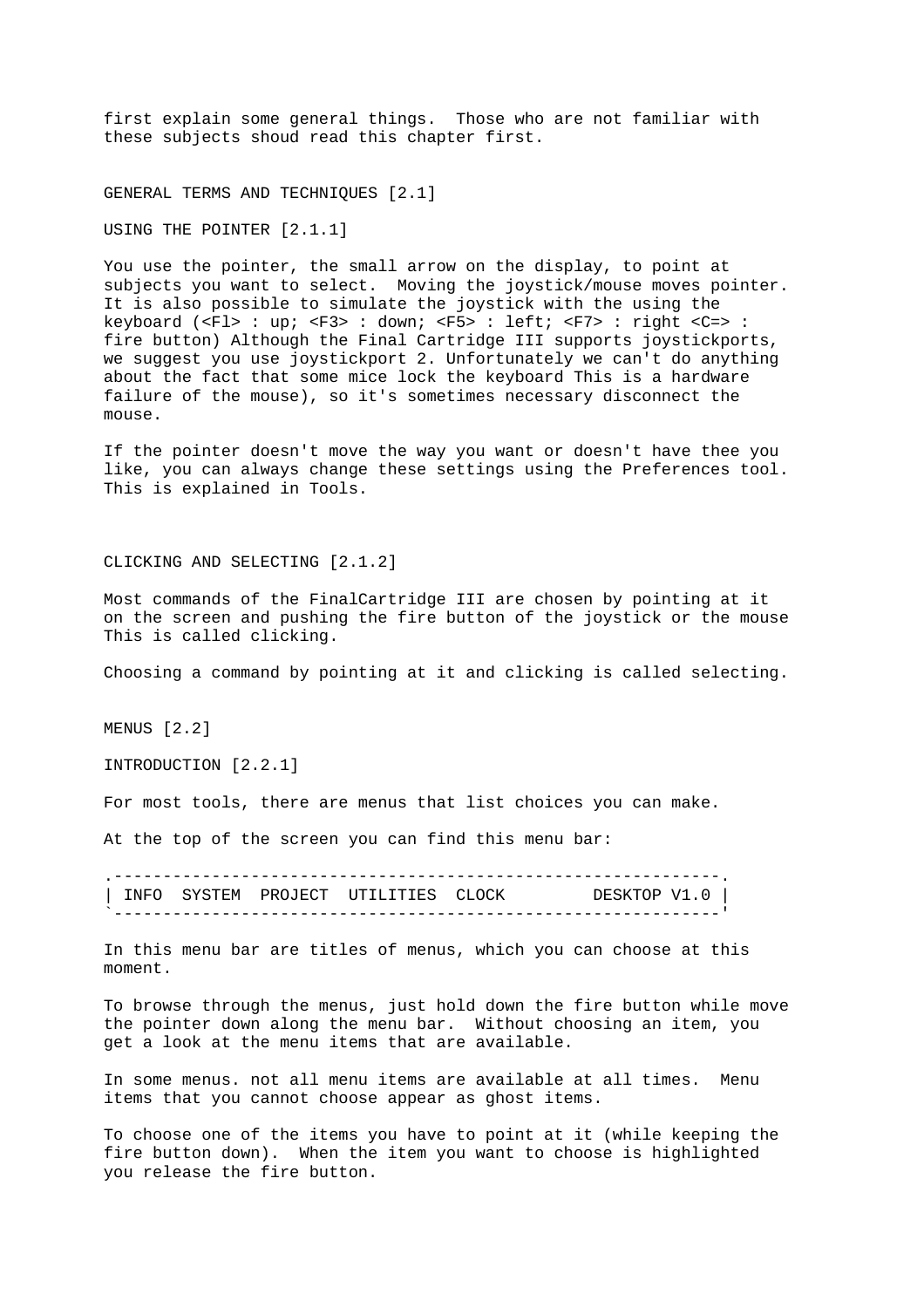COMMANDS AND OPTIONS [2.2.2]

In menus, there are two kinds of items. Commands are items that you choose to perform an action. One example of a command is the calculator item in the utilities menu. You choose calculator to perform some calculations.

Options are choices that persist until you choose other, mutually exclusive, options. An example of an option is TIME in the clock menu (As long as TIME remains selected, the time is displayed in the menu bar). Options you've chosen are indicated by check marks to the right of the menu items.

WINDOWS [2.3]

INTRODUCTION WINDOWS [2.3.1]

A window is a small screen that appears within the screen (a newly opened window appears in front of any other windows with which it overlaps).

You even have the possibility to open several windows. But while all the windows in the screen can display information, only one window can accept information from you at a time. This window is called the selected window. To select a window, point anywhere within the window and click the fire button. You can recognize the selected window, because it is the upper window.

[ Screen shot of multiple overlapping windows omitted. DESKTOP with menu bar; Preferences, Basic Preferences, TAPE, Clock Settings, and Disk Operations requesters; also Calculator. ]

GADGETS [2.3.2]

You move windows, close windows, etcetera with windows with the help of gadgets. You also use gadgets to communicate with the utilities. Here are some common gadgets found in windows:

| Close gadget   | To close a window                    |
|----------------|--------------------------------------|
| To-back gadget | To move windows behind other windows |
| String gadget  | To enter text                        |
| Toggle gadget  | To select options                    |

You can find several of these gadgets in this picture.

[ calculator diagram with close-window gadget in upper-left corner and to-back gadget in upper-right corner omitted. See section 4.1 for an ascii-art rendition. ]

Windows can contain all, some, or none of these gadgets. In addition, windows can contain other gadgets needed for a particular utility. For example, in the calculator window, each of the calculator's "buttons" is a gadget.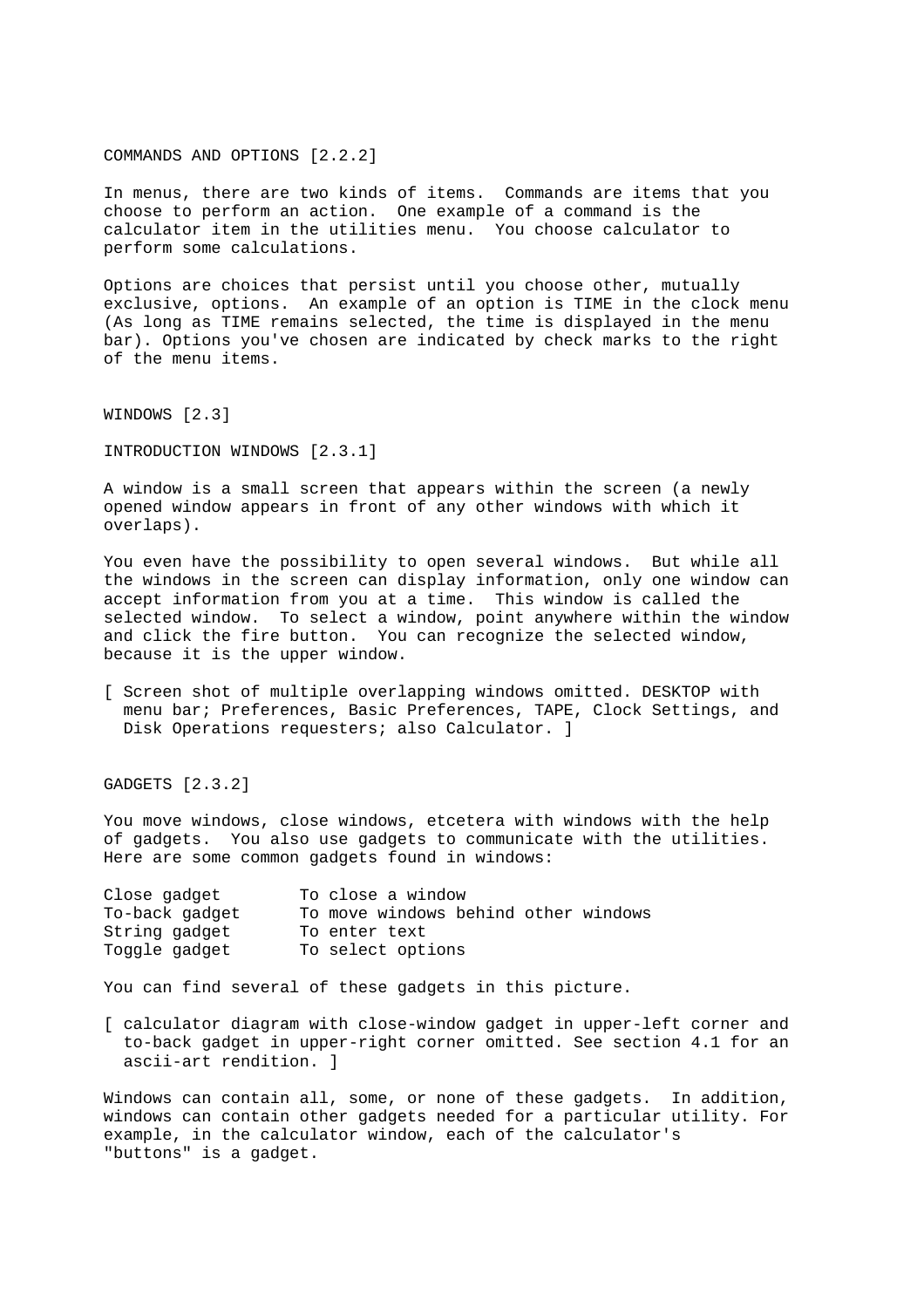#### SELECTING GADGETS

You can select a gadget by pointing at it and clicking. Toggle gadgets you select are highlighted. If by accident you select a wrong gadget you need to remove the pointer from the gadget, while keeping the fire button down, after which you can release the fire button.

## DRAGGING WINDOWS [2.3.3]

You drag a window by pointing any where in the window's drag bar, holding down the fire button, and moving the pointer. When you do so, you see four marks that suggest the corners of the window. By releasing the fire button you place the window.

```
 .------+==========================. 
 | TAPE | =========================| [ horizontal lines ] 
`------+==============================
```
MOVING WINDOWS IN FRONT OF OTHER WINDOWS [2.3.4]

When windows overlap, one window appears in front of the others.

To move a window in front of other windows, you select the window. This window appears in front of the others, and is also active.

To move a window behind another, you select the to-back gadget of the window you want to move. Now this window appears at the back, and the window in front is automatically selected.

```
 .----------. 
   .---. | [ two overlapping squares in a square ]
 | | .---. | 
 | `- | | | 
| | | | <sup>| |</sup>---' | |
 `----------'
```
## [2.3.5] CLOSING WINDOWS

To close a window, you select the close gadget. You can find this gadget in most windows in the upper left-hand corner.

| $\Box$ | [ concentric squares ] |  |
|--------|------------------------|--|
|        |                        |  |

## TALKING TO WINDOWS [2.3.6]

When a utility needs a name, for example the name and ID of the disk you want to format, you have to use a string gadget. These gadgets have a cursor you can use to enter the name. To activate a string gadget you have to click when the pointer is inside the gadget. If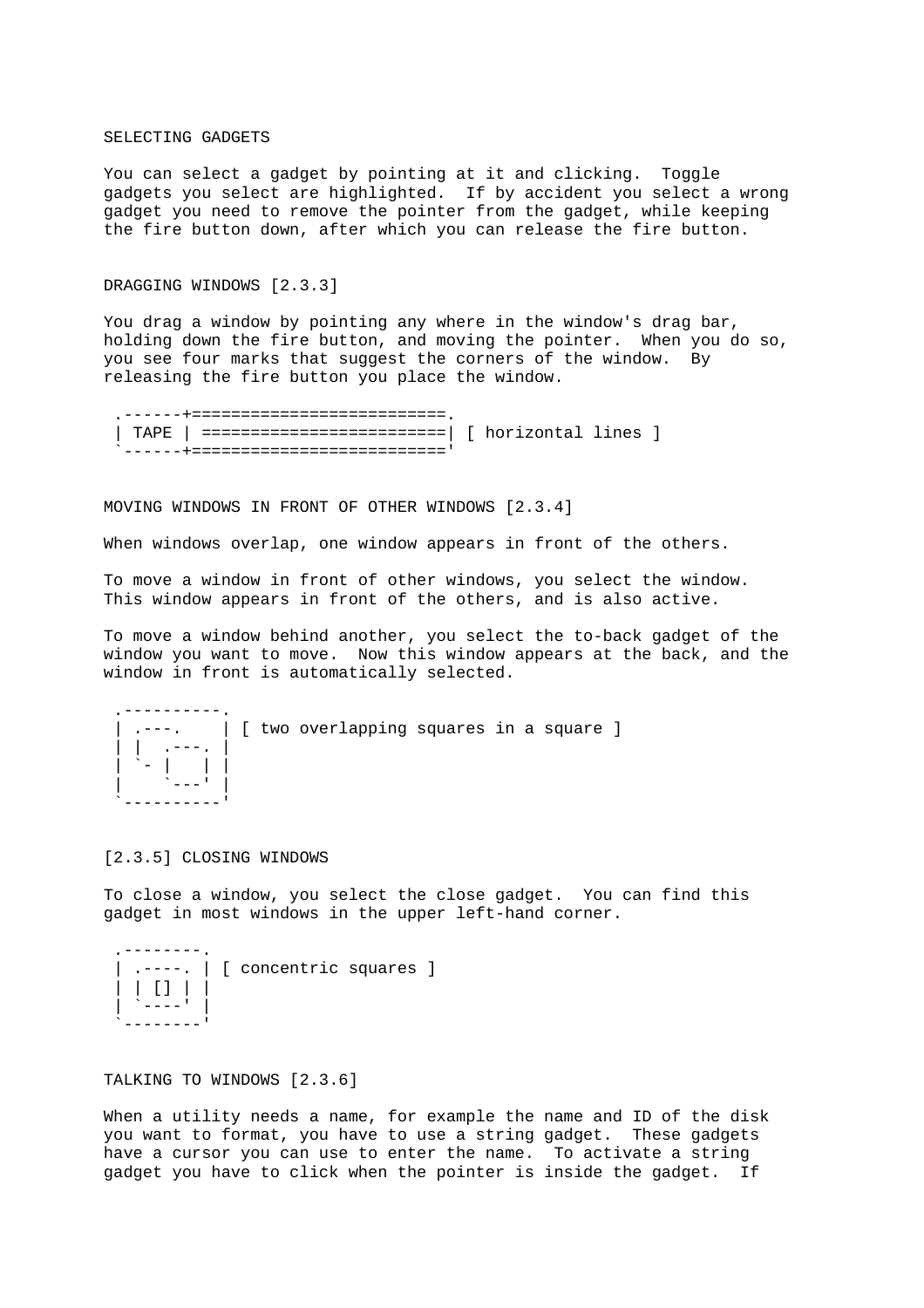you click outside the gadget the cursor disappears, and the gadget is no longer selected. To select the gadget again, point at it and click.

REQUESTERS [2.3.7]

Sometimes it is necessary to make some inputs or to perform an important operation. This is done with requesters. For example, if you want to format a disk, a requester appears with options to continue or cancel the format command. You can see such a requester here:

 .-------------------------------------. W A R N I N G:  $\vert$  [ overlapped window omitted ] This command destroys all information on the disk | .--------------. .<sup>--------------</sup>. | | F O R M A T | | C A N C E L | | | `-------------' `-------------' | `-------------------------------------'

Just after you respond to a requester, it disappears and the computer performs its operation. To respond to a requester, use the gadget or gadgets it provides. Mostly there is a gadget to continue the action, and a gadget to cancel the action.

.-------------------------------------. W A R N I N G: You are now leaving the DESKTOP | .-------------- .<br>| BASIC | | CANCEL | | | B A S I C | | C A N C E L | | | `-------------' `-------------' | `-------------------------------------'

DESKTOP [3.0]

INTRODUCTION [3.1]

Desktop is the most important part of the Final Cartridge III desktop you can exit to BASIC, the freezer, etc.

OPENING AND CLOSING THE DESKTOP [3.2]

There are five ways to open the desktop:

- 1. Just turn on the computer with the Final Cartridge III inserted (always).
- 2. Select the Item desktop from the system menu in BASIC.
- 3. In BASIC you can type the command DESKTOP.
- 4. From BASIC you reset the computer while holding down the <C=>
- 5. Select the item DESKTOP in the exit menu of the freezer.

To reset the desktop, press the keys <CTRL> & <SHIFT> & <SHIFT> simultaneously.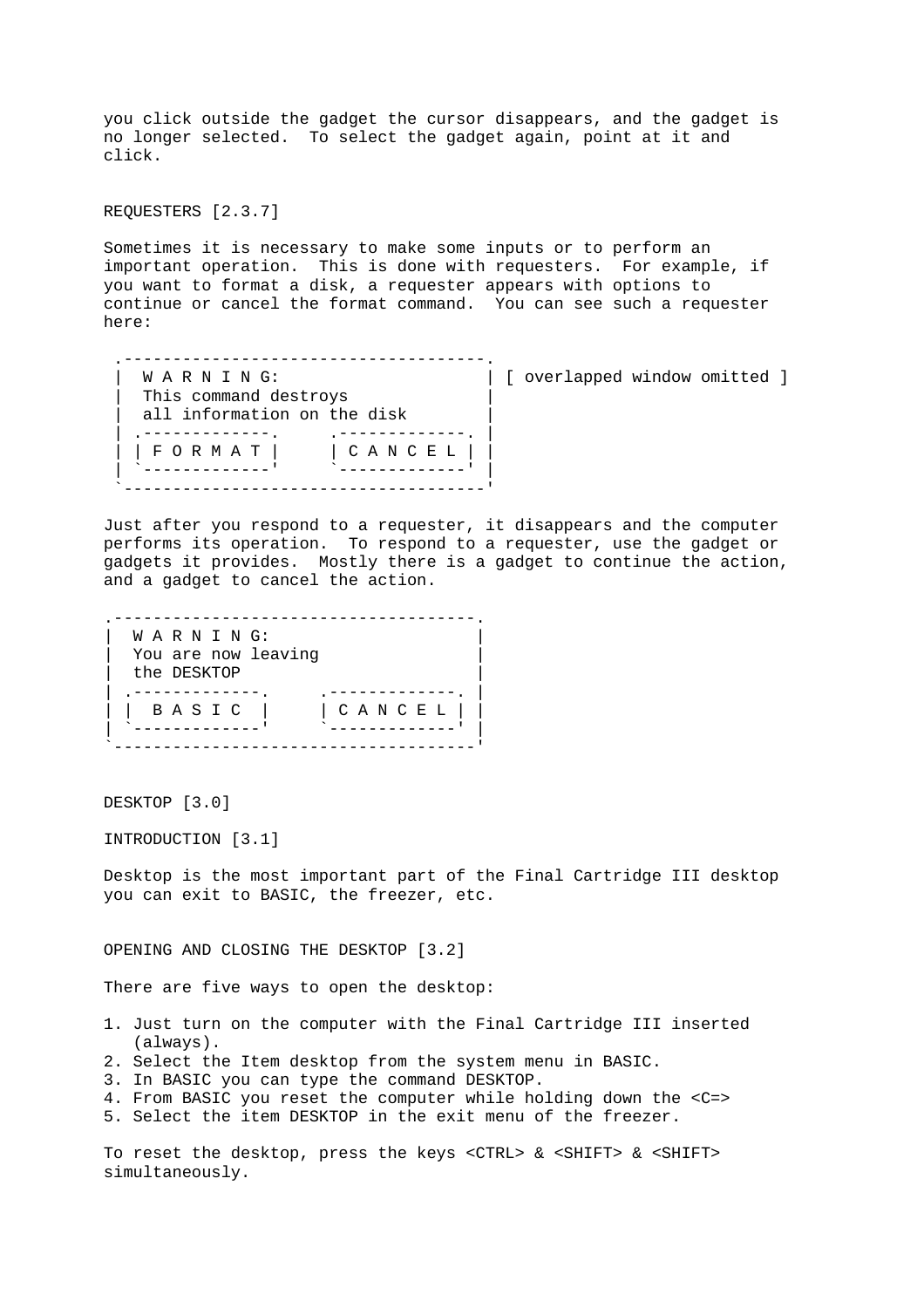You can leave the desktop by going to BASIC, the freezer, etc. USING THE DESKTOP [3.3] The commands in the desktop are chosen by pull-down menus. You can this menu bar in desktop: .--------------------------------------------------------------. | INFO SYSTEM PROJECT UTILITIES CLOCK DESKTOP V1.0 | `--------------------------------------------------------------' We discuss all the commands in the way they are displayed in the menus. INFO [3.3.1] In this menu are commands that will show some information about the Final Cartridge III. DESKTOP This command will open a requester that will show the names of the designers of the Final Cartridge III. VERSION This command will open a requester that will show the version number various parts of the Final Cartridge III. SYSTEM [3.3.2] In this menu you can find some system commands. BASIC This command will close the desktop and go to BASIC, after you have responded to a requester. All BASIC extensions are described in chapter BASIC. FINAL KILL This command will disable the Final Cartridge III. You can see that by the LED on the cartridge being turned off. FREEZER This command will activate the freezer From there you can, among other things, make screendumps. You can continue Desktop by leaving the freezer with the Exit Run command. All freezer commands are described in the chapter FREEZER. REDRAW This command will redraw the screen, so that you can see all the windows that are displayed. PROJECT [3.3.3] In this menu you can find some projects you can start.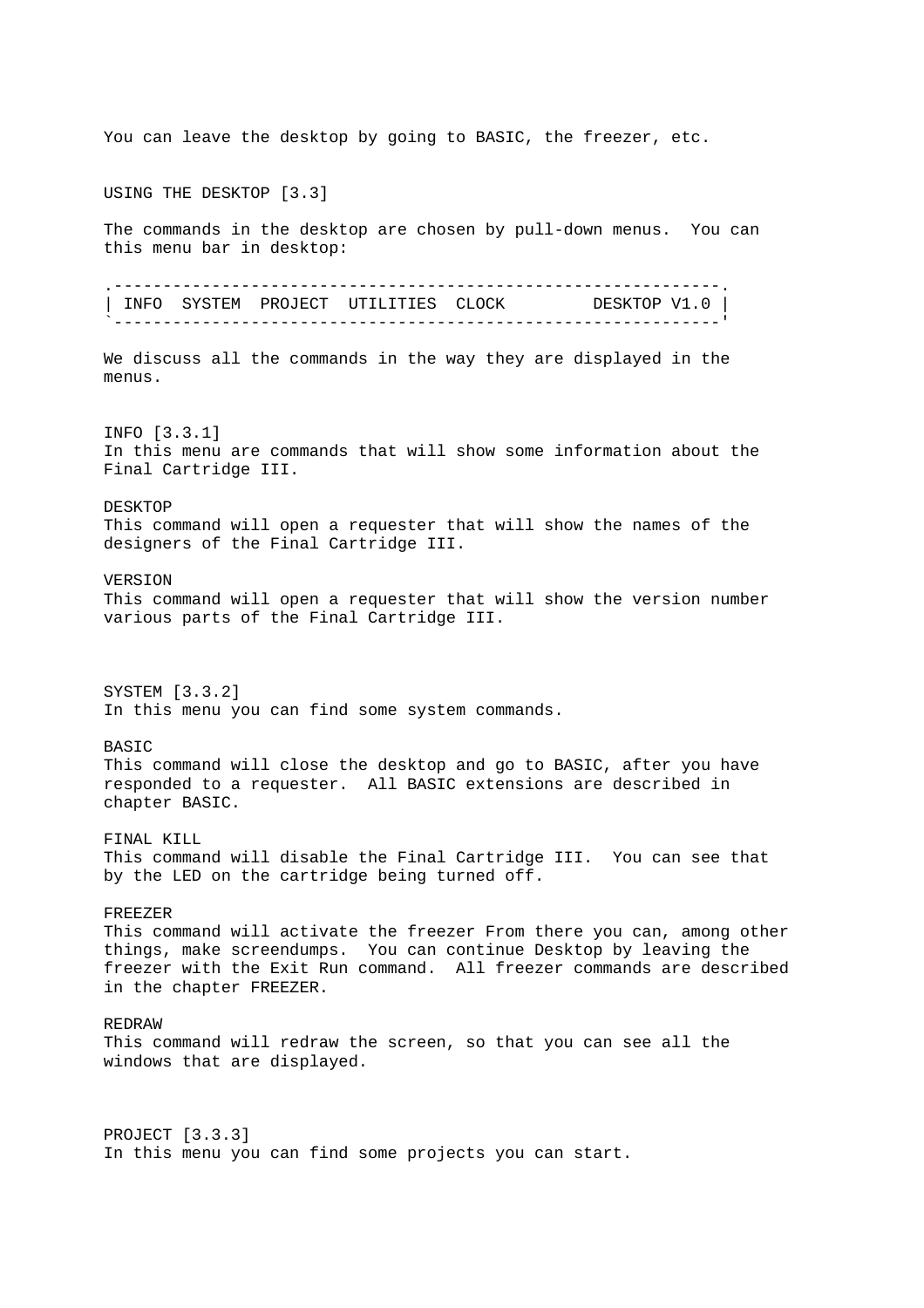NOTEPAD This command will open the notepad. The notepad is described in the chapter TOOLS. DLINK This command will start future extentions from diskette. TLINK This command will start future extensions from cassette. UTILITIES [3.3.4] In this menu you can find several utilities. The utilities are described in the chapter TOOLS. CLOCK [3.3.5] In this menu you can find some commands in order to use the clock. TIME This option will display the time in the menu bar. If you select the option again, the time disappears. ALARM With this option you can set the alarm on and off. If the alarm is on, at the time you have set, it stays on until you turn it off. To stop the alarm from ringing you have to press any key. **SETTINGS** This command will open the clock settings window. This window, shown below, is divided into two parts: the left one is for the time, the right one is for the alarm. CHANGING THE TIME AND ALARM You can change the time and the alarm in exactly the same way. You first select the two digits you want to change, the first two for the hours and the last two for the minutes, and then you select the up or down gadgets. If you want to use the new time, select the use gadget. CHANGING THE TIME MODE You can also change the time mode. By selecting the time mode gadget, just behind the minutes, you can choose between 12 or 24 hours mode. TOOLS [4.0] In this part we will discuss the following tools: CALCULATOR PREFERENCES DISK OPERATIONS TAPE OPERATIONS BASIC PREFERENCES PRINTER SETTINGS NOTEPAD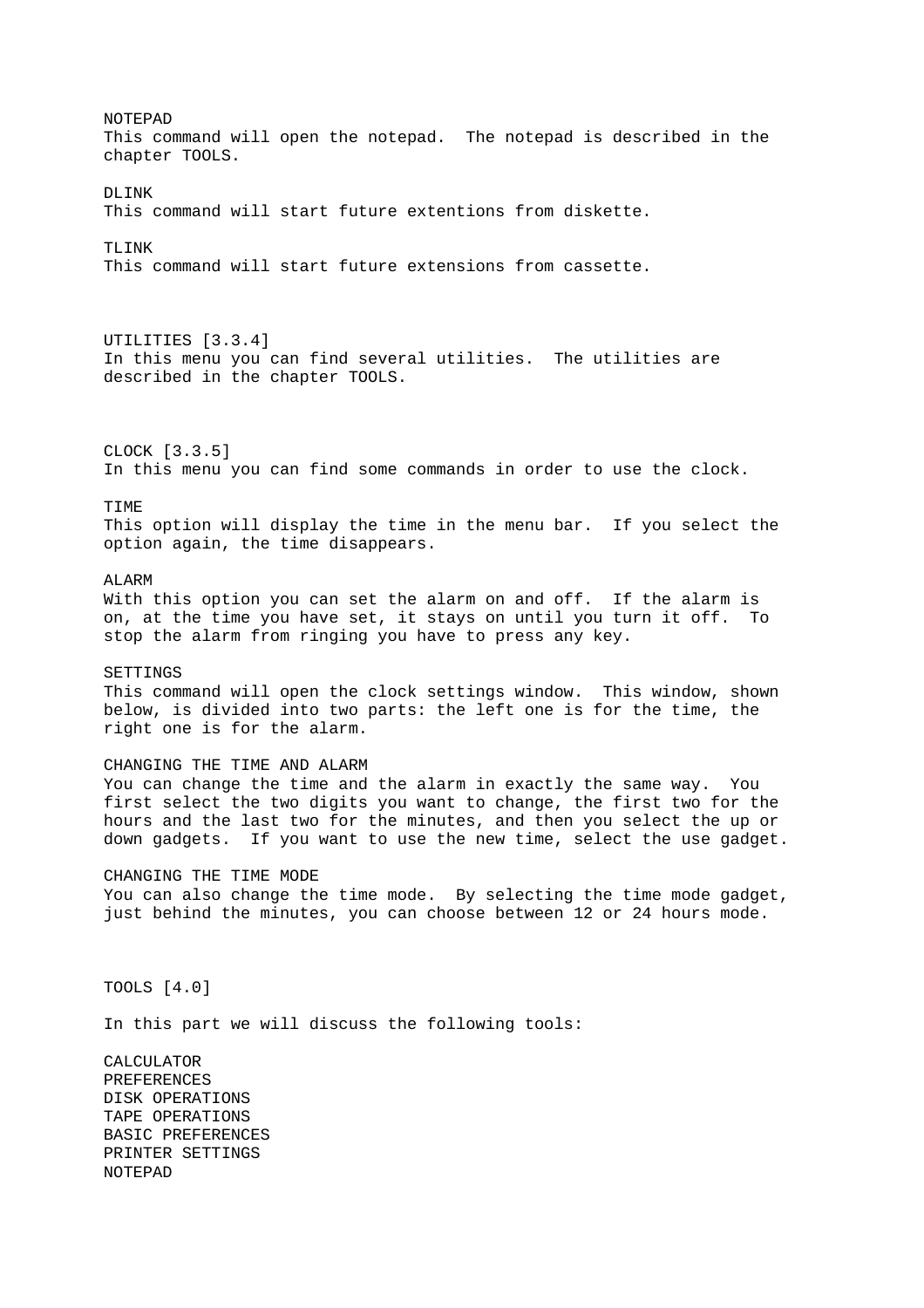CALCULATOR [4.1]

 .---+---------------------------+---. | | Calculator GX 2.0i ===== | | +---+---------------------------+---+  $| 0 |$  +-----+-----+-----+-----+-----+-----+ | | 7 | 8 | 9 | / | MC | | +-----+-----+-----+-----+-----+ | | 4 | 5 | 6 | X | MR | +-----+-----+-----+-----+-----+-----+ | C | 1 | 2 | 3 | - | ME | +-----+-----+-----+-----+-----+-----+ | AC | 0 | . | = | + `-----+-----+-----+-----+-----+-----'

INTRODUCTION [4.1.1]

The calculator is a standard four-function calculator you can use to add, subtract, multiply, and divide numbers. It also has a memory. You can enter the data using the pointer or the keyboard.

OPENING AND CLOSING THE CALCULATOR [4.1.2] You can open the calculator by selecting calculator from the utilities menu. When you do, a window for the calculator appears.

You can close the calculator window by selecting the close gadget in the upper left-hand corner of the calculator window.

USING THE CALCULATOR [4.1.3]

In the calculator window, each of the calculator's "buttons" is a gadget. When the calculator window is selected, there are two ways in which you can "press a button":

1. Select the gadget. 2. Type the characters shown in the gadget.

These are the characters you have to type:

| Key                                       | Gadget | Function      |
|-------------------------------------------|--------|---------------|
| $+$                                       | $^{+}$ | Addition      |
|                                           |        | Subtraction   |
|                                           |        | Divide        |
| $\star$                                   | Χ      | Multiply      |
| or <return></return>                      | $=$    | Calculate     |
| Е                                         | МE     | Memory Enter  |
| C                                         | MC.    | Memory Clear  |
| R                                         | MR     | Memory Recall |
| $<$ CLR/HOME>                             | C      | Clear         |
| <shift> &amp; <clr home=""></clr></shift> |        |               |
| <insert del=""></insert>                  | AC.    | All Clear     |
| or                                        |        | Decimal Point |

THE STANDARD FUNCTIONS To get to know the standard functions, you can type the following examples: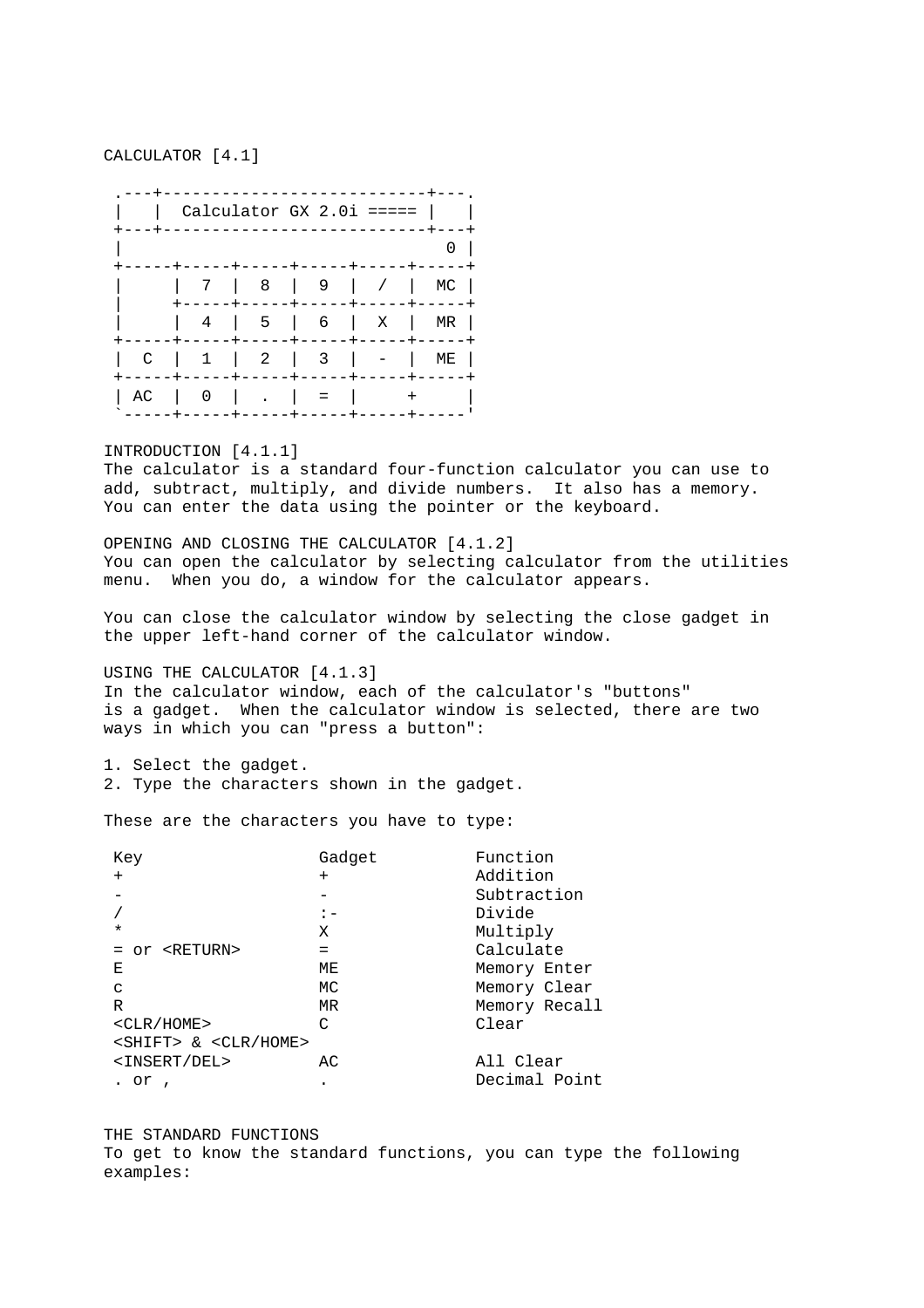| Enter:         | Screen:        |  |
|----------------|----------------|--|
| AC             | 0              |  |
| 4              | 4              |  |
| $^{+}$         | $\overline{4}$ |  |
| 96             | 96             |  |
| $=$            | 100            |  |
|                |                |  |
| AС             | 0              |  |
| 999            | 999            |  |
| $\ddot{\cdot}$ | 999            |  |
| 3              | 3              |  |
| $=$            | 333            |  |
|                |                |  |
| AC             | 0              |  |
| 1000           | 1000           |  |
| $^{+}$         | 1000           |  |
|                | 1000           |  |
| 750            | 750            |  |
| $=$            | 250            |  |
|                |                |  |

THE MEMORY [4.1.4] To get acquainted with the use of the memory, you can type the following example:

| Enter:         | Screen:      |  |
|----------------|--------------|--|
| AC             | 0            |  |
| MC             | 0            |  |
| 7.25           | 7.25         |  |
| $^{+}$         | 7.25         |  |
| 6.25           | 6.25         |  |
| $\overline{+}$ | 13.5         |  |
| 8.5            | 8.5          |  |
| $=$            | 22           |  |
| МE             | M 22         |  |
| $\ddot{\cdot}$ | M 22         |  |
| 4              | M 4          |  |
| $=$            | M 5.5        |  |
| ΜR             | M 22         |  |
| $\ddot{\cdot}$ | M 22         |  |
| 3              | M 3          |  |
| $=$            | M 7.33333334 |  |

# PREFERENCES [4.2]

INTRODUCTION [4.2.1] Preferences is a utility that allows you to see and change many of the settings of your Final Cartridge Ill.

OPENING AND CLOSING PREFERENCES [4.2.2] You can open preferences by selecting it in the utilities menu.

You can close preferences by selecting the OK or cancel gadget.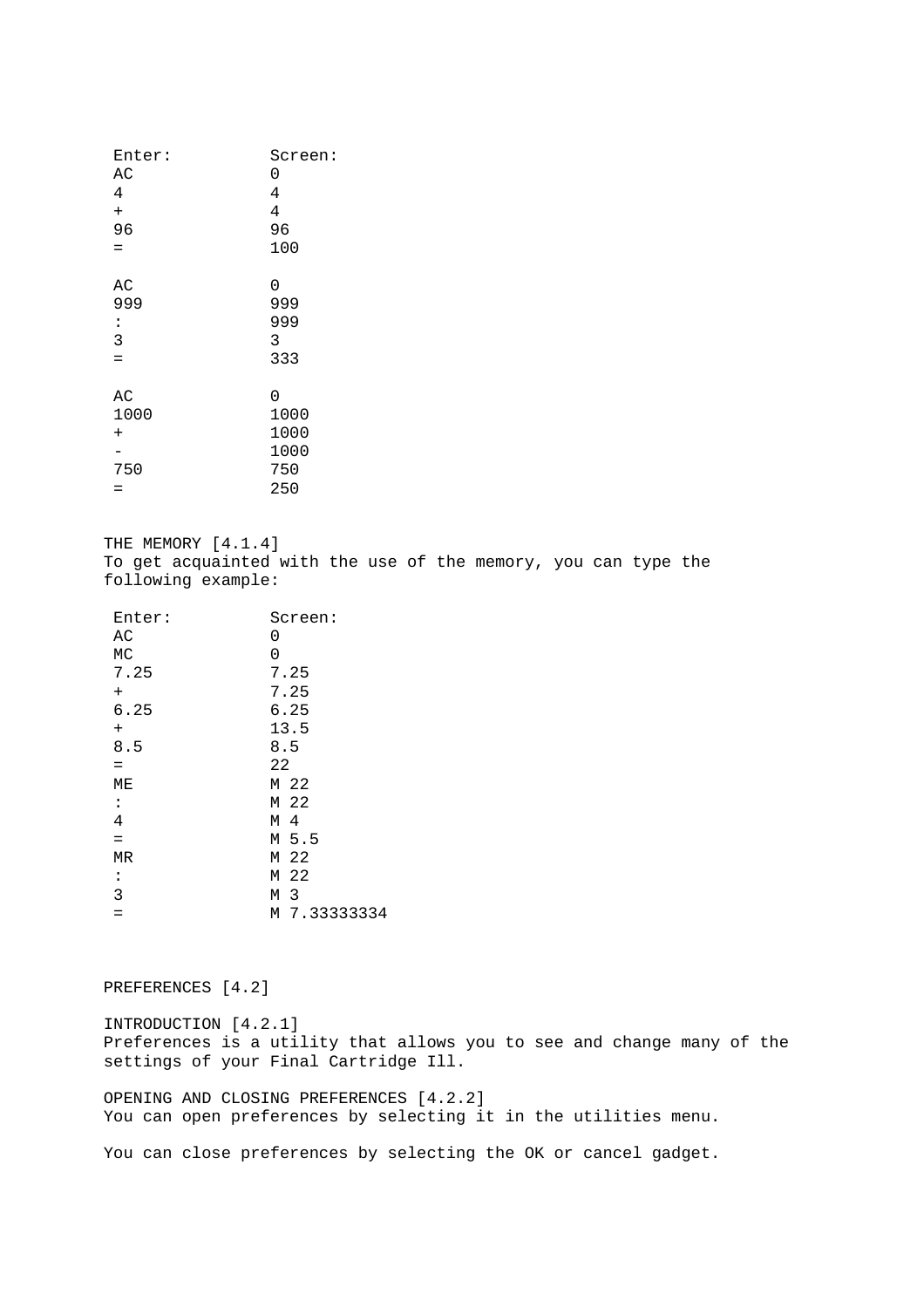FUNCTIONS [4.2.3] Using preferences you can change: The screen colors The pointer colors The pointer speed The pointer acceleration The driver port The driver POINTER You can change the colors of the pointer by selecting the up or down gadgets at COLOR 1 (for the inside color of the pointer) or at COLOR 2 (for the outside color of the pointer). You can change the colors by ascending or descending. SCREEN You can change the colors of the screen in exactly the same way as described at pointer. COLOR 1 is the foreground color, COLOR 2 is the background color. DRIVER You can change the joystick port, by selecting the corresponding gadget. You can also choose between a joystick or a mouse driver by selecting its corresponding gadget. VELOCITY The three settings for VELOCITY allow you to change the velocity of the pointer. ACCELERATION The three settings for ACCELERATION allow you to change the acceleration of the pointer. DEFAIILT If you want to see the default settings, select DEFAULT. VIEW To examine your settings you select VIEW. The new settings will be active until you release the fire button. OK If you like the new settings just select OK to accept them. The preferences window is automatically closed. CANCEL If you want to return to the old settings, just select CANCEL. The preferences window is automatically closed. DISK OPERATIONS [5.0] INTRODUCTION [5.1] The disk-operations window offers you the possibility to execute several commands on your disk, such as scratching a program or renaming it.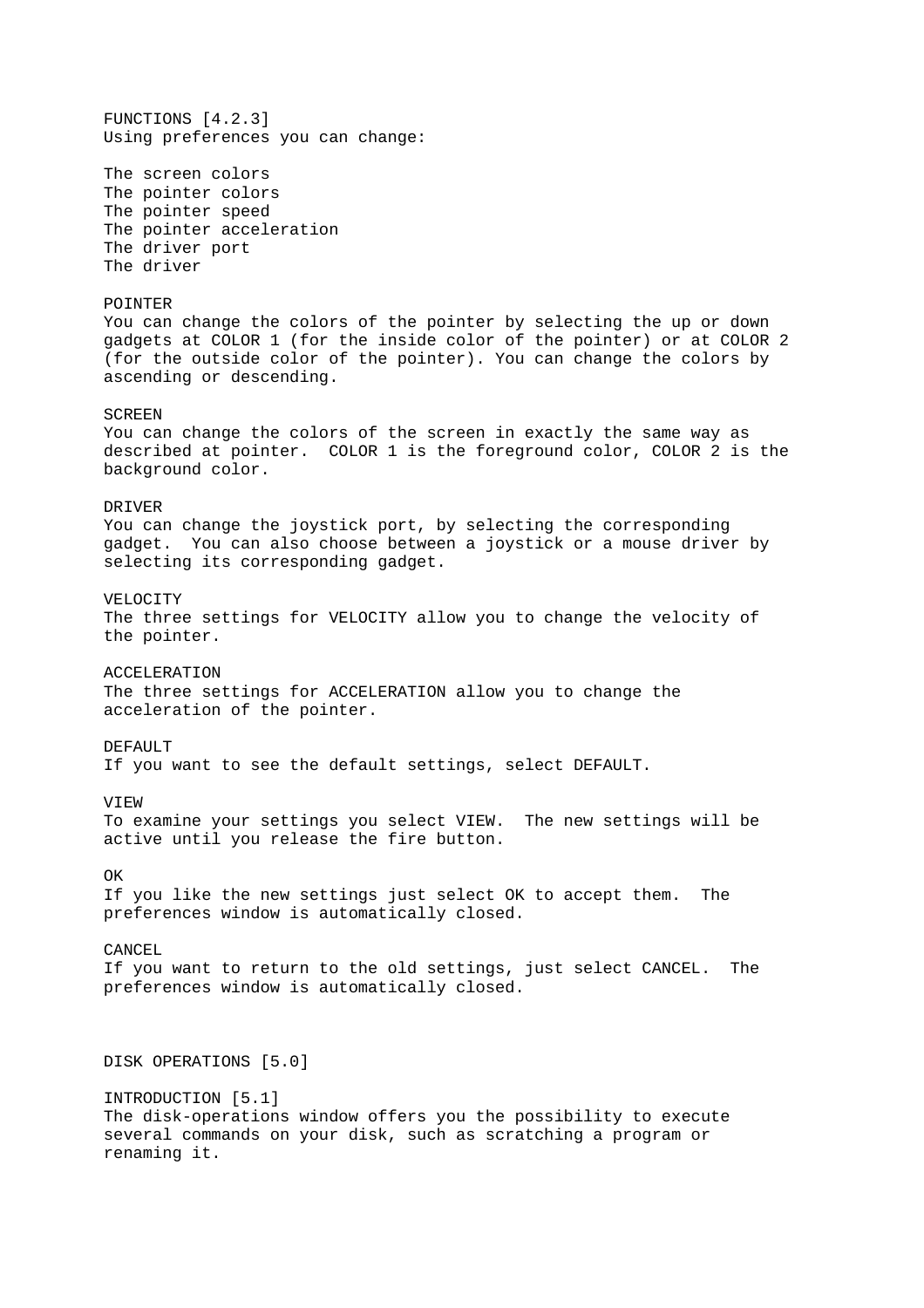OPENING AND CLOSING DISK-OPERATIONS [5.2] You can open disk-operations by selecting disk from the utilities menu.

You can close disk-operations by selecting the close gadget in the upper left-hand corner of the disk-operations window.

FUNCTION SUMMARY [5.2.1] The disk-operations window offers you the possibility to:

Rename a program Run a program Rename a disk Fast format a disk Empty a disk Initialize a disk Validate a disk Scratch aprogram View directories (up to three at the same time! )

OPENING A DIRECTORY WINDOW [5.2.2] You can examine the directory by selecting one of the three DIR gadgets. (If you own two disk-drives, first select the right device number before you select the DIR gadget.) By choosing the DIR gadget from the disk-operations window, you open a window for the directory. At first the name of the new window is LOADING DIRECTORY, but after the directory has been loaded the name of the disk will appear as the name of the window.

To read a new directory in an already opened window, select the read gadget in the right bottom corner of a directory window.

| $Disk$ Operations ========             |  |  |  |  |
|----------------------------------------|--|--|--|--|
|                                        |  |  |  |  |
| DIR 2   DIR 3  <br>READ<br>DIR 1       |  |  |  |  |
| 819<br>- 8<br>8<br>-9<br>- 9<br>STATUS |  |  |  |  |
|                                        |  |  |  |  |
| VALIDATE   SCRATCH<br>RUN              |  |  |  |  |
| ח ח                                    |  |  |  |  |
| INITIALIZE   FAST FORMAT               |  |  |  |  |
| EMPTY   RENAME   CHANGE DISKNAME       |  |  |  |  |
| STATUS: 00.0K.00.00                    |  |  |  |  |
| FROM:                                  |  |  |  |  |
| TO:                                    |  |  |  |  |

|    | WORLD CLASS       |  |
|----|-------------------|--|
| 37 | WORLD CLASS<br>S  |  |
| ∽  | <b>RNG</b><br>DMO |  |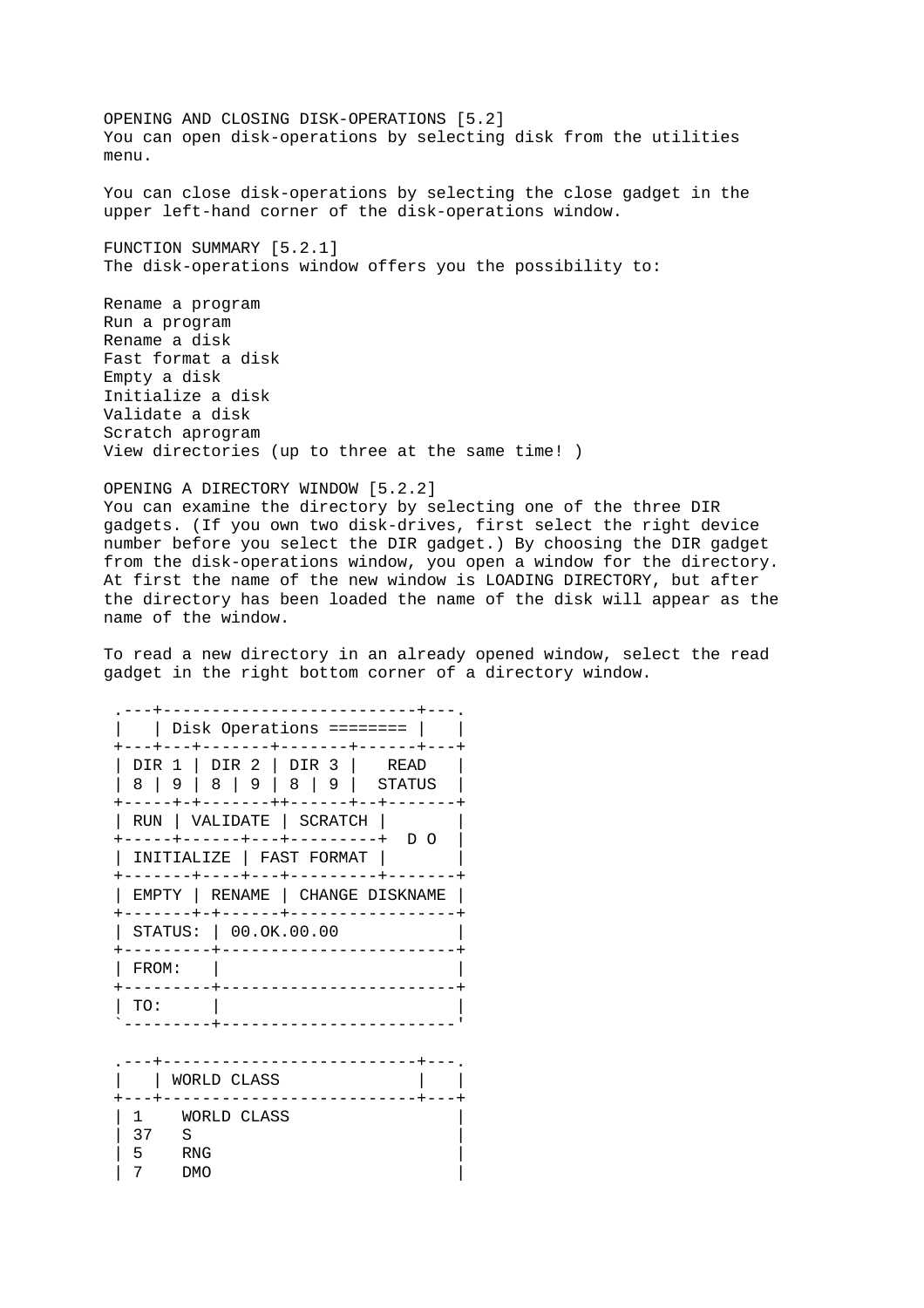| 51 | <b>LCODE</b>      |
|----|-------------------|
| 1  | <b>VCODE</b>      |
| 7  | PRNT              |
| 49 | Е                 |
| 46 | <b>EDITOR</b>     |
| 2  | МL                |
|    |                   |
|    |                   |
|    | ᄉ<br>D I R 1<br>v |
|    |                   |
|    |                   |

BROWSING THROUGH THE DIRECTORY [5.2.3] If the directory is larger than the window can show, you can browse through the directory by selecting the up or down gadgets.

SELECTING A PROGRAM [5.2.4] You select a program by pointing to it and clicking. This program is also highlighted.

# SORTING A DIRECTORY [5.2.5]

With the Final Cartridge III it is possible to sort a directory. You can do this by following the next steps: open a directory window (1) in which you select the sort gadget. If you now select a program (2) you can by using the up or down gadgets move the program to another place. If it's on the place you like (3), select another program to move until all programs are placed in the way you like. You can even add an empty line in the directory. This is done by selecting the program directly above where you want to insert the line (4,5). After the whole directory is sorted you select again the sort gadget, after which a requester is opened to ask if you're sure to place the new directory on the disk (6). If you are, the directory is written on the disk (7).

READING THE ERROR-CHANNEL [5.2.6] If you select the toggle gadget READ STATUS, the status of the diskdrive will be displayed after all the disk-operations you perform.

#### RUNNING A PROGRAM [5.2.7]

You can run a program by using the following steps. First you select the program you'd like to run. Now you select the RUN gadget, and then you select the DO gadget, to execute the command. After you respond to the opened requester, the program is loaded using the disk turbo and run automatically.

VALIDATING A DISK [5.2.8] You select the right disk-drive on the active DIR gadget. Now you select the VALIDATE gadget, and then you select the DO gadget to execute the command.

If there's no active DIR gadget, drive 8 is chosen.

SCRATCHING A PROGRAM [5.2.9] You select the program you want to scratch. Now you select the SCRATCH gadget, and then you select the DO gadget to execute the command.

INITIALIZING A DISK [5.2.10] You select the INITIALIZE gadget, and then you select the DO gadget to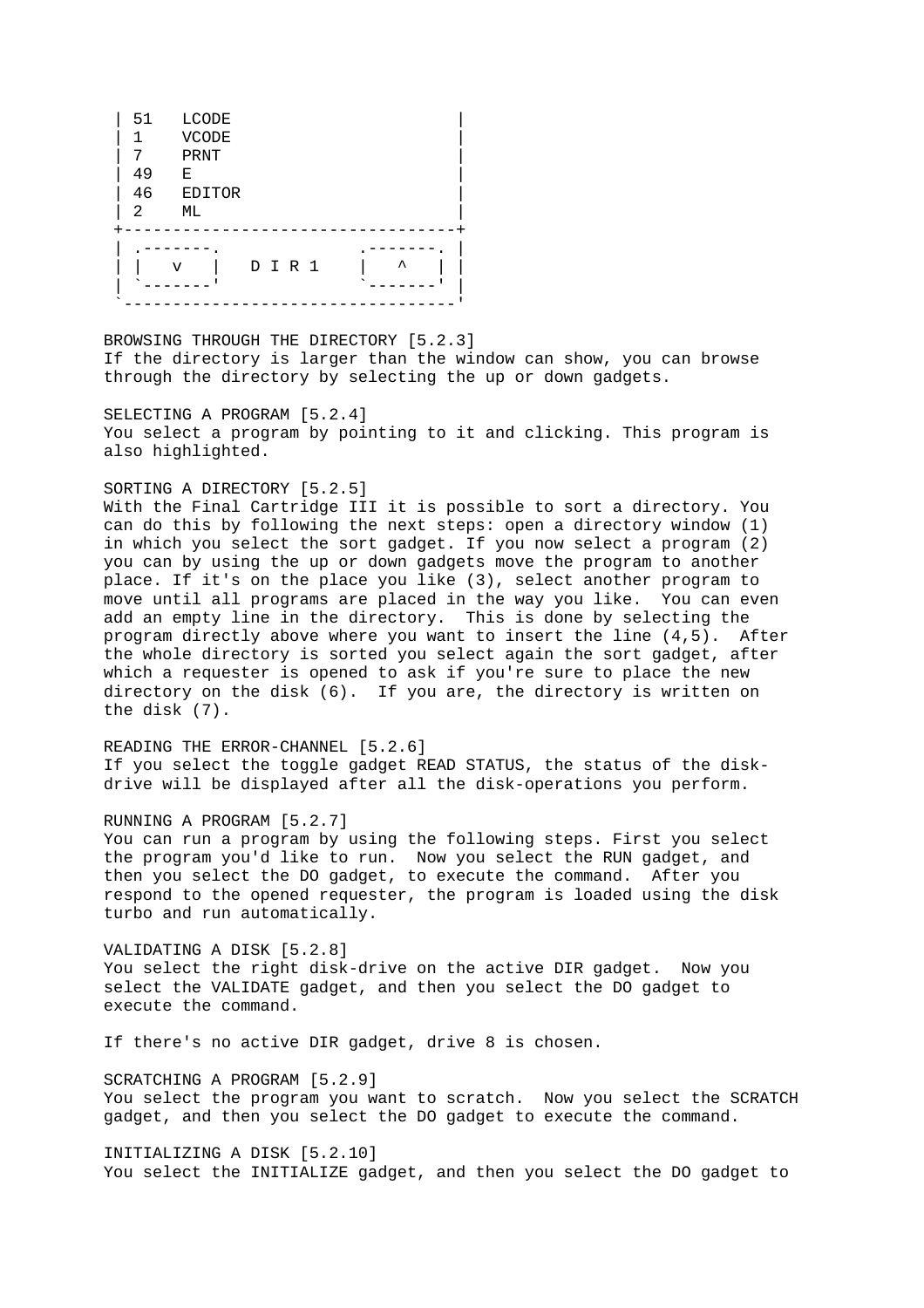execute the command.

If there's no active DIR gadget, drive 8 is chosen.

FAST FORMATTING A DISK [5.2.11] You put the disk to be formatted into your disk-drive. Now select the FAST FORMAT gadget. Then select the FROM string gadget to enter the name and ID of the diskette. Finally select the DO gadget to execute the command.

EMPTYING A DISK [5.2.12] Put the disk you want to empty into your disk-drive. Now select the EMPTY gadget. Then select the FROM string gadget to enter the name of the diskette. Finally select the DO gadget to execute the command.

RENAMING A PROGRAM [5.2.13] First select the program you want to rename. Now select the gadget called RENAME, and the name of the program appears in the string gadget FROM. In the FROM gadget you can see the name of the program as it is called now. By selecting the TO gadget you can change the name. Finally you have to select the DO gadget to execute the command.

## RENAMING A DISK [5.2.14]

Put the disk to be renamed into your disk-drive. Now select the RENAME DISK gadget, after which the name of the disk appears in the gadget. In the FROM gadget you can see the name of the disk as called now. By selecting the TO gadget you can change the name. Finally you have to select the DO gadget to execute the command.

SEVERAL DIRECTORY WINDOWS AT THE SAME TIME The possibility to open several directory windows at the same time made for the following application: by opening several directory windows at the same time, you can examine and compare directories of different disks. If you want more directory windows on the screen, select another DIR gadget to open the corresponding directory window.

ATTENTION [5.2.15] If you work with more directories, you can only perform commands on the directory indicated by the active DIR gadget.

To read a new directory in a window already opened, select the DIR gadget every directory window has.

TAPE [6.0]

INTRODUCTION [6.1] Using this window, you can load a program from tape.

OPENING AND CLOSING TAPE [6.2] You can open tape by selecting tape from the utilities menu.

| T A P E ========      | ------------------ | - - - - - - - - - |
|-----------------------|--------------------|-------------------|
| ------<br>SLOW   LOAD |                    | FAST              |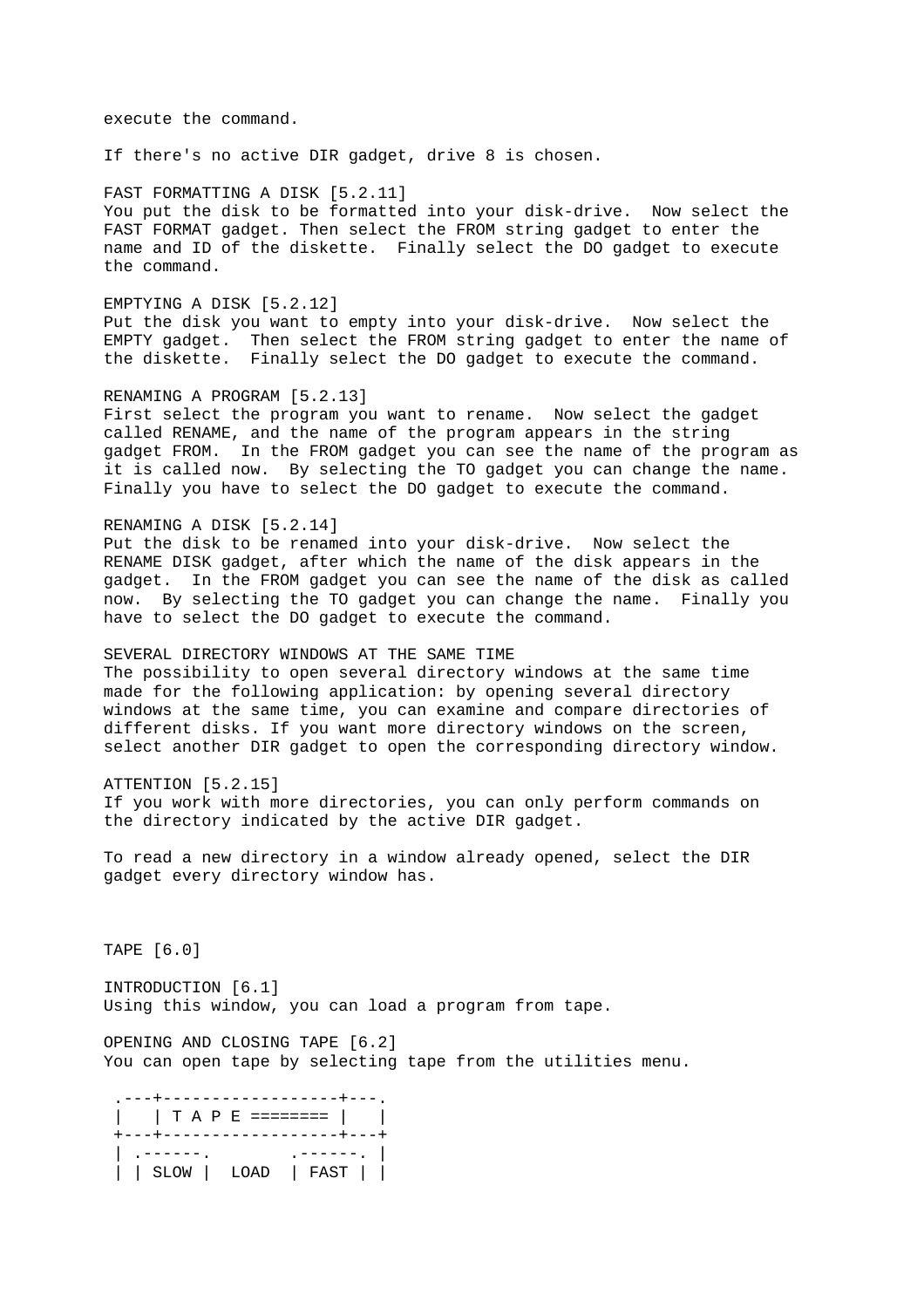| `------' `------' | `--------------------------' You can close tape by selecting the close gadget in the upper leftcorner of the tape window. USING TAPE [6.3] The tape window offers you two gadgets to load tape programs: SLOW to load a tape program at normal speed; FAST to load a program using the built-in turbo. BASIC PREFERENCES [7.0] INTRODUCTION [7.1] In this window you can change settings that are useful in BASIC, such as key repeat. These settings are only active in BASIC. OPENING AND CLOSING BASIC PREFERENCES [7.2] You can open basic preferences by selecting basic preferences from the utilities menu. You can close basic preferences by selecting the close gadget in the upper left-hand corner of the basic preferences window. USING BASIC PREFERENCES [7.3] Basic preferences offers you several gadgets to change the following settings: KEYBOARD CLICK By selecting this option, every time you press a key you will hear a click. KEY REPEAT This option will make all keys repeat. CURSOR BLINK Selecting this option you disable the cursor blink. DEFAULT DEVICE Here you can choose your default device number. BORDER COLOR Here you can choose the border color you want. NUMERIC KEYPAD If you disable this option, you can't use the numeric keypad of the Commodore 128. PRINTER [8.0] INTRODUCTION [8.1] Uing the printer window, you have the ability to make screendumps. Before you make a screendump, you can change the type of the printer, interface, print direction, etc. All these possibilities are offered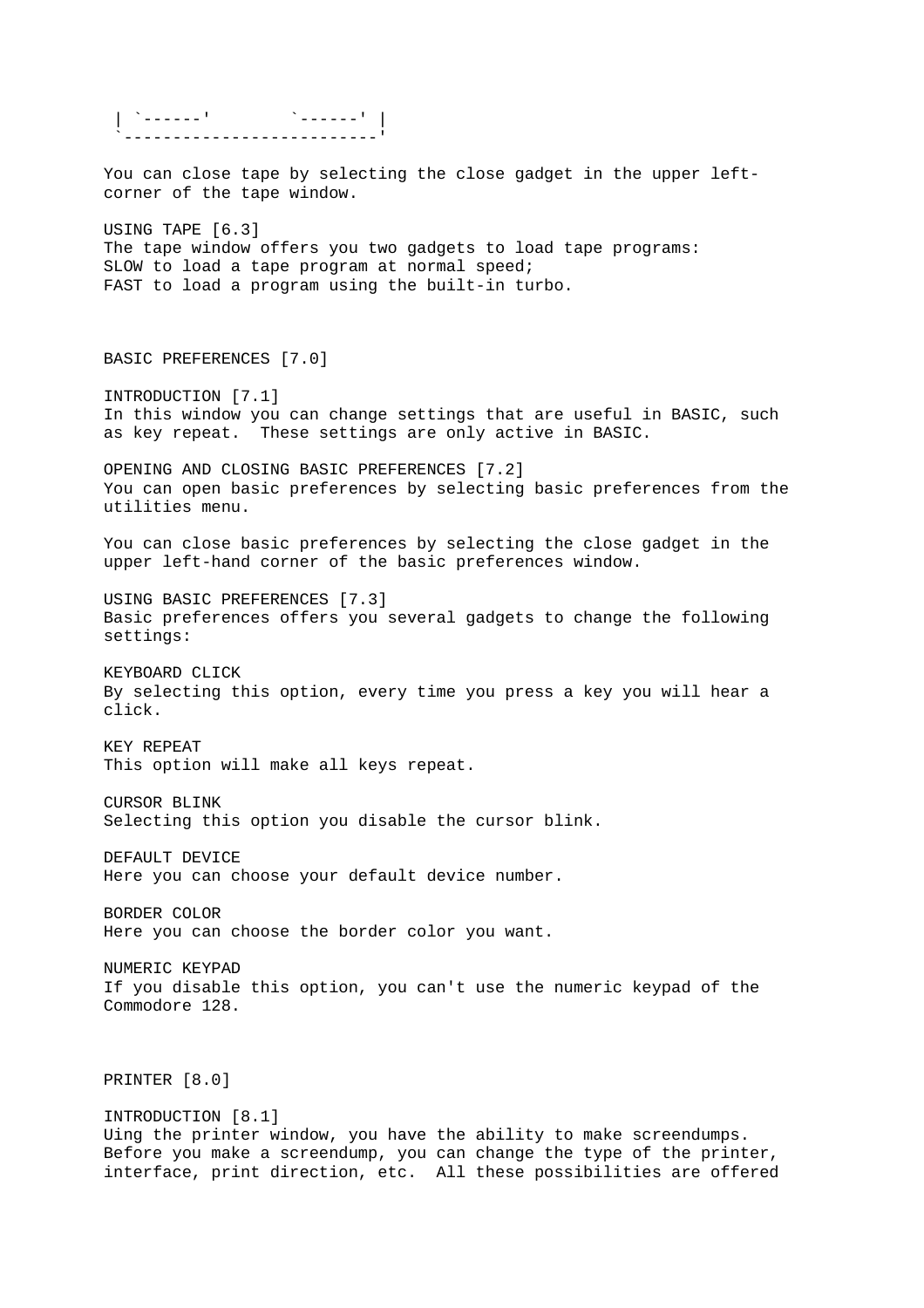by the print window.

OPENING AND CLOSING THE PRINT WINDOW [8.2] You can open the print window by selecting Settings in the Print menu of the freezer.



You close the print window by selecting the exit gadget.

FUNCTION SUMMARY [8.3] Using the print window, you can change the following settings: INTERFACE ........................... 8.3.1 TYPE .................................. 8.3.2 PICTURE ................................ 8.3.3 COLORS .............................. 8.3.4 PRINTING .............................. 8.3.5 HORIZONTAL / VERTICAL SIZE .......... 8.3.6 GRAPHICS MODES 8/24 PINS ............ 8.3.7 EXIT ................................... 8.3.8 PRINT ................................... 8.3.9 !!ABORT PRINTING!! ................... 8.3.10 SPECIAL ................................. 8.3.11 Using these settings you can adjust the Final Cartridge III to your printer. We already examined some printers, which are listed below. INTERFACE [8.3.1] Using the gadgets you can choose between: Commodore The screendump is transmitted using the serial cable to the printer. Centronics The screendump is transmitted using a parallel cable to a Centronics printer.

RS-232 The screendump is transmitted using a parallel cable to a serial printer. See the chapter remarks!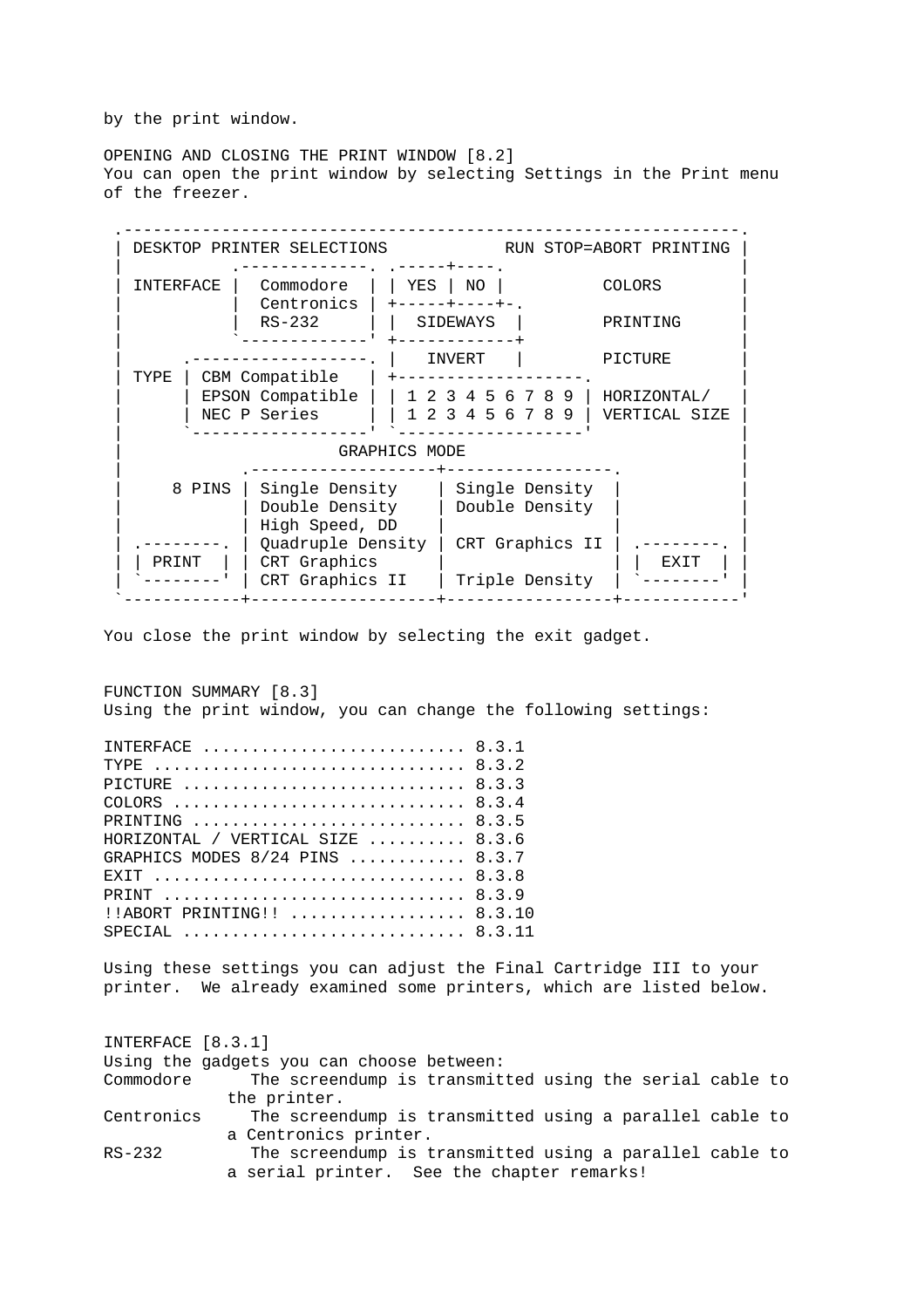TYPE [8.3.2] Using the gadgets you can choose between: CBM Compatible The screendump is made using Commodore control codes. EPSON Compatible The screendump is made using EPSON control codes. NEC P Series The screendump is made using special NEC control codes. PICTURE [8.3.3] By selecting the inverse gadget you can print the screendump inverse. COLORS [8.3.4] Using this gadget you can choose if you want the screendump in black  $\&$ white or in colors on your color-printer. PRINTING [8.3.5] Using this gadget you can print a screendump in the normal horizontal way or sideways. You can choose this option if your screendump wouldn't fit on the paper in the normal way. HORIZONTAL / VERTICAL SIZE [8.3.6] Using these gadgets you can change the horizontal and vertical size of the screendump. This way you can make small and large screendumps. The numbers are proportions, so if you use 2 instead of 1 your screendump will be twice as big. Attention!!! Selecting between different graphics modes also changes the size of the screendump. If your screendump is too large for normal printing, then you have to choose printing sideways. GRAPHICS MODES 8/24 PINS [8.3.7] Using these gadgets you can choose the graphics mode of your printer. The left column is for 8-pin printers, and the right one is for 24-pin printers. Not every printer has all the modes; if you want to see which modes your printer has, you can verify this in our printer manual. There you can also find a detailed description of the graphics modes. Using different graphics modes you can change the density of your printer. Density is usually expressed in dots/inch. The greater density you want, the longer the printing will take. The different modes supported by the Final Cartridge III are: Single Density This uses 60 dpi, 8 or 24 pins. Double Density This uses 120 dpi, 8 or 24 pins. Triple Density This uses 180 dpi, 24 pins. Quadruple Density This uses 240 dpi, 8 pins. High Speed, DD This uses 120 dpi, but at normal speed (they skip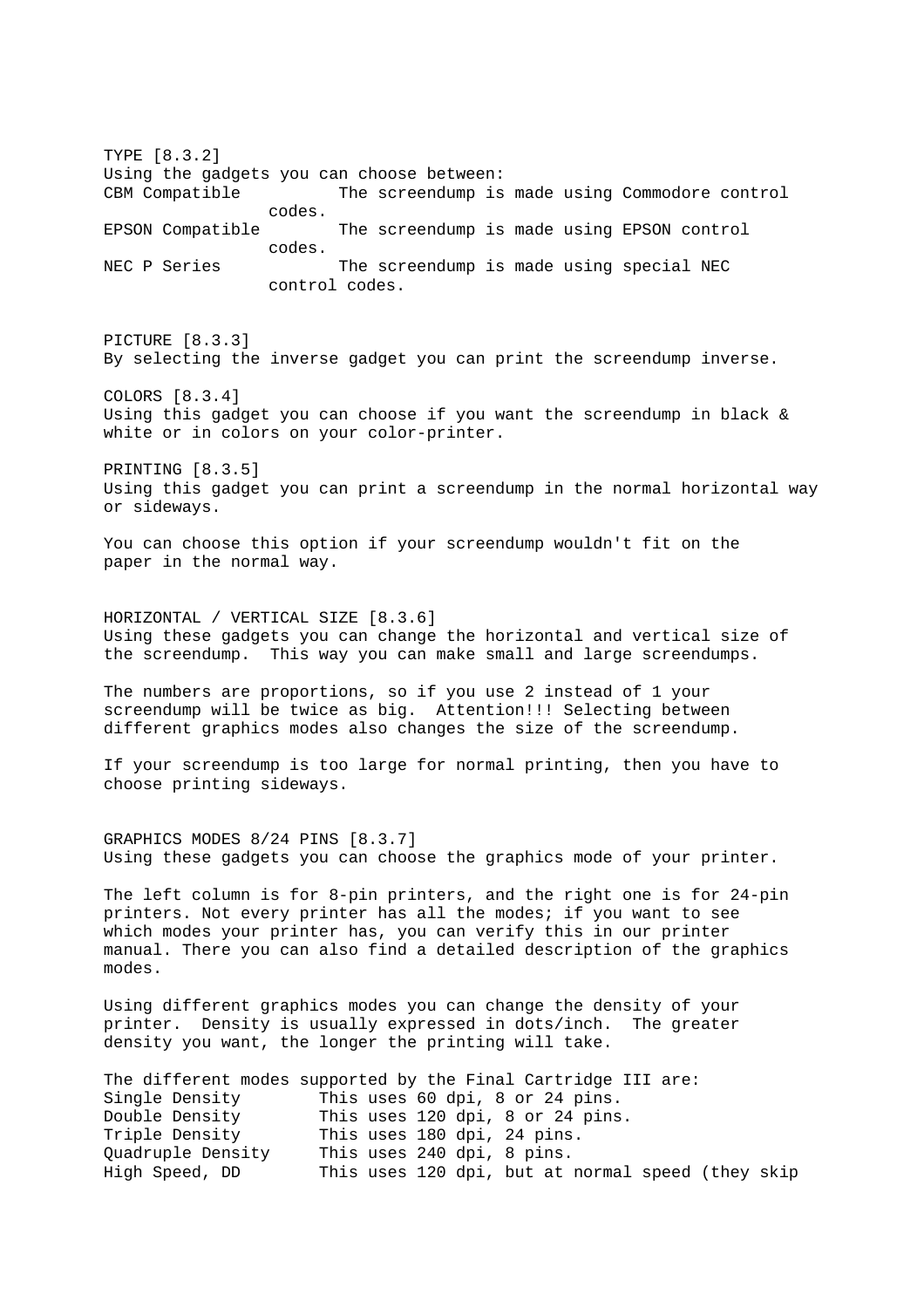half of the dots). CRT Graphics This uses 80 dpil 8 pins. CRT Graphics II This uses 90 dpi, 8 or 24 pins. EXIT [8.3.8] Using this gadget you will leave the print window and return to the desktop. PRINT [8.3.9] Using this gadget, you give the command to print using your settings. You can continue after the printing has stopped. !!ABORT PRINTING!! [8.3.10] You can abort the printing process by pressing the <RUN/STOP> button on your Commodore. This will stop the output of data to your printer. However, printers which have a buffer may continue for some time. SPECIAL PRINTER FUNCTIONS [8.3.11] Normally spoken you can control the printer from the printer window, but by Poking some values in memory location \$DC0C (hexadecimal) several special functions can be used. Of course you have to type these values before you load the program where you want to make a screendump from. If you don't want to use these special functions, you don't have to POKE. The values that perform the special functions are described below. POKE \$DC0C,\$FF No Centronics check. Normally spoken the Final Cartridge III always looks for a Centronics printer, but by Poking \$FF into \$DC0C you disable that check. POKE \$DC0C,\$FE RS-232 Printing. By Poking the value \$FE into \$DC0C the screendump is sent using the user port to a RS-232 printer. PRINTERS TESTED [8.4] The following printers have been tested with the Final Cartridge using these settings. Printer **Interface** Type Star NL-10 (CBM) Commodore EPSON Compatible Star NL-10 (IBM) Centronics EPSON Compatible Star NL-10 (Cent) Centronics EPSON Compatible Epson EX-800 Centronics EPSON Compatible Brother M 1509 Centronics EPSON Compatible Brother M 1709 Centronics EPSON Compatible NEC P6 Centronics NEC P Series OLIVETTI DM 105 Centronics EPSON Compatible PANASONIC X-P1081 Centronics EPSON Compatible You can expand the list of tested printers with the Commodore MCS 801 color printer. You choose Commodore as interface, CBM compatible as type, and select YES at COLORS. PRINTER CABLES [8.5]

If you want to connect a Centronics or RS-232 printer to your Commodore you need a special cable. This cable is available through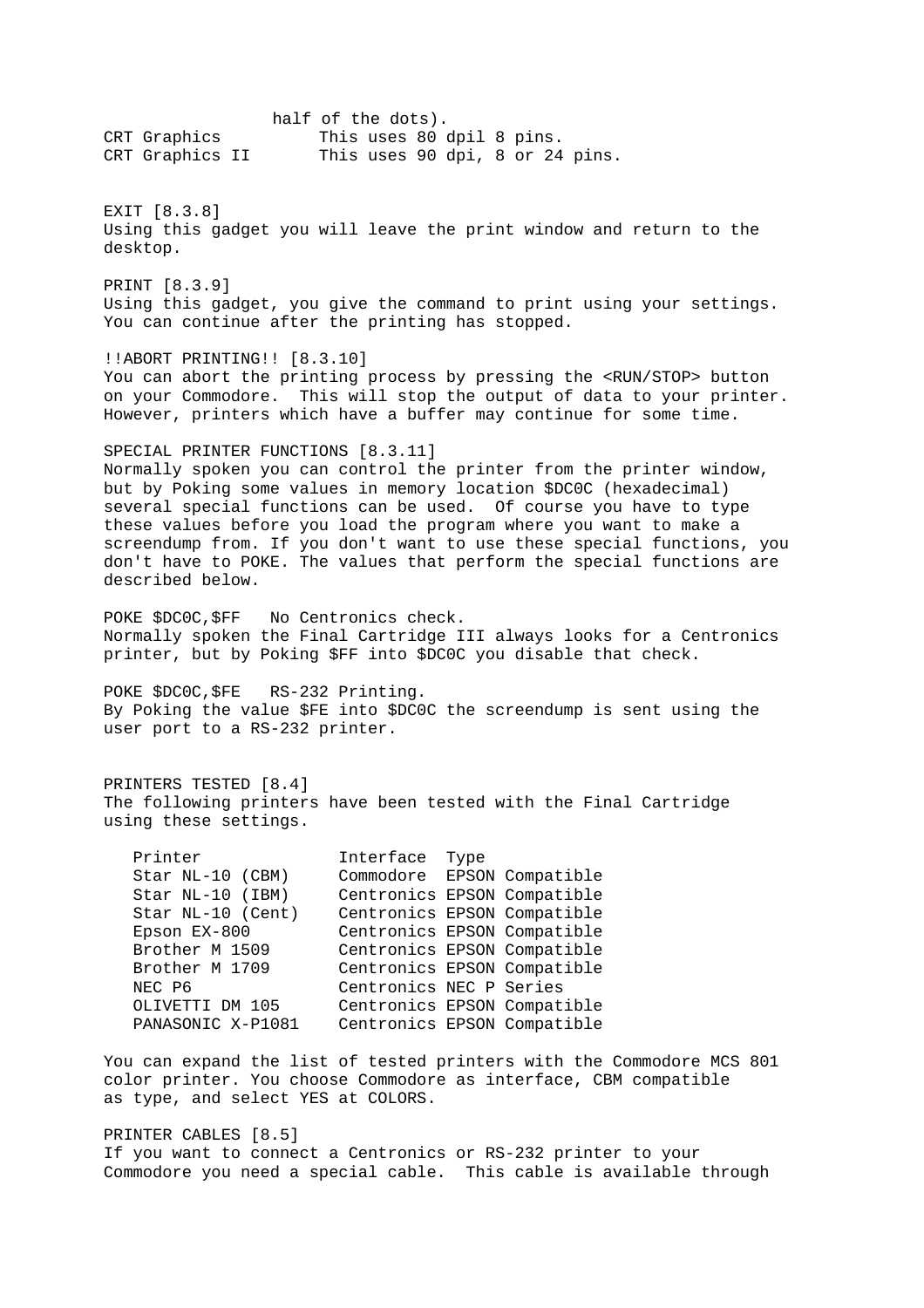your dealer. NOTEPAD [9.0] INTRODUCTION [9.1] With the Notepad tool, you can keep notes or create short documents. OPENING AND CLOSING NOTE PAD [9.2] You can open the Notepad by selecting the notepad item in the PROJECT of the desktop. You can close the Notepad by selecting quit in the project menu. USING THE NOTEPAD COMMANDS [9.3] You can choose the notepad commands from pull down menus. At the top of the screen you will find a menu bar. We will discuss the commands in the order in which they are display the menus. PROJECT [9.3.1] In this menu are commands to load, save or print the notes. NEW With this command you can empty the notepad. LOAD With this command you can load a document from disk. You enter the name of the document using the string gadget of the requester. TLOAD With this command you can load a document from tape in exactly the same way as described in LOAD. After you have typed the name you have to press PLAY on tape. **SAVE** With this command you can save your document to disk. You enter the name of the document using the string gadget of the requester. TSAVE With this command you can save a document to tape in exactly the same way as described in SAVE. After you typed the name you have to press RECORD & PLAY on tape. PRINT With this command you can print your document. RECOVER After QUIT, NEW or LOAD your text is lost, but by using this command you can get it back. **OUIT** With this command you close the notepad and return to the desktop.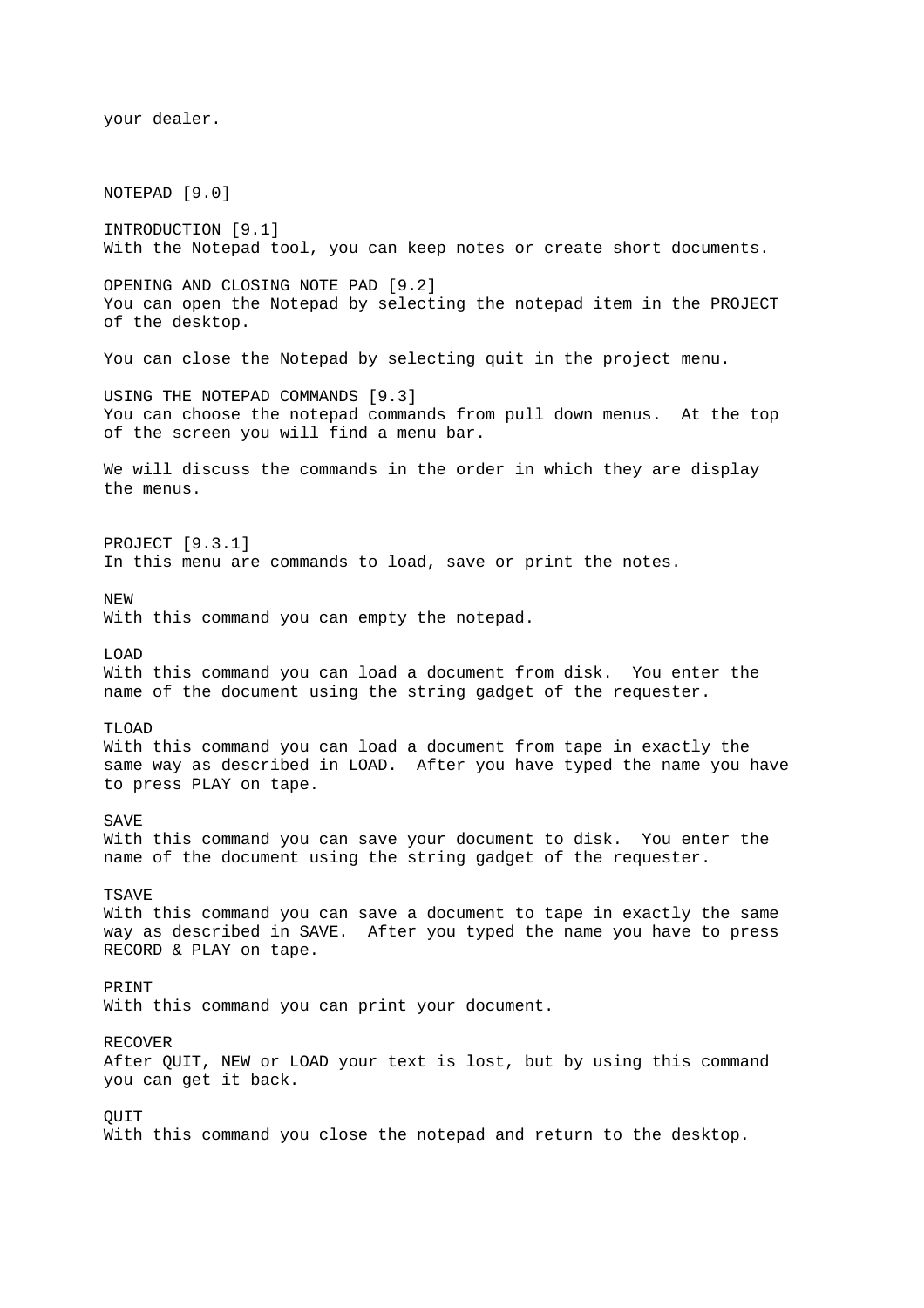FILE [9.3.2] TOP OF FILE With this command you can directly go to the top of your document. You can also do this by pressing <CLR/HOME>. REDRAW This command will redraw the screen. FREEZER This command will activate the freezer. The only way to return from the freezer is to select the Exit Run command of the freezer. SCREEN [9.3.3] In this menu are several commands to change the way in which the text is displayed. WORDWRAP This option activates the wordwrap.  $BOT.D$ This option will display the whole text in bold type. PROPORTIONAL This option makes it possibly to choose between proportional or normal characters. To work with columns you should disable proportional. LINE [9.3.4] In this menu are several commands that change the distance between the lines. **SPACEX** By selecting a different space command, you change the distance between the lines. ENTERING TEXT [9.4] You can enter the text in the usual way. EDIT FUNCTIONS With the cursor-control keys you can move the cursor in the usual way: One character left or right. One line up or down. The <INST/DEL> key removes the character left of the cursor. It is also possible to move the cursor with the pointer. You point at the place you want the cursor and click. SPECIAL FUNCTIONS It is possible to use a special function in your text. For the time being we implemented the printer function Form Feed. You can enter this function by typing the < > (left arrow) key. This character will also be shown on the screen, but while printing your text a Form Feed

is given at this place. The text following the left arrow will be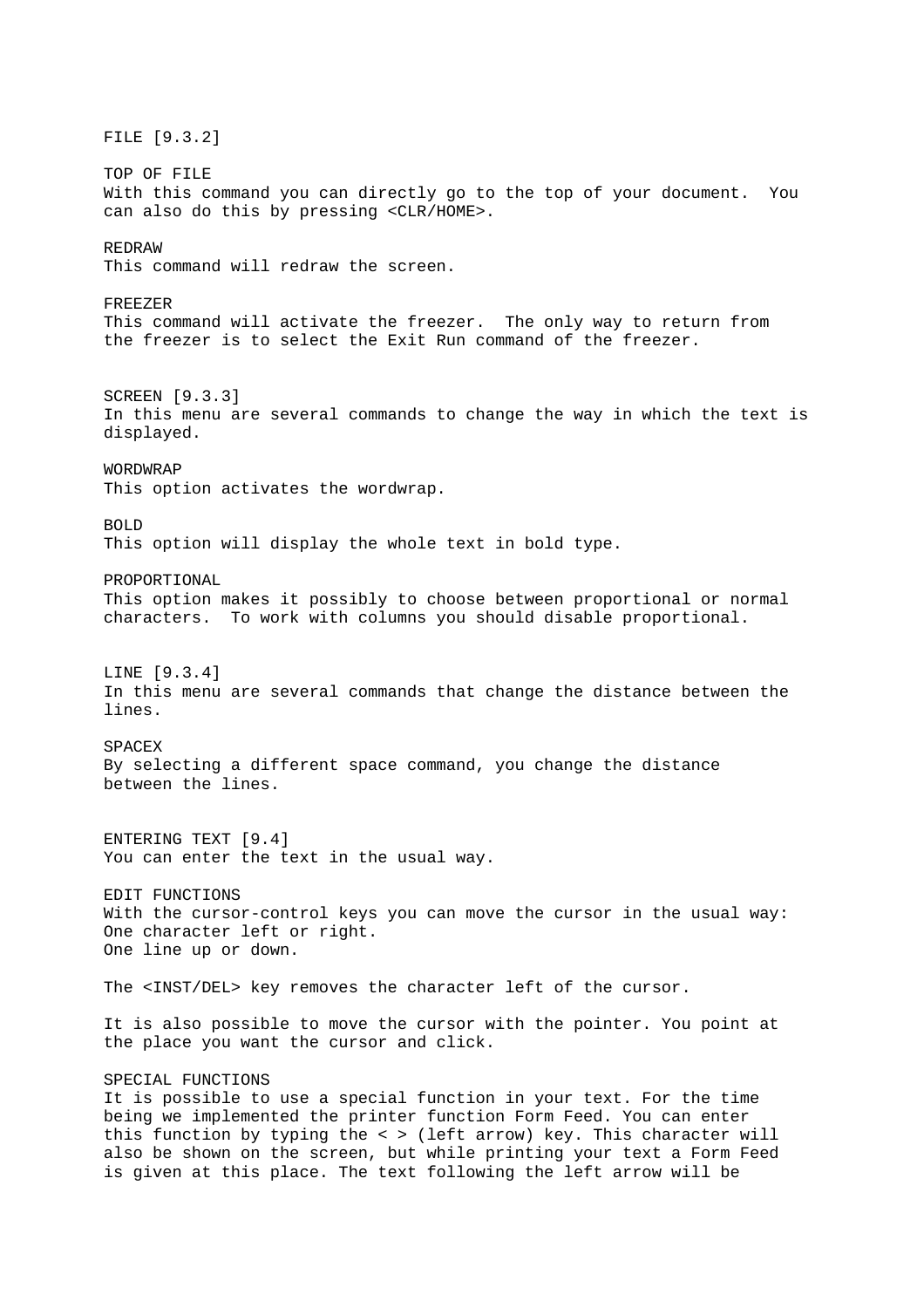printed on a new page.

.-----------------------------------------------------------. | PROJECT FILE SCREEN LINE CHARACTER DESKTOP V1.0 | +--------+--------------------------------------------------+ | NEW | | | LOAD | | | SAVE | | | TLOAD | | | TSAVE | | | PRINT | | | QUIT | | +--------' | | | Dit is een stuk tekst dat als demo dient voor in de handleiding van de | Final Cartridge III | | | | | `-----------------------------------------------------------'

BASIC [10.0]

INTRODUCTION [10.1] In the BASIC mode you can make a program in BASIC as you are used to. In this mode the computer works as it does without the Final Cartridge III.

The Final Cartridge III does offer you some extensions, however, such as:

- 1. Scrolling BASIC programs
- 2. A printer interface
- 3. Screendumping
- 4. A tape/disk turbo
- 5. The use of pull-down menus
- 6. The use of almost 30 extra BASIC commands

ENTERING AND LEAVING THE BASIC MODE [10.2]

You can enter the BASIC mode by:

- 1. Holding down the <RUN/STOP> key while you turn on or reset your computer.
- 2. Selecting the BASIC item in the SYSTEM menu from the desktop.
- 3. Selecting the BASIC item from the freezer.

You can stop the BASIC mode and select another option by:

- 1. Selecting DESKTOP in the SYSTEM menu to go to the DESKTOP.
- 2. Typing DESKTOP to go to the DESKTOP.
- 3. Resetting the computer while holding down the <C=> key. This will bring you to the DESKTOP.
- 4. Pushing the freeze button to go to the FREEZER.
- 5. Selecting FINAL KILL to turn the Final Cartridge III off, and go to the original computer.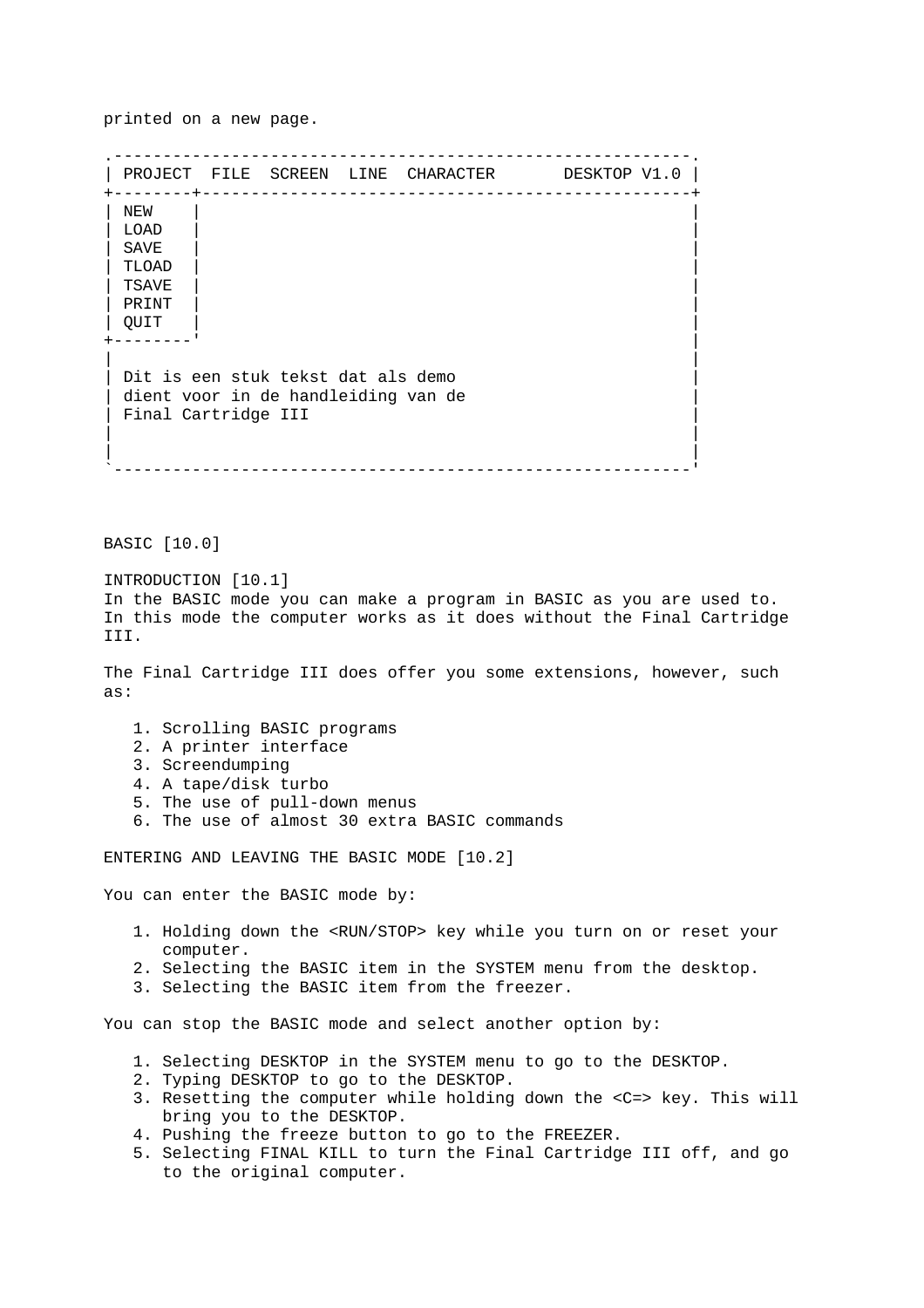6. Typing KILL to turn the Final Cartridge III off, and go to the original computer.

EXTENSIONS OF BASIC [10.3]

SCROLLING [10.3.1]

Just like with the monitor, you have the possibility to scroll your BASIC programs. This is done by pressing the cursor keys. You can scroll a program after you have listed a small part of it, by pressing the cursor-up key if the cursor is at the top of the screen, or the cursor-down key if the cursor is at the bottom of the screen. You will notice that the preceding or following part of your program is automatically displayed.

EDIT FUNCTIONS [10.3.2] The Final Cartridge III offers you several extra edit functions, which make editing a program a lot easier.

To make scrolling down much easier, you can (by pressing the <CTRL> & <CLR/HOME> simultaneously) move the cursor directly the left bottom corner of the screen.

By pressing the keys <CTRL> & <DEL>, you delete the characters a the cursor to the end of the line.

By pressing the <C=> key, you freeze the output to the screen. This is very useful to stop the list command.

PRINTER INTERFACE [10.3.3]

Using the Final Cartridge III you can also print on non-Commodore printers. The Final Cartridge III is provided with a Centronics printer interface. To connect a Centronics printer you need a special cable which is available through your local dealer. You can use the Centronics interface from BASIC by using the extended OPEN command.

LOW-RESOLUTION SCREENDUMP [10.3.4] It is possibly to make a low-resolution screendump directly from BASIC. This is done by pressing the keys <CTRL> & <RETURN> simultaneously.

TAPE TURBO [10.3.5] The Final Cartridge III is provided with a tape turbo, which loads and saves programs 10 times faster. This turbo is fully compatible with most commonly used turbos. You also have the possibility to load and save at normal speed.

The tape commands are:

LOAD "name" load at normal speed SAVE "name" save at normal speed LOAD "name",7 load using the turbo (10 times faster)<br>SAVE "name".7 save using the turbo (10 times faster) Save using the turbo (10 times faster)

DISK TURBO [10.3.6] The Final Cartridge III is also provided with a disk turbo. The turbo loads programs 15 times faster, and the turbo saves programs 7 times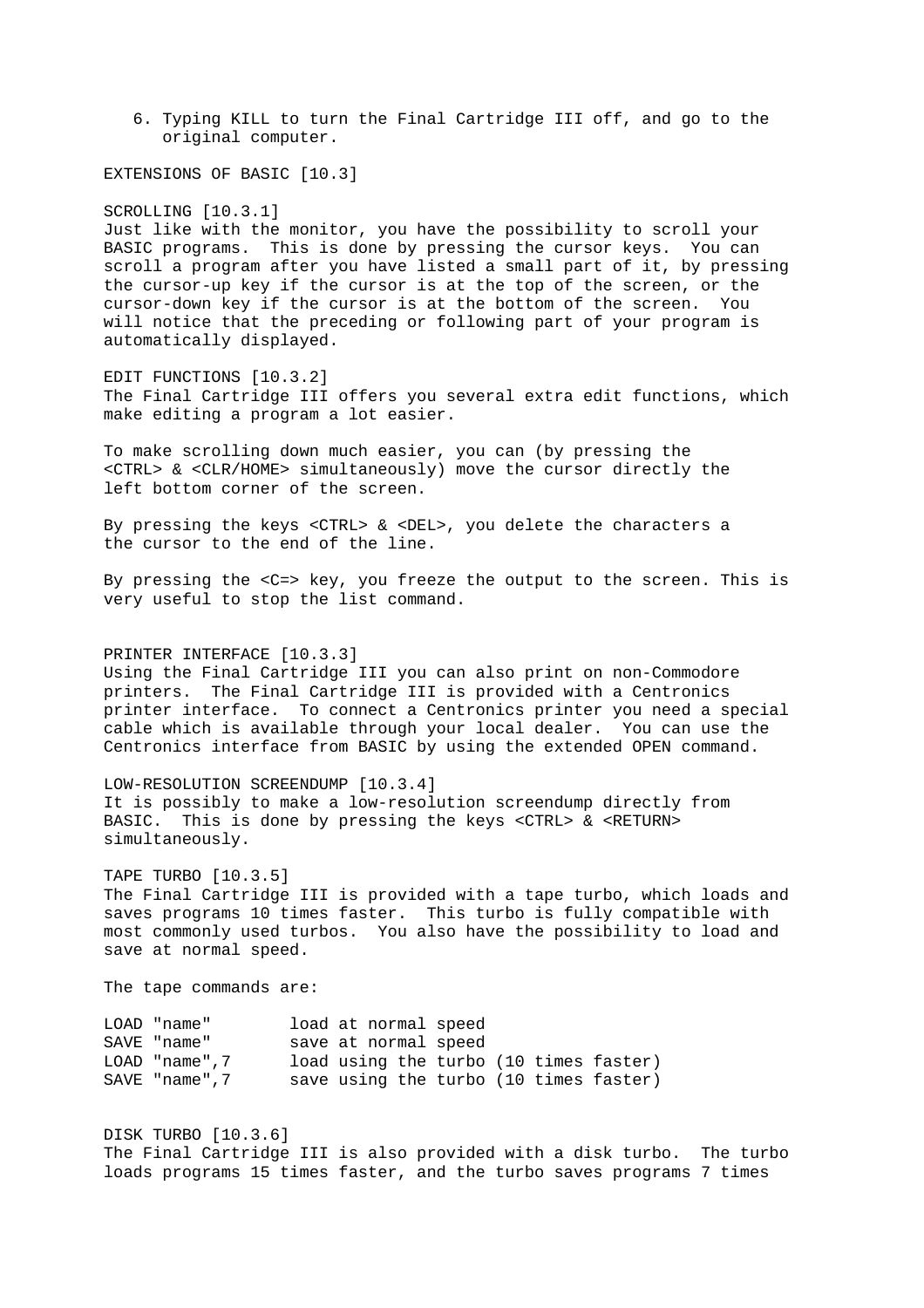faster. The usual commands already use the turbo, but by using the new disk commands, you don't have to type ",8". New diskcommands: DLOAD DSAVE DAPPEND DVERIFY All these commands are discussed in Extra B Commands. PULL-DOWN MENUS [10.3.7] From BASIC it is possible to use pull-down menus. In these menus you can find all the extra BASIC commands. To use the pull-down menus in BASIC you have to press the fire button (this is the only difference between the pull-down menus in desktop and BASIC), after which the menu bar will appear. You will find detailed descriptions of the commands further on. Attention! FINAL KILL = KILL EXTRA BASIC COMMANDS [10.3.8] With the Final Cartridge III inserted in your computer, you can use almost 30 extra BASIC commands. You can use these commands in two ways: - You can type them - You can use them in your programs. Of all the commands we give - the name of the command - the syntax of the command The first line shows the full command. The second line shows the abbreviation. You can type the lower case characters in the usual way, but you have to press the <SHIFT> key to enter the upper case characters. [ ] Square brackets indicate optional parts of the command. Do not type the brackets. < > Angle brackets enclose information that you must provide, such as the name of a program. etc. Do not type the brackets. This sign indicates that you must choose between various possibilities. - the function of the command - an example of the command - some remarks on the command APPEND ............ 10.3.8.1 ARRAY ............. 10.3.8.2 AUTO .............. 10.3.8.3 BAR ............... 10.3.8.4 DAPPEND ........... 10.3.8.5 DEL ............... 10.3.8.6 DESKTOP ........... 10.3.8.7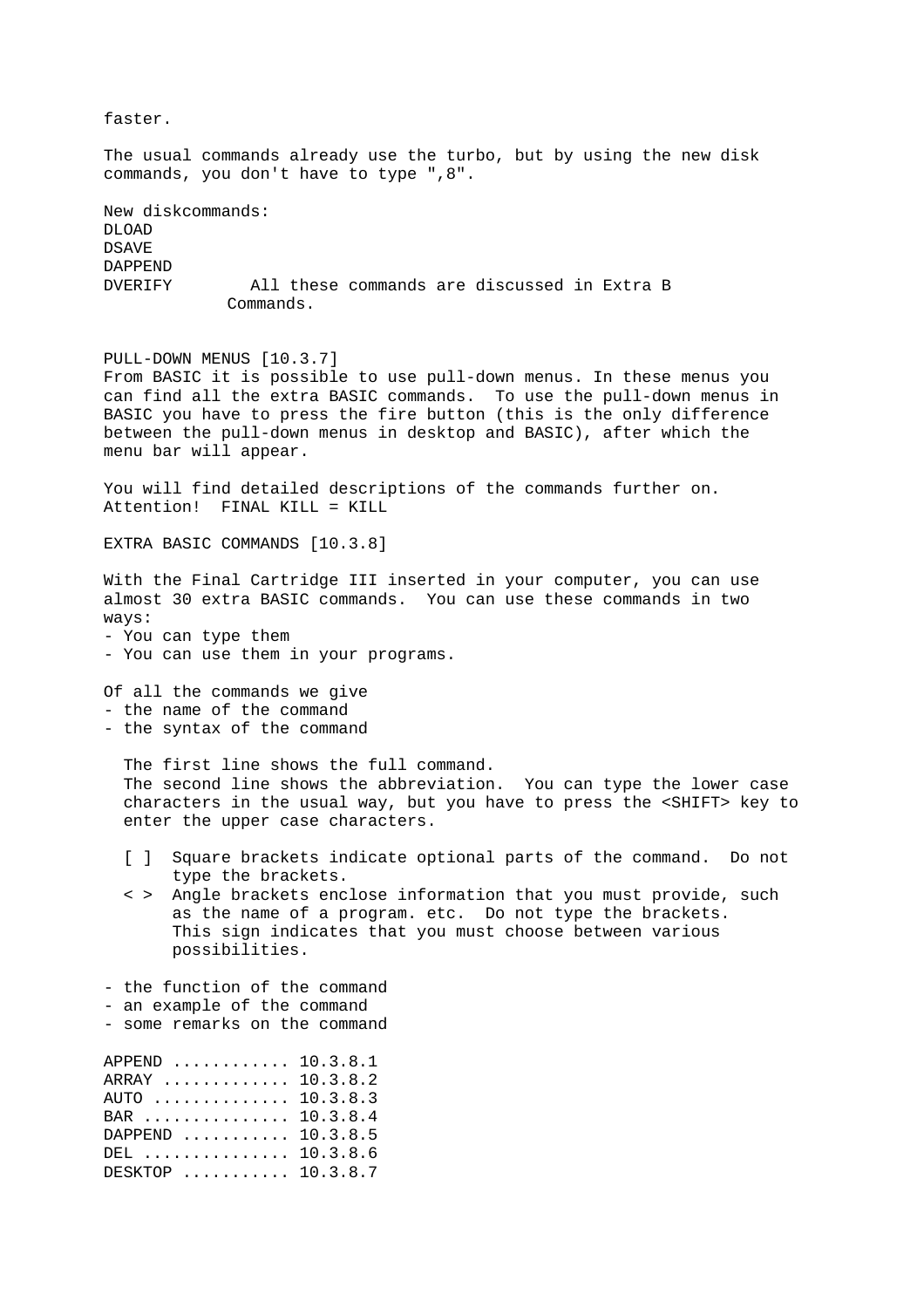|                   | DLOAD  10.3.8.8                                                        |
|-------------------|------------------------------------------------------------------------|
|                   | DOS  10.3.8.9                                                          |
| DOS "             | $\dots\dots\dots\dots\dots$ 10.3.8.10                                  |
| DSAVE             | 10.3.8.11                                                              |
|                   | DUMP  10.3.8.12                                                        |
|                   | DVERIFY  10.3.8.13                                                     |
|                   | FIND  10.3.8.14                                                        |
|                   | KILL  10.3.8.15                                                        |
|                   | LIST  10.3.8.16                                                        |
|                   | MEM  10.3.8.17                                                         |
|                   | MON  10.3.8.18                                                         |
|                   | MREAD  10.3.8.19                                                       |
|                   | MWRITE  10.3.8.20                                                      |
|                   | OFF  10.3.8.21                                                         |
|                   | OLD  10.3.8.22                                                         |
|                   | OPEN  10.3.8.23                                                        |
|                   | ORDER  10.3.8.24                                                       |
|                   |                                                                        |
|                   | PACK  10.3.8.25                                                        |
|                   | PDIR  10.3.8.26                                                        |
|                   | PLIST  10.3.8.27                                                       |
|                   | RENUM  10.3.8.28                                                       |
|                   | REPLACE  10.3.8.29                                                     |
|                   | TRACE  10.3.8.30                                                       |
|                   | UNPACK  10.3.8.31                                                      |
|                   | \$10.3.8.32                                                            |
|                   |                                                                        |
|                   |                                                                        |
| APPEND [10.3.8.1] |                                                                        |
|                   |                                                                        |
| Syntax:           | APPEND [" <file-name>"] [,<device>]</device></file-name>               |
|                   | aP [" <file-name">] [,<device>]</device></file-name">                  |
|                   |                                                                        |
|                   | This command offers you the possibility to add subroutines you have on |
|                   | tape or disk, to a program that's already in memory.                   |
|                   |                                                                        |
| Example:          | APPEND "file-name"<br>for tape                                         |
|                   | APPEND "file-name", 8<br>for disk                                      |
|                   |                                                                        |
| Remarks:          | Because the original line numbers are unchanged, you may               |
|                   | have to renumber the new program.                                      |
|                   |                                                                        |
|                   |                                                                        |
|                   |                                                                        |
| ARRAY [10.3.8.2]  |                                                                        |
|                   |                                                                        |
| Syntax:           | ARRAY                                                                  |
|                   | aR                                                                     |
|                   |                                                                        |
|                   | This command will list the contents of the arrays you are using in     |
|                   |                                                                        |
| your program.     |                                                                        |
|                   |                                                                        |
| Example:          | ARRAY                                                                  |
|                   |                                                                        |
| Screen:           | ARRAY                                                                  |
|                   | $A\$ (I) = "HALLO"                                                     |
|                   | $A\$ (2) = "TEST"                                                      |
|                   |                                                                        |
|                   |                                                                        |
|                   |                                                                        |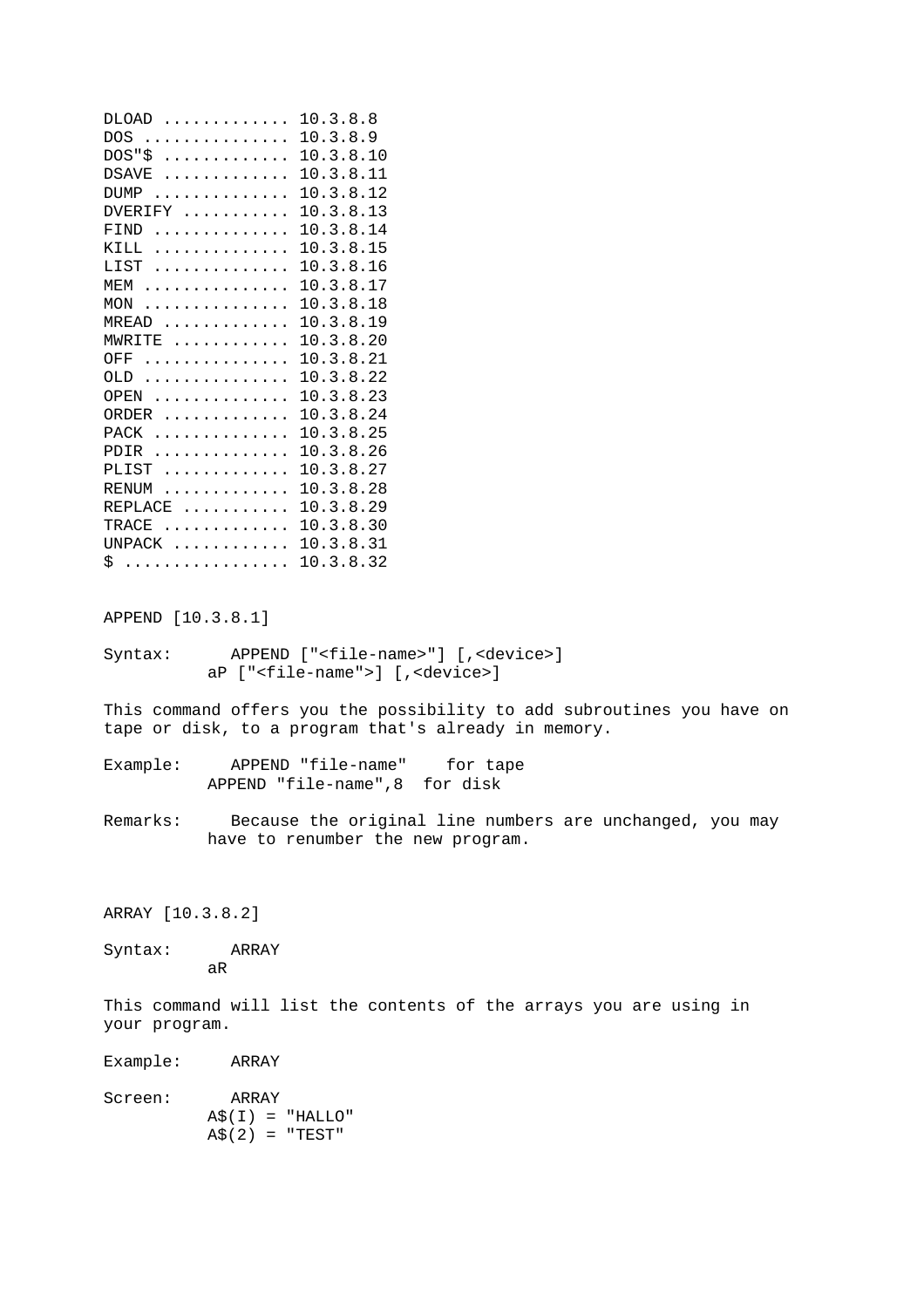AUTO [10.3.8.3]

Syntax: AUTO [<linenumber> [,<increment>]] aU [<linenumber> [,<increment>]]

This command will automatically number your program, making the typing in of programs much faster and easier.

Example: AUTO 10,5 The computer starts at line 10, and as soon as you press <RETURN> the computer gives the next line number:  $10 + 5 = 15$ .

> AUTO This is the same as AUTO 100, 10 AUTO 200 This is the same as AUTO 200, 10

Remarks: To stop the AUTO command Just press <RETURN> without entering a command.

> If you have a program that ends at line 1000, you can use AUTO 1010,10 to add lines to the program.

You can also use this command to insert lines.

BAR [10.3.8.4]

Syntax: BAR [OFF] bA [oF]

This command will disable or enable the possibility to call the pull-down menus.

- Example: BAR enables the pull-down menus BAR OFF disables the pull-down menus
- Remarks: This command is built in to make the Final Cartridge III also compatible with other programs from BASIC. If a program doesn't work, try it again after you used the BAR OFF command.

DAPPEND [10.3.8.5]

Syntax: DAPPEND ["<file-name>"] dA ["<file-name>"]

This command is the same as APPEND "file-name",8.

- Example: DAPPEND "part2" adds "part2" to the program in memory DAPPEND adds the first program on disk to memory
- Remarks: By using this command you don't have to use the addition ",8".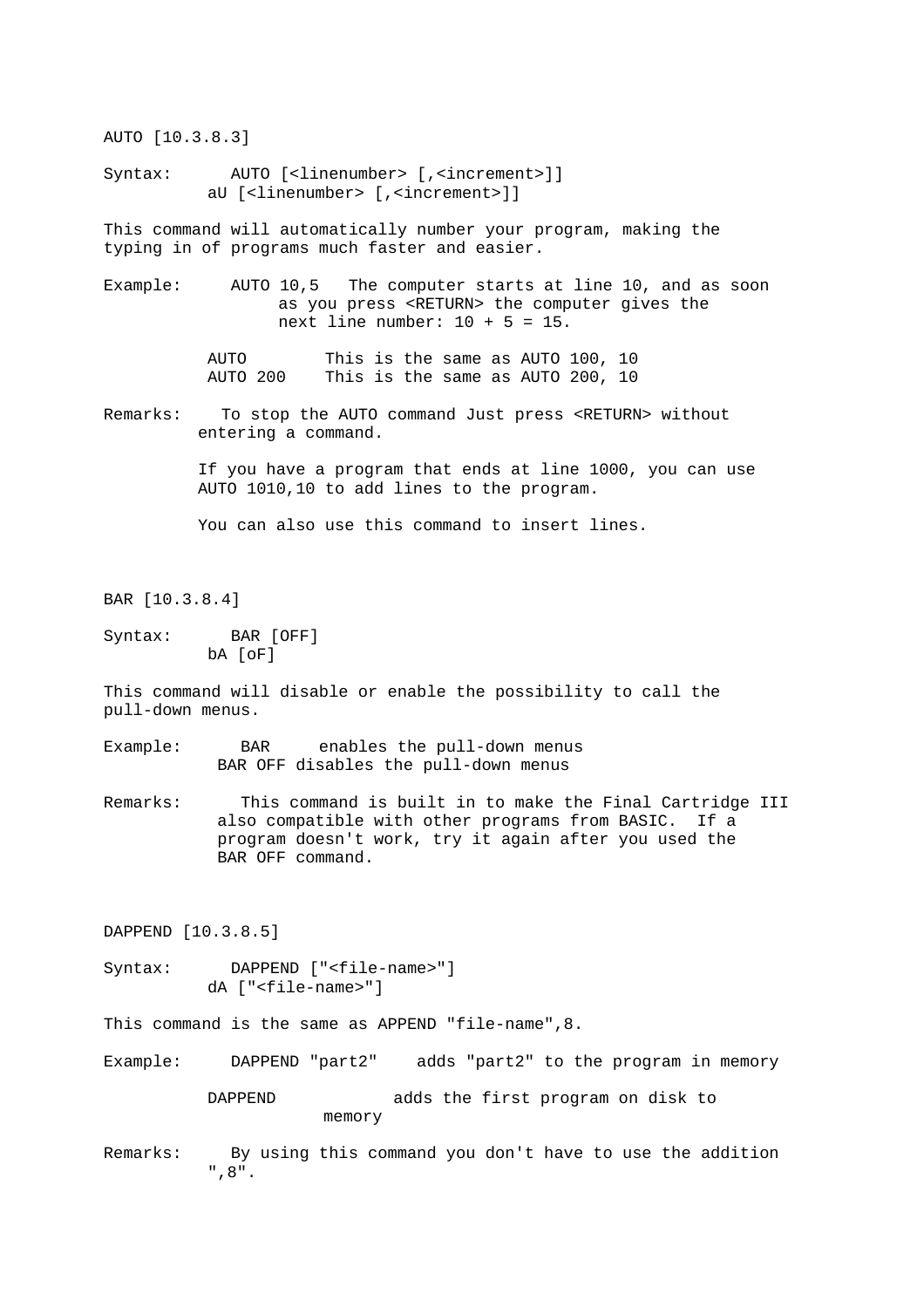DEL [10.3.8.6]

Syntax: DEL [<first-line>] - [<last-line>] dE [<first-line>] - [<last-line>]

This command will delete parts of your program

Example: DEL 100-200 will delete the lines from 100 up to 200 DEL 250- will delete the lines from 250 DEL -100 will delete the lines up to 100 DEL - will delete the program

Remarks: DEL is short for DELETE.

DESKTOP [10.3.8.7]

Syntax: DESKTOP deS

This command will leave BASIC and return to the DESKTOP.

Example: DESKTOP this will return to DESKTOP

Scveen: DESKTOP ARE YOU SURE (Y/N)?

Remarks: Before you go to desktop be sure you have saved your program or the DESKTOP will wipe out what is in the BASIC memory. That's why the computer first asks you "ARE YOU SURE (Y/N)?". You enter your choice by pressing <Y> or the button to leave BASIC or <N> to continue.

DLOAD [10.3.8.8]

Syntax: DLOAD ["<file-name>"] dL ["<file-name>"]

This command will load a program from disk using the built-in turbo. In this way programs are loaded 15 times faster than normal.

- Example: DLOAD "test" loads the program "test" from disk DLOAD loads the first program from disk
- Remarks: By using this command you don't have to use the additional ",8".

DLOAD "name" is the same as LOAD "name",8,1

 If you are not using this command in a programs you can press <F5>, which has the same effect as typing DLOAD.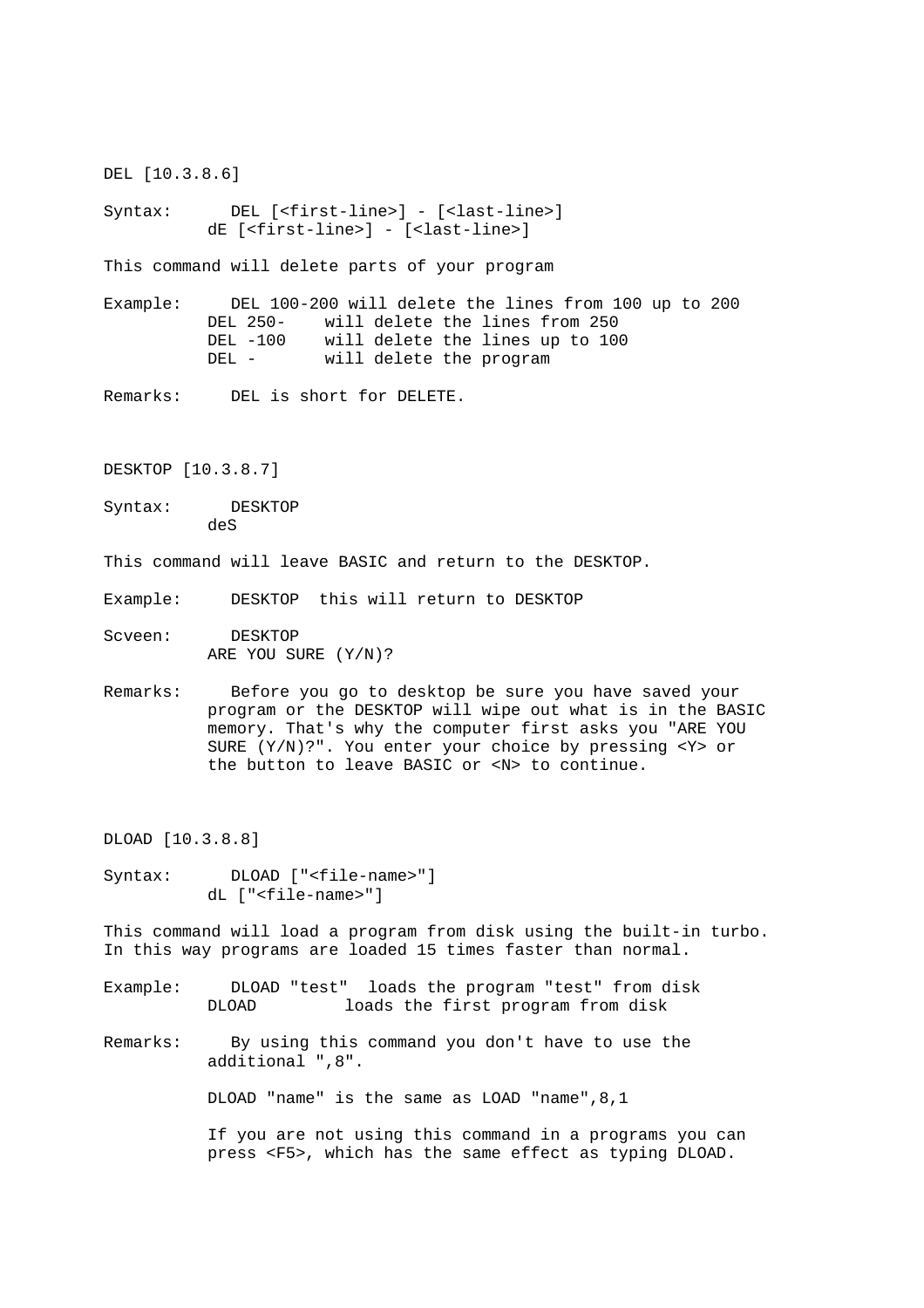syntax: DOS"<diskcommand>] / [<devicenumber>] dO"[<diskcommand>] / [<devicenumber>]

This command will let you find out what kind of error has occurred when red light an your disk is flashing. You can also use this command to give diskcommands or change to the other disk.

Example: DOS" will read the ERROR-channel DOS"\$ will display the di rectory of the disk DOS"N0:name,id" will format a disk DOS"V will validate a disk DOS"9 now all the diskcommands will go to the drive using devicenumber 9

Remarks: DOS"N:RISKA,BV" is the same as the following sequence of commands: OPEN 15,8,15 <RETURN> PRINT#15,"N:RISKA,BV" <RETURN> The diskcommands are described in your disk manual. If you are not using this command in a program, you can also press <F8>, which has the same effect as typing DOS".

DOS"\$ [10.3.8.10]

DOS [10.3.8.9]

Syntax: DOS"\$ dO

This command will display a directory of the disk on the screen WITHOUT wiping out the program currently in memory.

Example: DOS"\$ this shows the contents of your disk

Remarks: If you are not using this command in a program, you can also press <F7>, which has the same effect.

> By using the function key <F7> with this command you first clear the screen.

DSAVE [10.3.8.11]

Syntax: DSAVE "<file-name>" Ds "<file-name>"

This command will write a program to disk using the built-in turbo. In this way programs are saved 7 times faster than normal.

Example: DSAVE "test" writes the program "test" to disk

Remarks: By using this command you don't have to use the addition ",8".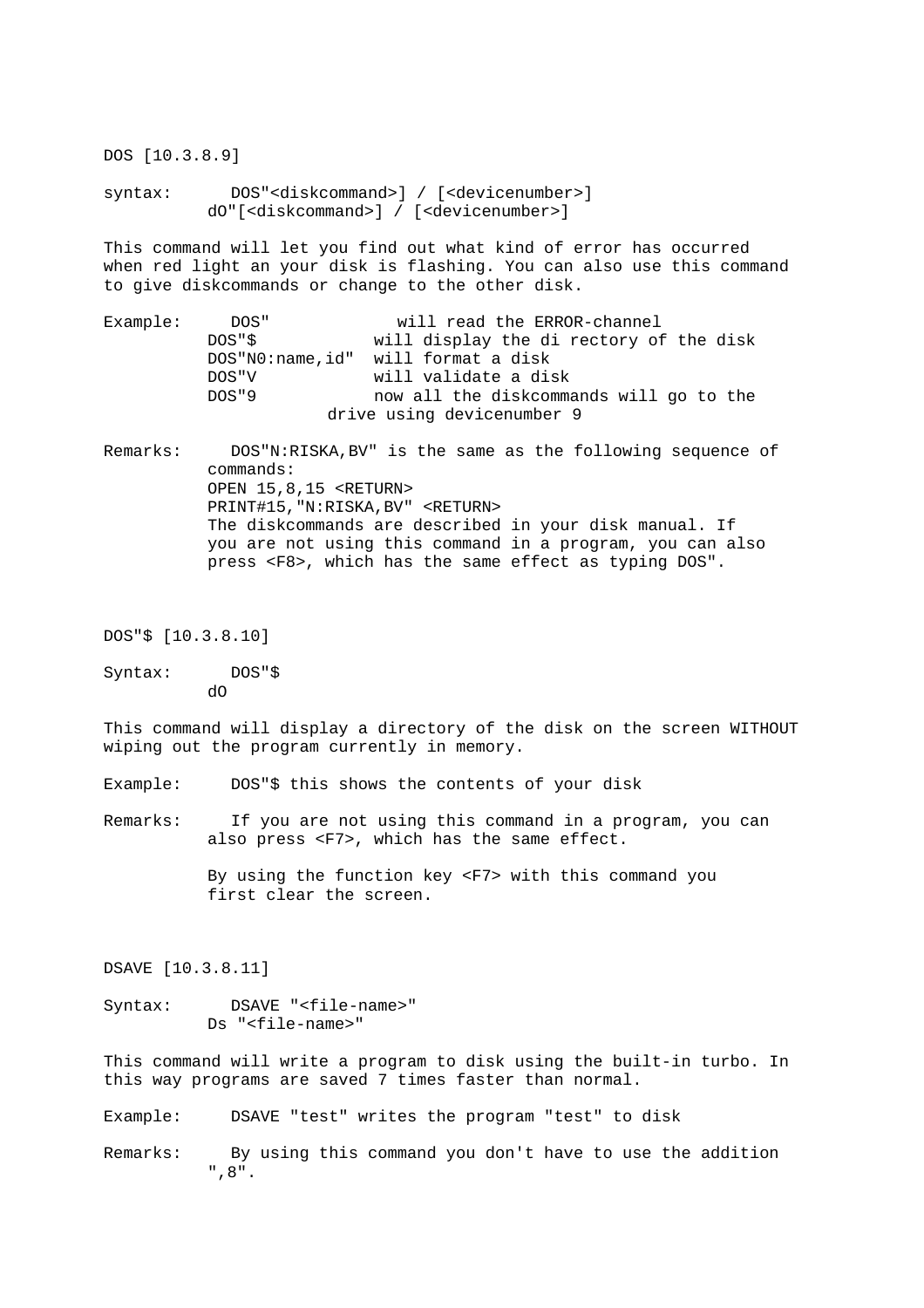```
 also press <F6>, which has the same effect as typing 
           DSAVE". 
DUMP [10.3.8.12] 
Syntax: DUMP 
          dU
This command will show you a list of all the normal variables and their 
present values. 
Example: DUMP will dump all the normal variables 
Remarks: To dump the arrays, use the command ARRAY. 
DVERIFY [10.3.8.13] 
Syntax: DVERIFY ["<file-name>"] 
           dV ["<file-name>"] 
This command will compare the program on disk named "file-name" with 
the one currently in memory. If the two programs are the same then 
the computer returns with the usual 'READY' prompt, but if there are 
any differences then a 'VERIFY ERROR' is given. 
Example: DVERIFY "test" will compare the program "testfl on 
                         disk with the one in memory 
           DVERIFY will comparse the first program on 
                         disk with the one in memory 
Remarks: DVERIFY is the same as VERIFY "file-name",8. But by using 
           this command you don't have to use the addition ",8". 
FIND [10.3.8.14] 
Syntax: FIND ["<text>"]/[<BASIC command>]/[<variable>]
           fI ["<text>"]/[<BASIC command>]/[<variable>] 
This command will search the whole program for a string, word or 
command and list every line in which it occurs. 
Example: FIND "test" will list every line containing the 
                         string "test" 
           FIND POKE 53280 will list every line containing the 
                         command POKE 53280 
           FIND Z will list every line containing the 
                         variables Z, Z%, Z$, indexed or not 
          FIND Z$ will list every line containing the
```
 variable Z\$, indexed or not FIND Z% will list every line containing the

If you are not using this command in a program you can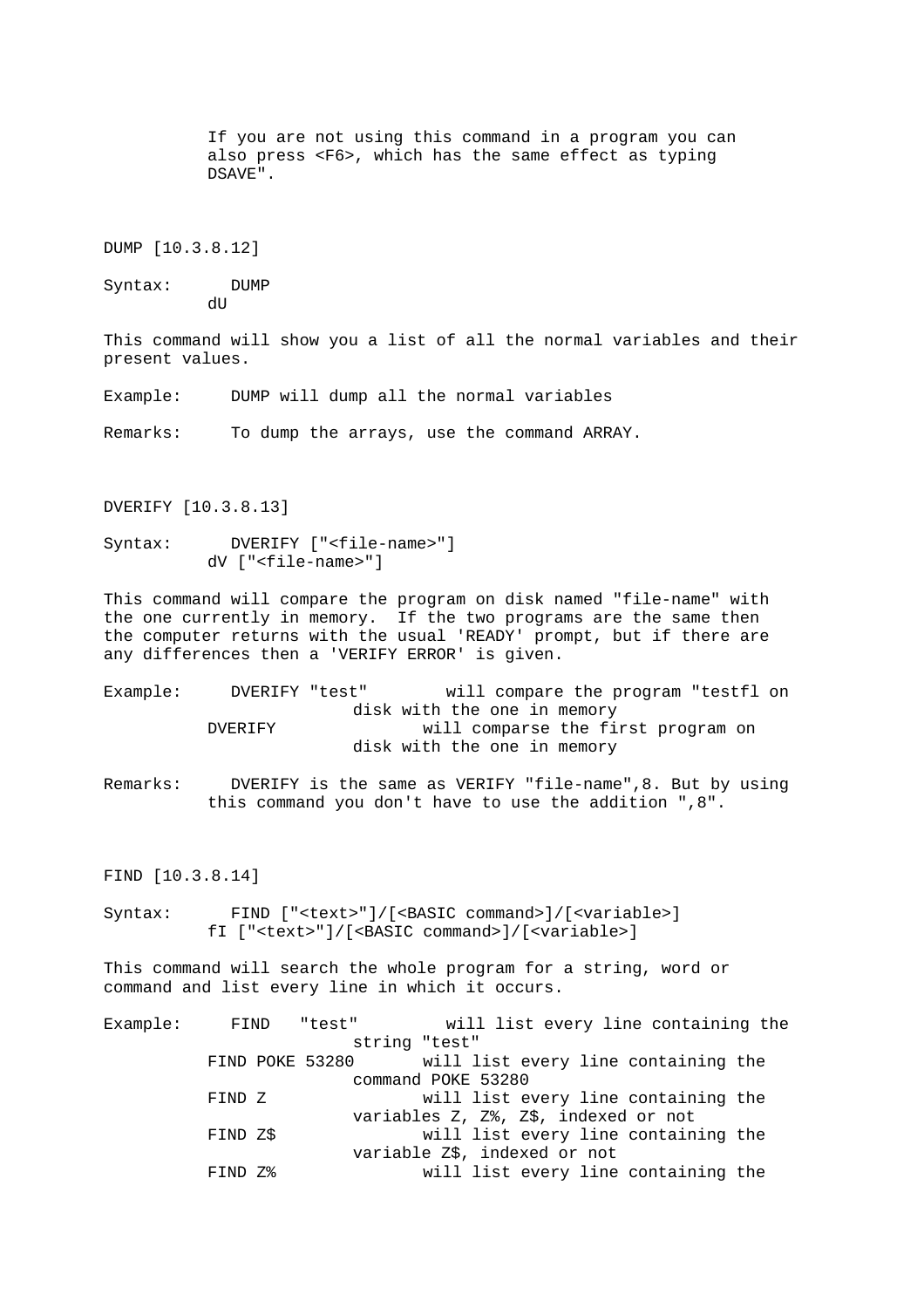|        | variable Z%, indexed or not                 |  |
|--------|---------------------------------------------|--|
| FIND 9 | will list every line containing a 9 such    |  |
|        | as:                                         |  |
|        | POKE 19, 0; POKE 12,191; $z = 0$ . 192 etc. |  |
| FIND   | will list all lines                         |  |

KILL [10.3.8.15]

Syntax: KILL kI

This command will disable the Final Cartridge III. Only the freezer still works, but you will return to the standard Commodore 64 unless you leave the freezer through the monitor.

LIST [10.3.8.16]

Syntax: LIST [[first-linel-[last-line]] lI [[first-line]-[last-line]]

This command will list your BASIC program, but has now been improved so that any list protections which may be included in a BASIC program will be overruled.

MEM [10.3.8.17]

Syntax: MEM mE

This command will display the memory categories of the BASIC memory.

Example: MEM will list the memory category

Scveen: MEM

| buveen. | <b>IVIE IVI</b> |   |              |
|---------|-----------------|---|--------------|
|         | BASIC           |   | 38911 BYTES  |
|         | PROGRAM         | 2 | <b>BYTES</b> |
|         | VARIABLES       | O | <b>BYTES</b> |
|         | ARRAYS          |   | <b>BYTES</b> |
|         | STRINGS         |   | <b>BYTES</b> |
|         | FREE            |   | 38909 BYTES  |

MON [10.3.8.18]

Syntax: MON mO

This command will activate the machine-language monitor which is built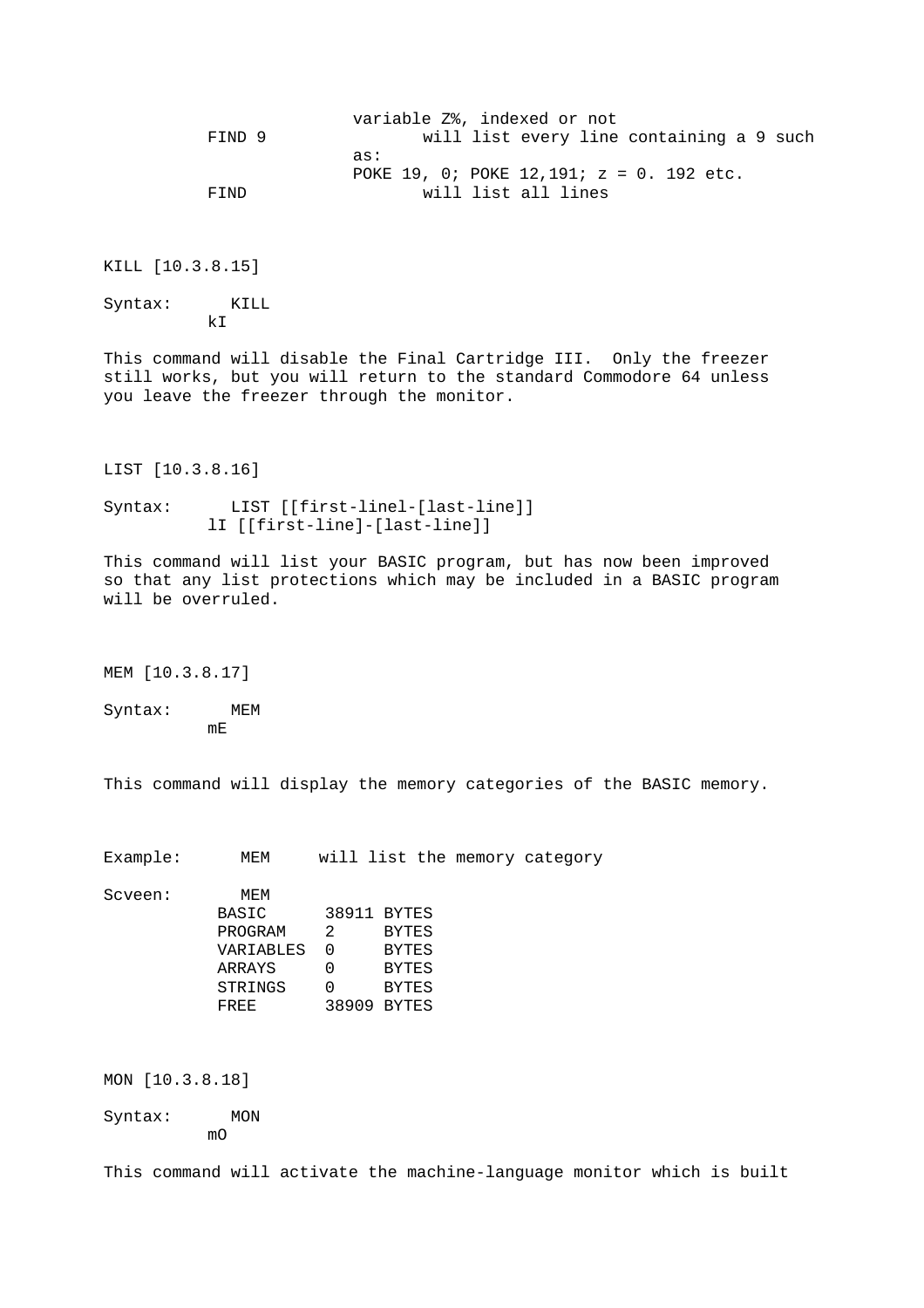into the Final Cartridge III. Full details on how to use this excellent feature are given in the chapter MONITOR.

MREAD [10.3.8.19]

Syntax: MREAD <memory location> mR <memory location>

This command will read 192 bytes of memory from the given memory location onwards. Using the MWRITE command you can transfer these bytes to the 24K of RAM which normally lies "under" the ROMS.

- Example: FOR I = 0 TO 4 MREAD \$0400 + I \* 192 MWRITE \$A000 + I \* 192<br>NEXT I This wi This will transfer the screen to the extra RAM.
- Remarks: It is possible to transfer to all memory locations, but commands are intended to use the 24K of RAM which normally "under" the ROMS. This extra memory can be used as a storage medium for large amounts of information, such as variables, text and graphics screens, reference tables etc. The 24K of extra RAM is located at:

 \$A000-\$BFFF = 8K BASIC interpreter \$C000-\$CFFF = 4K free RAM  $$D000-\$DFFF = 4K VIC, SID and I/O$ \$E000-\$FFFF = 8K kernel

 To transfer the 192 bytes the Final Cartridge III uses the tape-buffer.

MWRITE [10.3.8.20]

Syntax: MWRITE <memory location> mW <Memory location>

This command writes the 192 bytes you read with the MREAD command on the given location.

Example: FOR  $I = 0$  TO  $4$  MREAD \$A000 + I \* 192 MWRITE \$0400 + I \* 192 NEXT I This will restore the screen.

Remarks: See MREAD.

OFF [10.3.8.21]

Syntax: OFF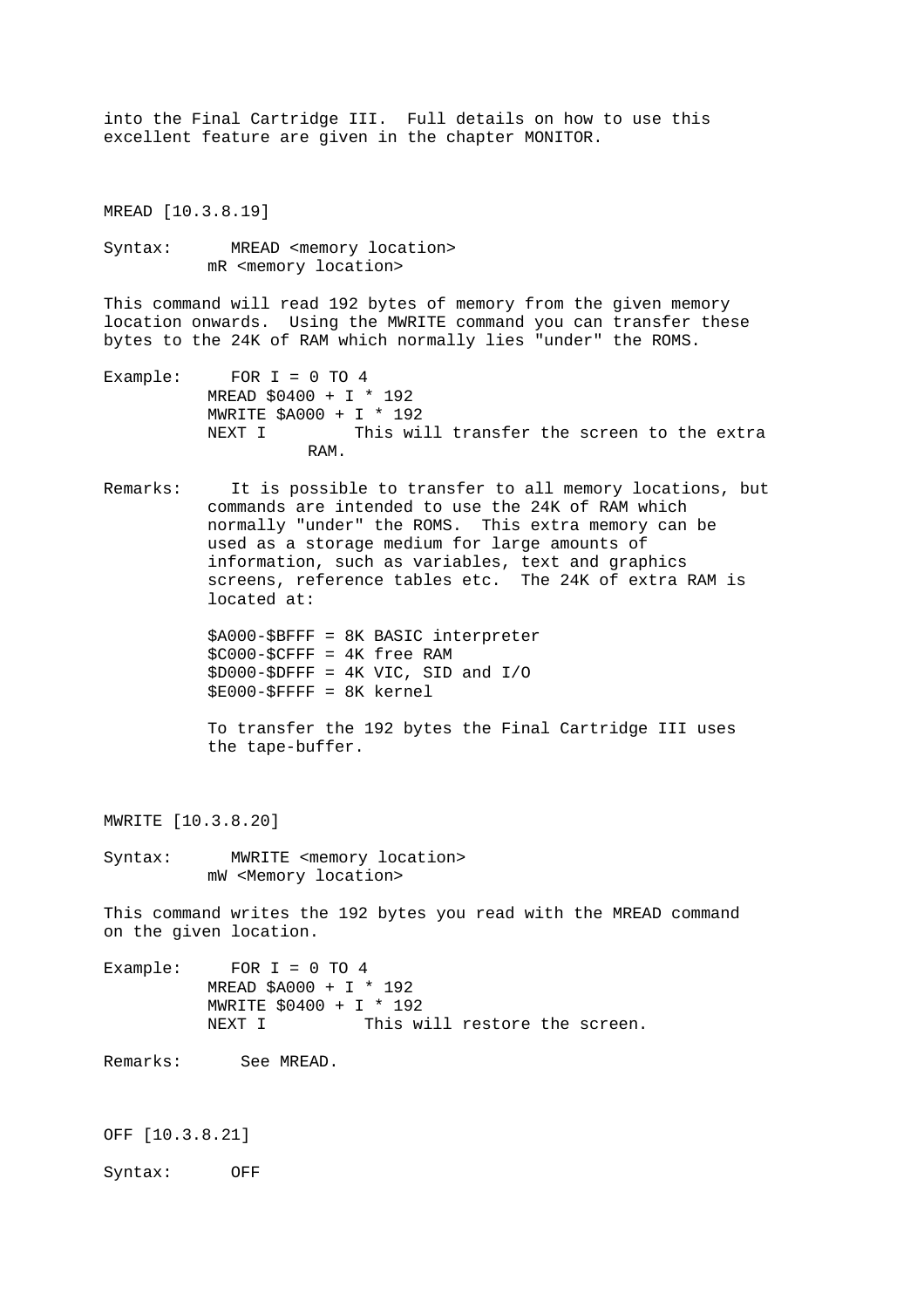programs or programs who define their own characterset. OLD [10.3.8.22] Syntax: OLD oL This command will restore a BASIC program after a reset or NEW. Remark: This command works as long as you haven't started to type in a new program or to load one. OPEN [10.3.8.23] Syntax: OPEN <file-num>, [device] [, <address>] oP <file-num>, [device] [,<address>] This command opens a channel for input and/or output to a peripheral device, but is extended by the Final Cartridge III for Centronics printers. Example: OPEN 1,4,2 This secondary address allows you to use all normal ASCII codes. OPEN 1,4,3 This allows you to use all ASCII codes, as well as the control codes used by your printer. OPEN 1,4,9 This allows you to print all Commodore graphics and control codes. OPEN 1,4,10 This does the same as OPEN 1,4,9 but in reversed print. Remarks: To list a program to a printer, you can use: OPEN 1,4,9: CMD 1: LIST (After printing you should close your printer channel again with PRINT#1: CLOSE1) You can also use the new PLIST command. ORDER [10.3.8.24] Syntax: ORDER oR This command will order your BASIC program. It's possible that after a (D)APPEND command the line numbering isn't correct. By using this command all lines are Inserted at the proper place.

This command makes it possible to disable the extra BASIC commands, without disabling the Final Cartridge III itself. The disk & tape

Remarks: You have to choose this command to work with TOOLKIT

turbos, and the printer-interface still work.

oF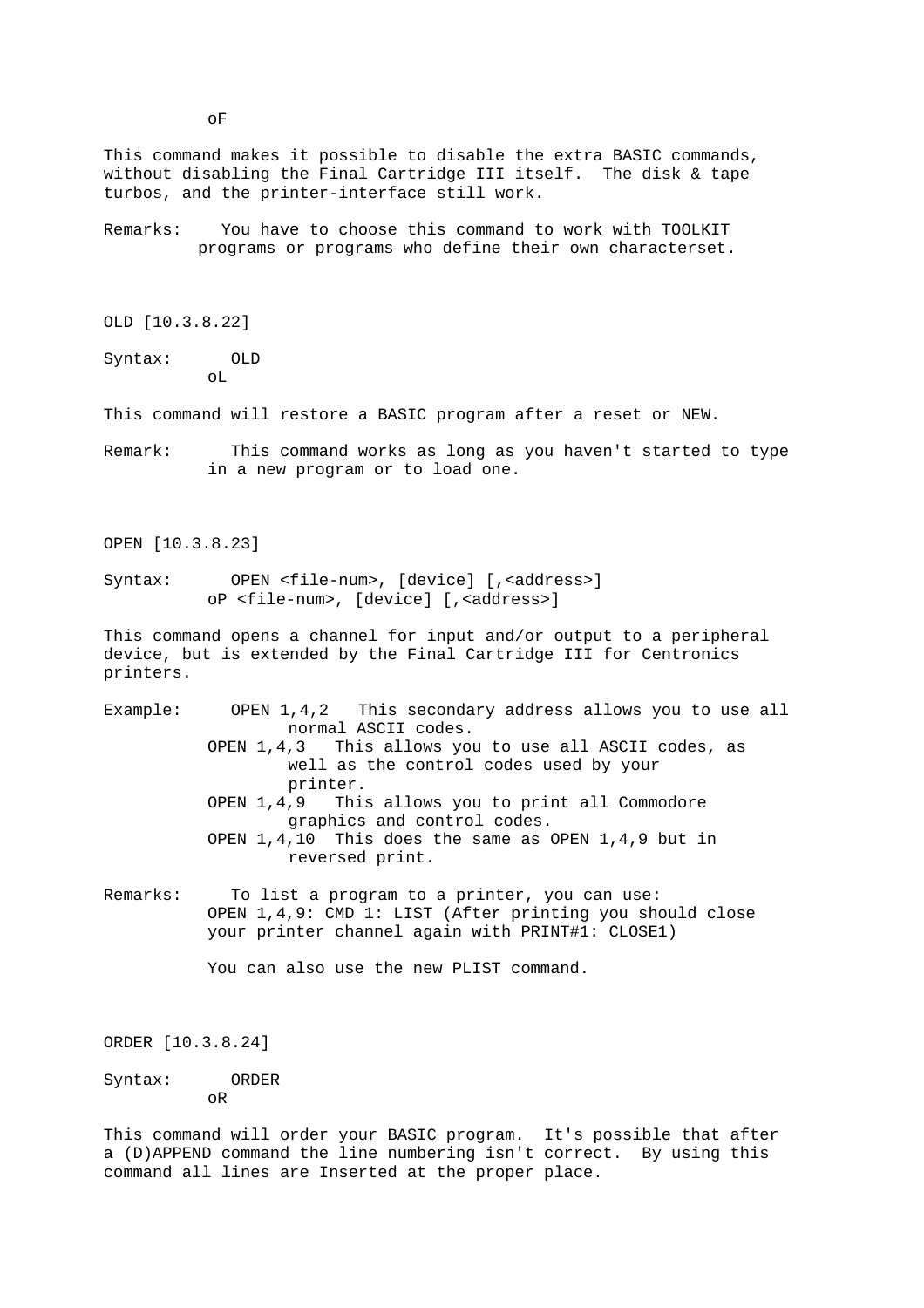Remarks: You can use this command after an APPEND, DAPPEND or RENUM command.

PACK [10.3.8.25]

Syntax: PACK pA

This command will pack the program in memory. After you packed the program you can save it. You can run a packed program in the normal way.

- Remarks: The program you want to pack should start at 0801 (hex). A lot of programs are already packed, so if you use it on those programs they will only become bigger. Also see UNPACK.
- PDIR [10.3.8.26]
- Syntax: PDIR pD
- This command will print the directory.
- Example: PDIR this will print your directory
- Remarks: This command does the same as the following sequence of commands: LOAD "\$",8 OPEN 1,4: CMD 1: LIST PRINT#1 CLOSE1

PLIST [10.3.8.27]

Syntax: PLIST pL

This command displays the listing on the printer.

- Example: PLIST
- Remarks: This command does the same as the following sequence of commands:

 OPEN 1,4: CMD 1: LIST PRINT#1 CLOSE1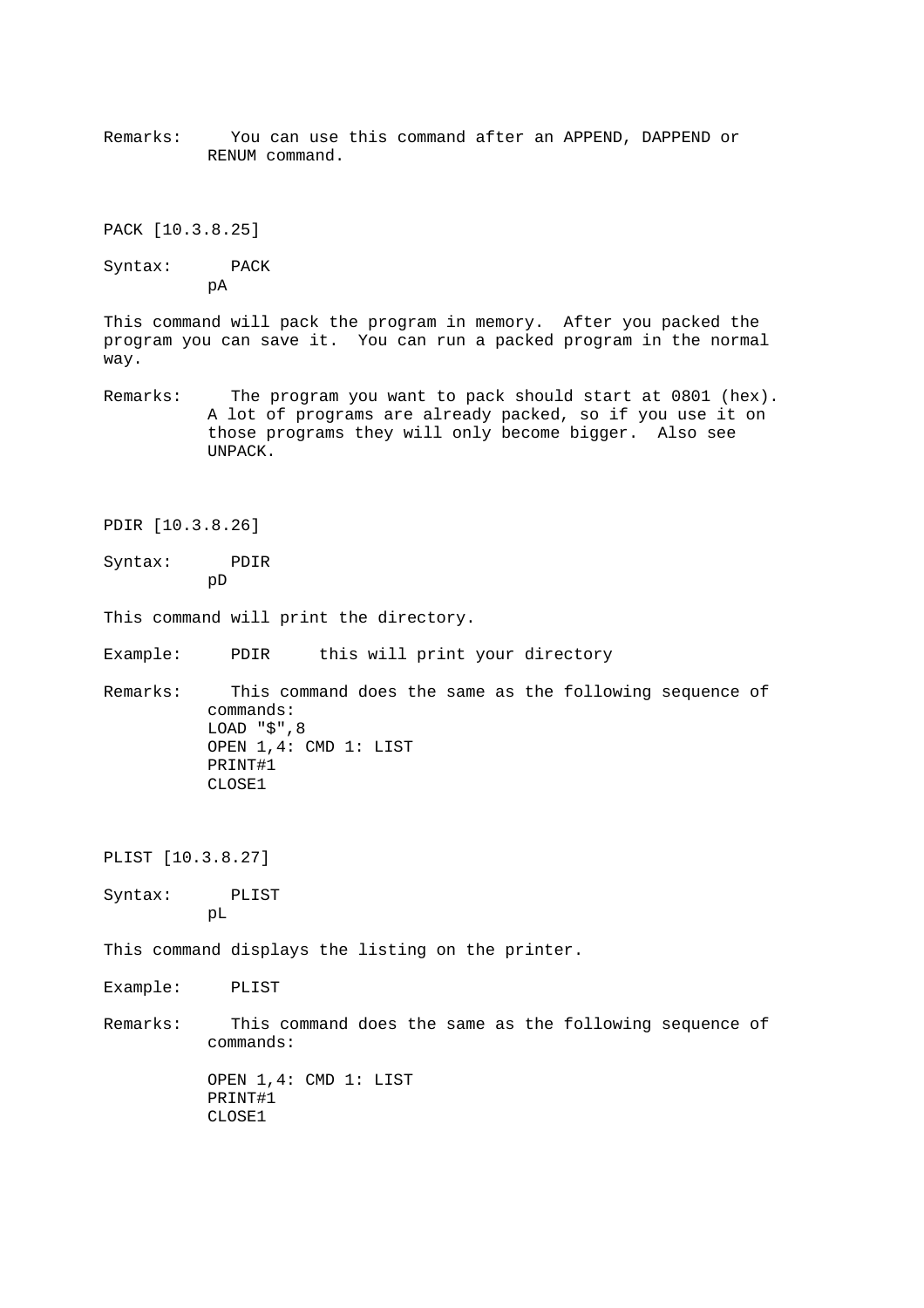RENUM [10.3.8.28]

Syntax: RENUM [<linenumber> [,<increment>]] rE [<linenumber> [,<increment>]]

This command will renumber the lines of a BASIC program. Using this command you can create room to insert lines, or you can renumber a program after an APPEND command.

Example: RENUM 10,5 will renumber a program, starting with line 10 using an increment of 5. RENUM is the same as RENUM 100,10 RENUM 300 is the same as RENUM 300,10

Remarks: This command also takes care of any GOTOs and GOSUBS, and is very useful when you are writing your own programs as it allows you to tidy up the line numbers.

REPLACE [10.3.8.29]

Syntax: REPLACE <command1>,<command2> / "text1","text2" reP <commmand1>,<command2> / "text1","text2"

This command makes it possible to replace a text or a BASIC command in whole your program.

Example: REPLACE PRINT#1, PRINT This replaces the PRINT#1 statements by normal PRINT statements.

> REPLACE "FC3","Final Cartridge III" This replaces the text FC3 by Final Cartridge III.

TRACE [10.3.8.30]

Syntax: TRACE [OFF] tR [OFF]

This command will display each line of your BASIC program while it is being executed when you run the program. It will continue tracing until you use the command TRACE OFF.

Example: TRACE will trace your BASIC program TRACE OFF will stop traelng your BASIC program.

UNPACK [10.3.8.31]

Syntax: UNPACK uN

This command will unpack a program which was packed by the Final Cartridge III.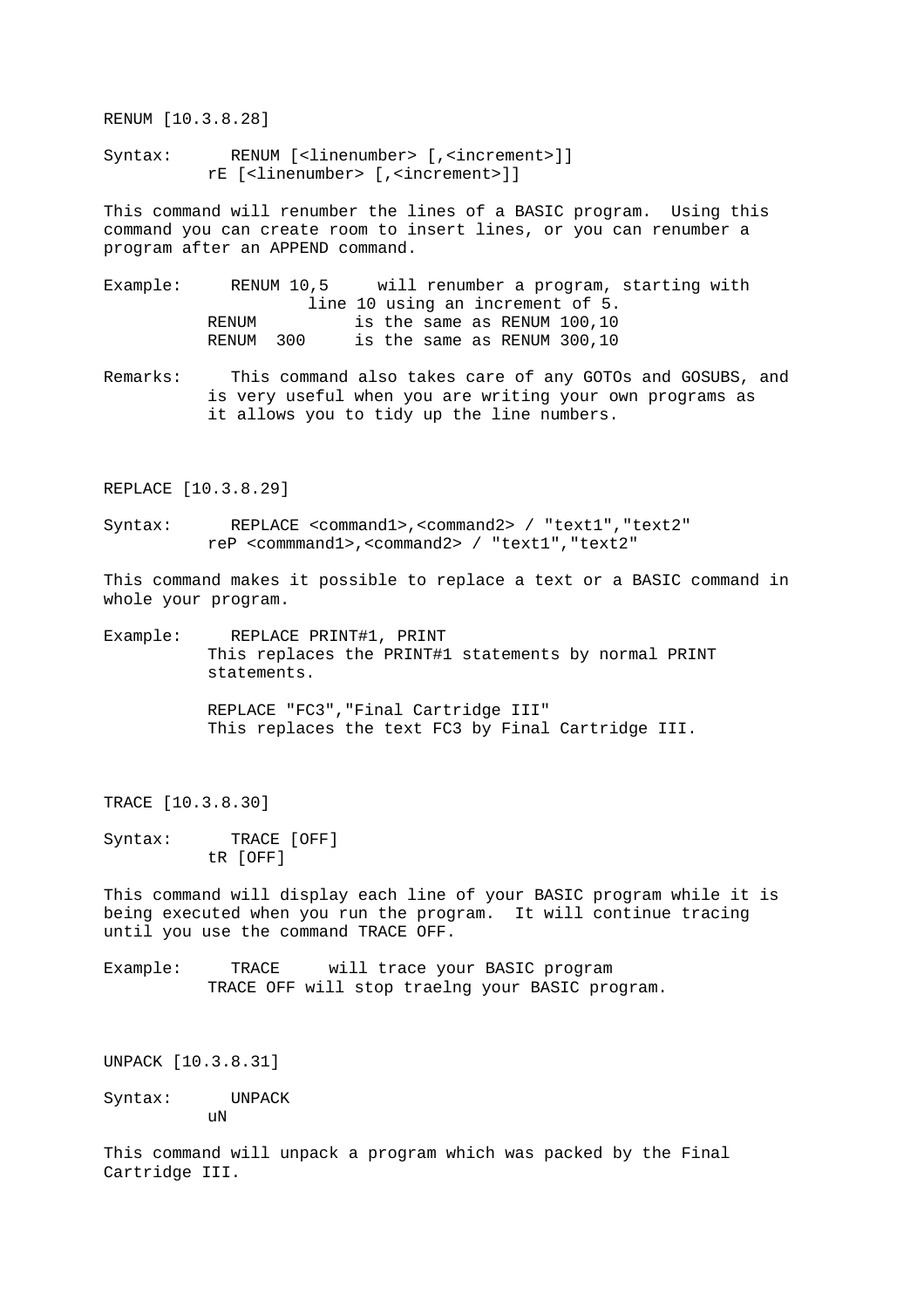Remarks: See also PACK.

\$ [10.3.8.32]

Syntax: \$<hexadecimal number>

This command allows you to use hexadeclmal numbers in your programs, just as you would use decimal numbers. To tell the computer that a particular number is in hexadecimal it should be preceded by a \$ symbol.

Example: A=\$0F Variable A gets the value 15 POKE \$D020,A The border becomes grey SYS \$FCE2 This resets the computer.

FREEZER [11.0]

INTRODUCTION [11.1] The LEFT button at the back of the Final Cartridge III is the freeze button. Pressing this button will freeze all programs.

After you press the FREEZE button the Final Cartridge III allows you to execute several special commands such as making a backup copy of your tape or disk program. Also see the chapter remarks!

HOW TO START AND STOP THE FREEZER [11.2] You can start the freezer in the following three ways: 1. Select the freezer item in the desktop system menu. 2. Select the freezer item in the BASIC system pull-down menu. 3. Press the freeze button on the back of the Final Cartridge III.

You can leave the freezer in the following two ways: 1. You select one of the exit commands. 2. You select one of the reset commands.

# USING THE FREEZER [11.3] After you started the freezer a menu bar will appear. In this menu you don't use a pointer. You can browse through these pull-down menus in the following two ways:

- 1. Using the Joystick. Going left or right, you can browse through different menus. Going up or down you browse through the menu items. Pressing the fire-button selects a command.
- 2. Using the keyboard. With the cursor keys (only together with the shift key on the right if necessary) you can move in the same way as described above. Pressing the <F7> key you select a command.

SUMMARY FREEZER COMMANDS [11.4] These are all the options that are available in the freezer: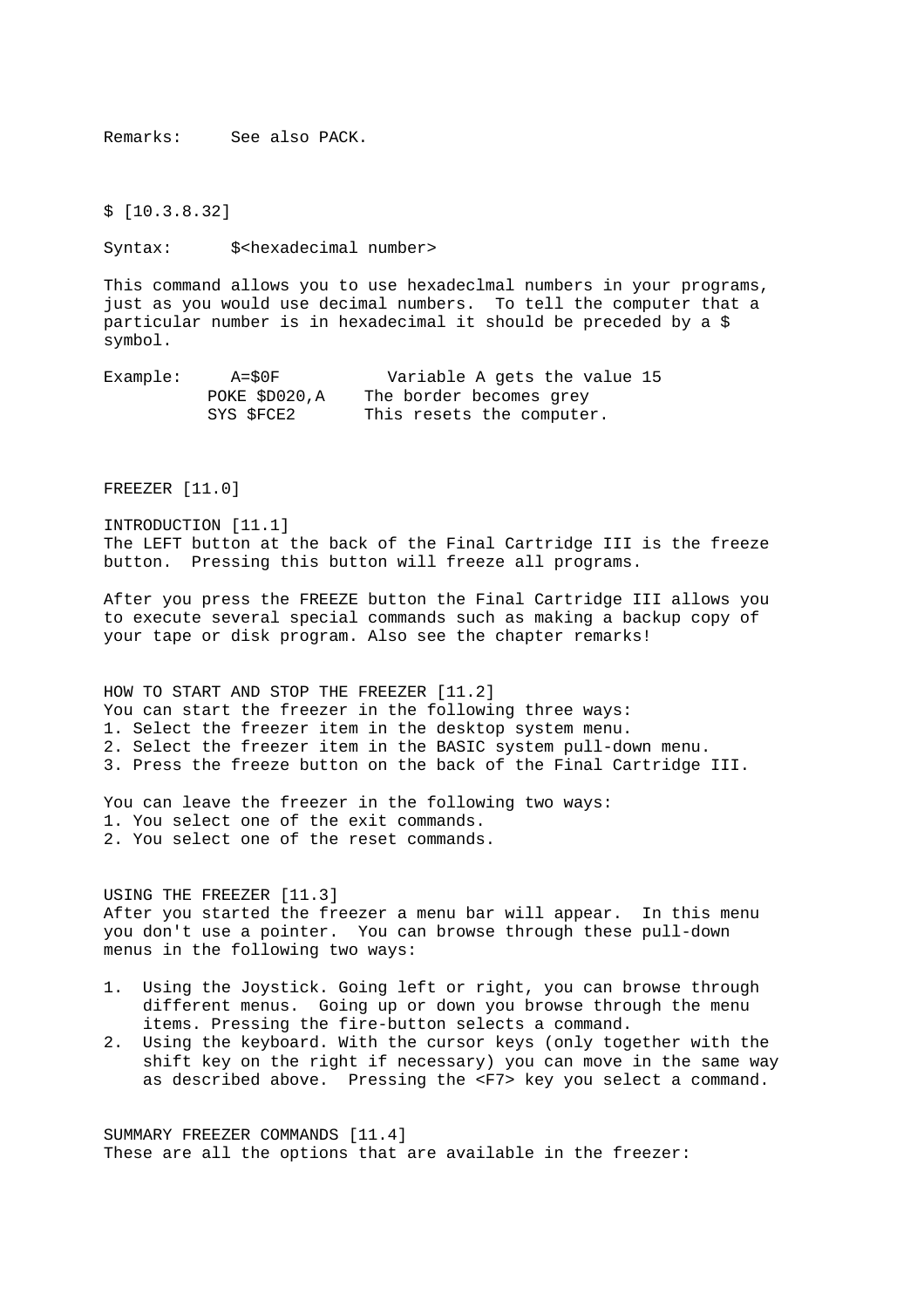BackUp Disk ......................... 11.4.1 BackUp Tape BackUp FDisk BackUp FTape Game Sprite I ......................... 11.4.2 Game Sprite II Game Joyswap Game Autofire Colors BackGnd ........................ 11.4.3 Colors ForeGnd Colors Border Print Settings ...................... 11.4.4 Print View Print View Border Print View Foreground Print View BColor0 Print View BColor1 Print View BColor2 Print View BColor3 Print View Exit Print Set Reset Kill .......................... 11.4.5 Reset Zero Fill Reset CBM64 Exit Run ............................... 11.4.6 Exit Monitor Exit Desktop BackUp [11.4.1] The Final Cartridge III has a built-in facility to allow you to make backup copies of your tape and disk programs. Please note that this facility is only for your own personal backups, and is not designed to allow you to copy programs illegally The backups you make can be loaded even without a Final Cartridge III. But if you want to load a backup without a Final Cartridge III, be sure that you didn't make a backup after you activated the sprite killer, the joystick port changer or the autofire (these special facilities need a Final Cartridge III). BackUp Disk This command will make a backup copy of your software to disk at normal speed. BackUp Tape This command will make a backup copy of your software to tape at normal speed. Backup FDisk This command will make a backup copy of your software to disk at high speed. Backup FTape This command will make a backup copy of your software to disk at high speed.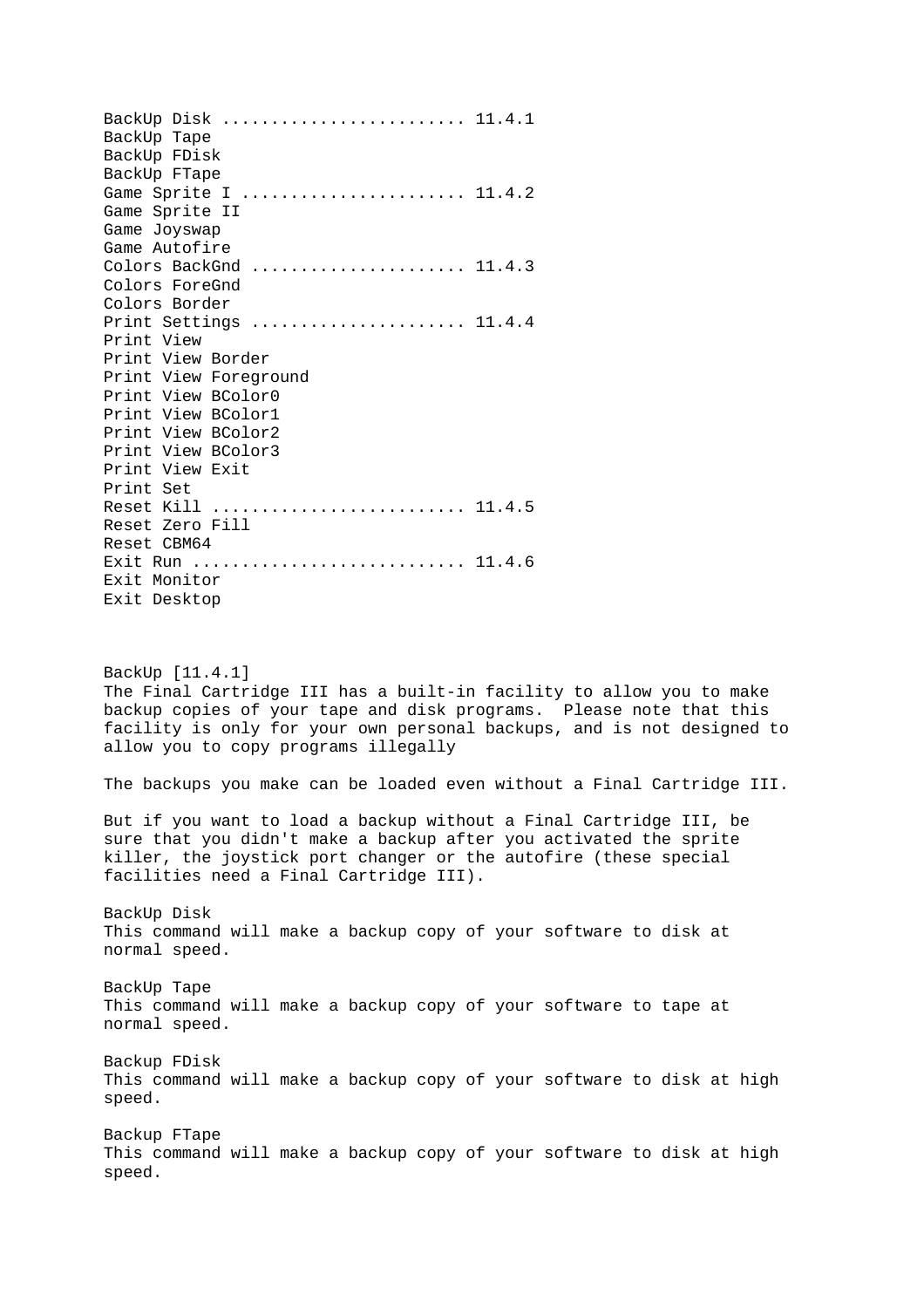GAME [11.4.2] This menu is built in to make it easier to play games. If offers you a sprite killer, a joystick port changer and an auto fire. About twenty seconds after you activated a command the program continues. Unfortunately it is possible that the software disables a Game command; in that case then you have to select that command again. Game Sprite I This command will disable the Sprite to sprite detection. Please remember that not all games use sprites or sprite detection registers, so don't be surprised if you still get killed. If a game doesn't use the sprite detection registers, there's nothing we can do to disable the sprite killing. Game Sprite II This command will disable the sprite to background detection. Game Joyswap This command will select the other joystick port. By using this command, you don't have to change the joystick from port one to port two (or vice versa) if a game uses the other joystick port. Game Autofire This command will transform a normal joystick to an expensive auto fire joystick. This is very useful for Invader games. Every time you hold down the fire button, it automatically keeps on firing. Colors [11.4.3] This menu is built in to change the colors of the screen. Colors BackGnd This command will change the background color. Colors ForeGnd This command will change the foreground color. Colors Border This command will change the border color. Print [11.4.4] This menu is built in to make screendumps, watch the frozen screen, and reactivate the Centronics printer-interface. Print Settings This command will open the print window to allow you to make screendumps. This window is described in the chapter TOOLS. Print View This command will make it possible to see the screen you're going to print. After you have chosen this command you can use the joystick or the cursor keys to scroll the screen up or down, then a new menu bar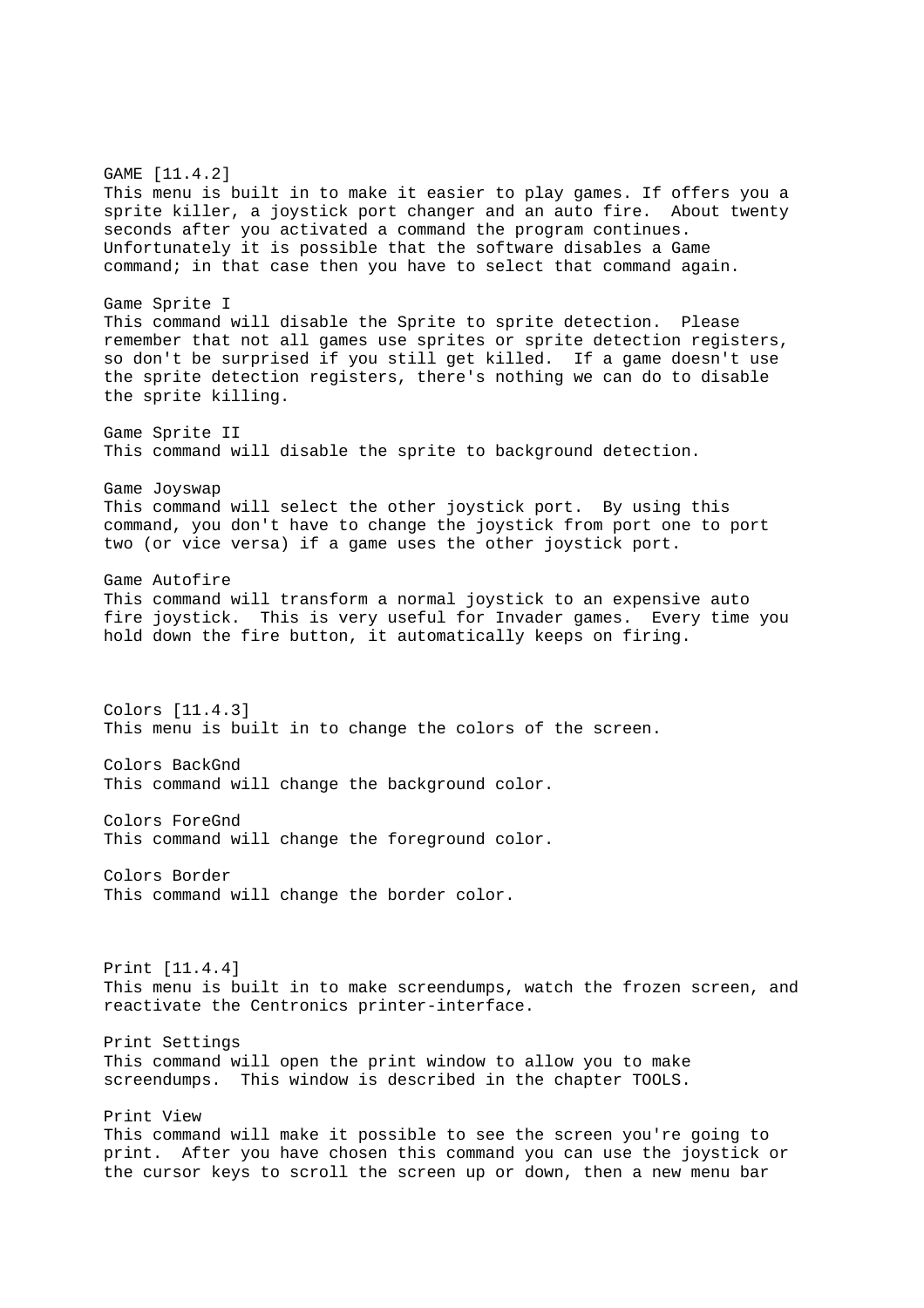appears. This new menu bar offers you the possibility to change the colors of the screen. The commands are: Print View Border This command changes the border color (It increments register 53280 (D020 Hex)). Print View ForeGround This command changes the foreground color (It increments the left nibble of the color memory; in hires it increments the right nibble of the screen memory). Print View BColor0 This command changes the background color 0 (It increments register 53281 (D021 Hex)). Print View BColor1 This command changes the background color 1 (It increments register 53282 (D022 Hex)). Print View BColor2 This command changes the background colors 2 (It increments register 53283 (D023 Hex)). Print View BColor3 This command changes the background color 3 (It increments register 53284 (D024 Hex)). Print View Exit This command exits View; you return to the freezer pull-down menus. Print Set This command reactivates the Centronics printer interface. It resets the printer vectors just in case a program overwrites the Centronics driver. Reset [11.4.5] This menu is built in to reset the computer and start it up in a special way. Reset Kill This command will reset the computer and start it up as the standard Commodore. (It will leave the Final Cartridge III off). Reset Zero Fill This command will reset the computer and clean the memory before it starts up. It leaves the Final Cartridge III on. Using the start up will save memory in a backup. Reset CBM64 This command will reset the computer and start it up as the standard Commodore. (It will leave the Final Cartridge III on)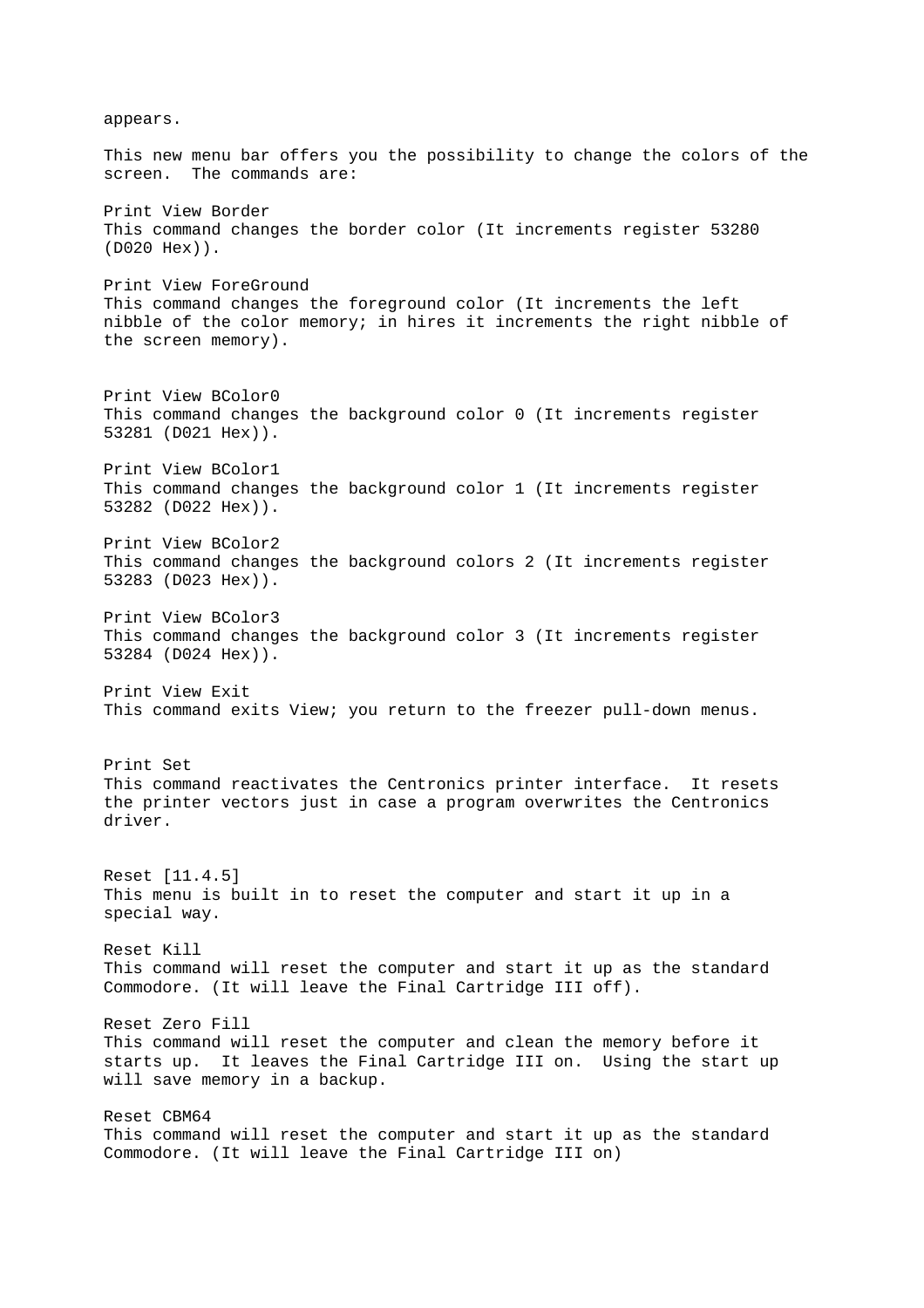Exit [11.4.6] This menu is built in to exit the freezer. Exit Run This command will continue the frozen program. Exit Monitor This command will start the monitor. Exit Desktop This command will leave the freezer and start the desktop. THE MONITOR [12.0] INTRODUCTION [12.1] The monitor of the Final Cartridge III is quite unique, as it has four functions: machine language monitor, disk monitor, character monitor, sprite monitor. Using the machine language monitor we can communicate directly with the computer in machine language. The great advantage of machine language is that it is much faster than BASIC. The machine language monitor provides you with several extra commands which greatly simplify machine language programming. Some function keys can also be used while you're working with the machine language monitor. For example, using the disk monitor you can examine or change the memory of the disk-drive. Using the character monitor you can examine and change characters. In this way you can design your own characters. Using the sprite monitor you can examine and change sprites. In this way you can design your own sprites. HOW TO START AND LEAVE THE MONITOR [12.2] You can start the monitor in four different ways: 1. In BASIC you type the command MON. 2. In BASIC you press the function key F2 (<SHIFT>+<F1>). 3. In BASIC you select monitor in the system pull-down menu. 4. In the FREEZER you select MONITOR. After that you will be shown a display of the various registers, looking like this, for example:  $\sim$  PC IRQ BK AC XR YR SP NV#BDIZC .;AB20 EA31 07 85 FF 06 F9 \*.\*\*...\* You can leave the monitor simply by typing X (from Exit) and pressing <RETURN>.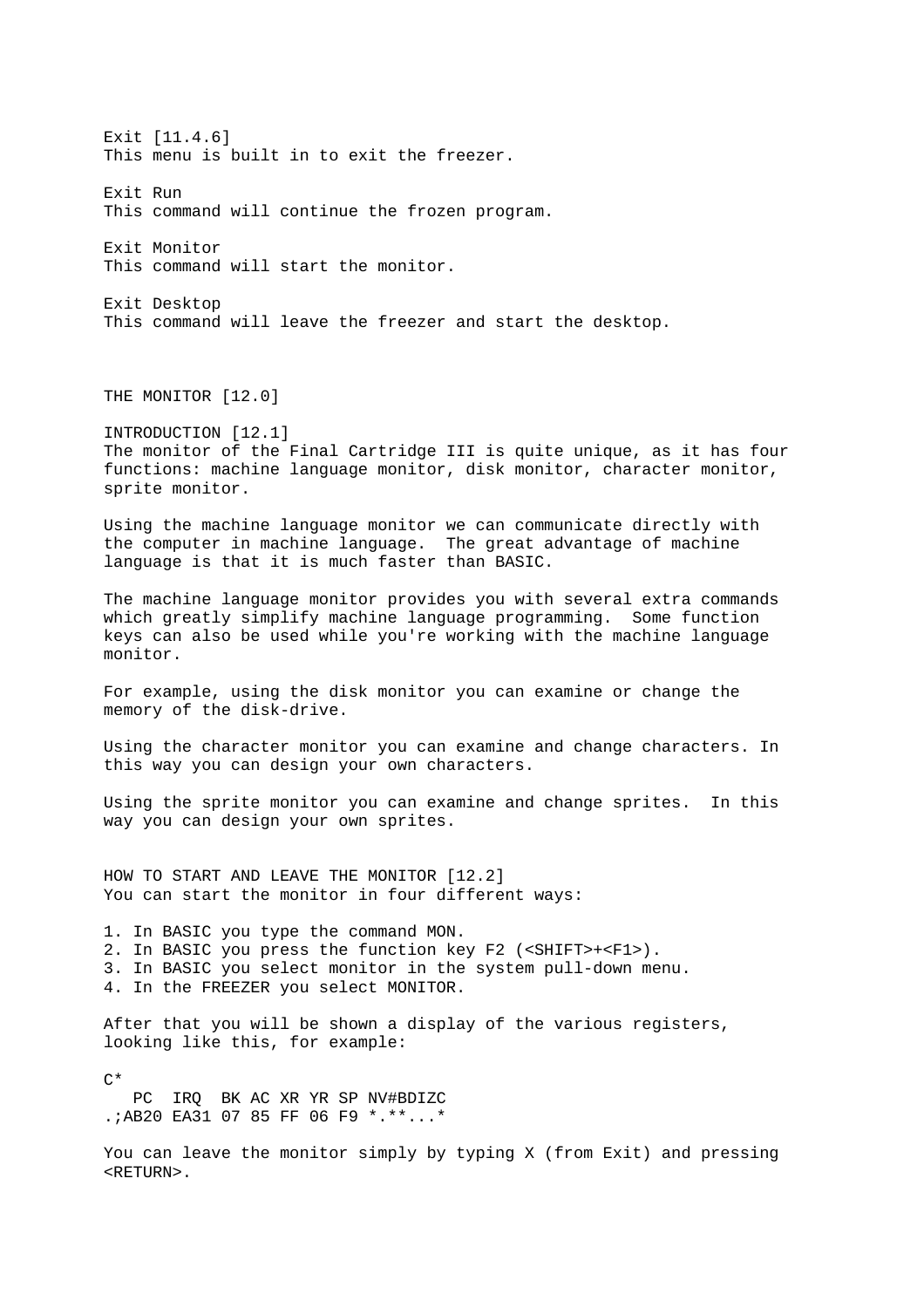GENERAL TERMS AND TECHNIQUES [12.3] PROMPT [12.3.1] The monitor uses a prompt. The prompt is the point on the screen after which you can type all your commands. MEMORY REPRESENTATION [12.3.2] Memory can be filled with various data. The data may be numbers, texts, programs, characters and sprites. The Final Cartridge III offers you the possibility to see the memory of all those different kinds. To explain what we mean, we will show you the same memory in different representations: .:2000 48 41 4C 4C 4F 20 44 49 HALLO DI Value Representation .'2000 HALLO DIT IS EEN TEST V/D FC III Text Representation .]2000 .\*..\*....\*......\*.\*..\*\*.. Sprite Representation<br>.[2000 .\*..\*... Character Representation .,2000 48 PHA Program Representation SCROLLING [12.3.3] In every kind of representation you have the possibility to scroll the memory. By scrolling upwards if the cursor is at the top of the screen, or downwards if the cursor is at the bottom of the screen, you can examine the other memory locations in the same representation. Using this technique it's easy to examine a large part of memory. You only need to ask for a small part of the memory you want to examine, and by using the scrolling technique you can examine the other parts. CHANGING [12.3.4] With the Final Cartridge III, it is easy to change data in the memory. You only need to type the new data over the existing data, and after you have pressed <RETURN> the new data is accepted. In the following lines the underlined data could be changed: .:2000 48 41 4C 4C 4F 20 44 49 HALLO DI Value Representation ----------------------- .'2000 HALLO DIT IS EEN TEST V/D FC III Text Representation -------------------------------- .  $]2000...*...*......*...*...**...$  Sprite Representation ------------------------ .[2000 .\*..\*... Character Representation .,2000 48 PHA Program Representation --

## BANK SWITCHING [12.3.5]

Your Commodore is provided with several ROMS. Using the bank switch command, the letter O, you can turn the ROMs on and off. This is called bank switching because you switch between several banks of memory. In the register display you can see what bank you're in at that moment. For more details you should read the explanation of the O command.

MODES [12.3.6]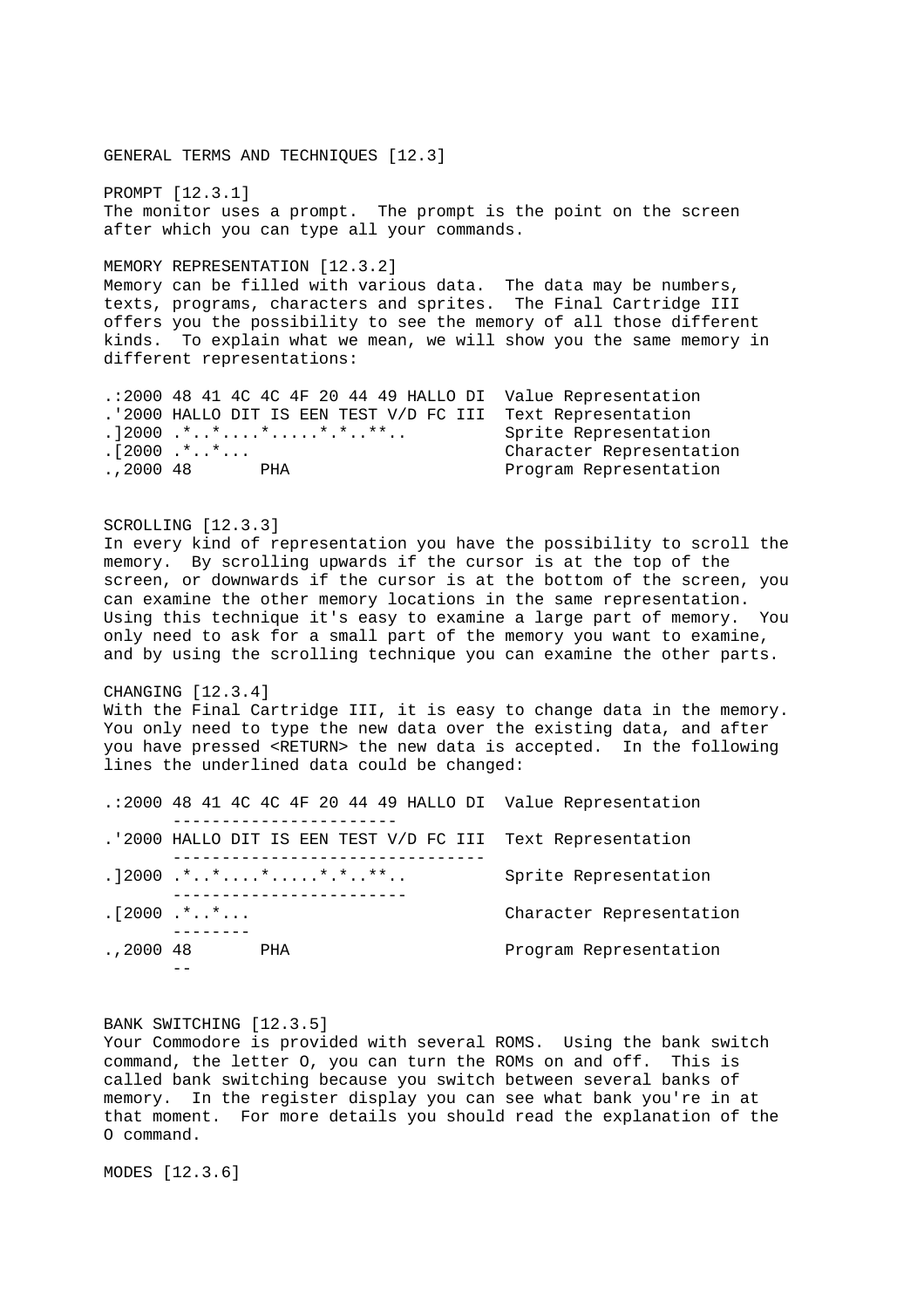If you have a disk-drive, you can work with two kinds of memory: the memory of your computer, and the memory of the disk-drive. That's why there are two modes: the computer-mode (mode 1), and the disk-mode (mode 2). SWITCHING BETWEEN MODES The monitor automatically switches to mode 1. All commands that work with memory use the memory of the computer. You can recognize this mode because in the register display the current bank is displayed. To switch to the memory of the disk, you use the OD command. All commands that work with memory, now use the memory of the disk-drive. You can recognize the disk-mode because in the register display the letters DS indicate the selected bank.

To return to the computer mode, you can use the O command (or O followed by the number of the bank you want to work in).

KINDS OF COMMAND [12.3.7] To make clear whether a command works with the memory of the computer or with the memory of the disk-drive, we will speak about Computer commands and Disk-drive commands.

To distinguish them you will find a C for Computer command or D for Disk-drive command in the descriptions below. If they can be used with either memory, both letters are given.

FUNCTION KEYS [12.3.8] When using the monitor, the following function keys are active: F3 Scrolling upwards F5 Scrolling downwards F7 Displaying directory

SUMMARY MONITOR INSTRUCTIONS [12.4] Here follows a summary of all the commands that are available in the monitor. Each command is described below.

| A          | [12.4.1]<br>Assemble           |
|------------|--------------------------------|
| C          | [12.4.2]<br>Compare Memory     |
| D.         | [12.4.3]<br>Disassemble        |
| $E\subset$ | [12.4.4]<br>Edit Character     |
| E.S        | [12.4.5]<br>Edit sprites       |
| F          | [12.4.6]<br>Fill memory        |
| G          | [12.4.7]                       |
| H          | [12.4.8]<br>Hunt memory        |
| T.         | [12.4.9]<br>Interrogate        |
| T.         | [12.4.10]<br>Load              |
| М          | [12.4.11]<br>Memory display    |
| $\Omega$   | [12.4.12]<br>Bank switching    |
| 0D         | [12.4.13]<br>Disk monitor      |
| P          | [12.4.14]<br>Print memory      |
| R          | [12.4.15]<br>Reqisters display |
| S          | [12.4.16]<br>Save memory       |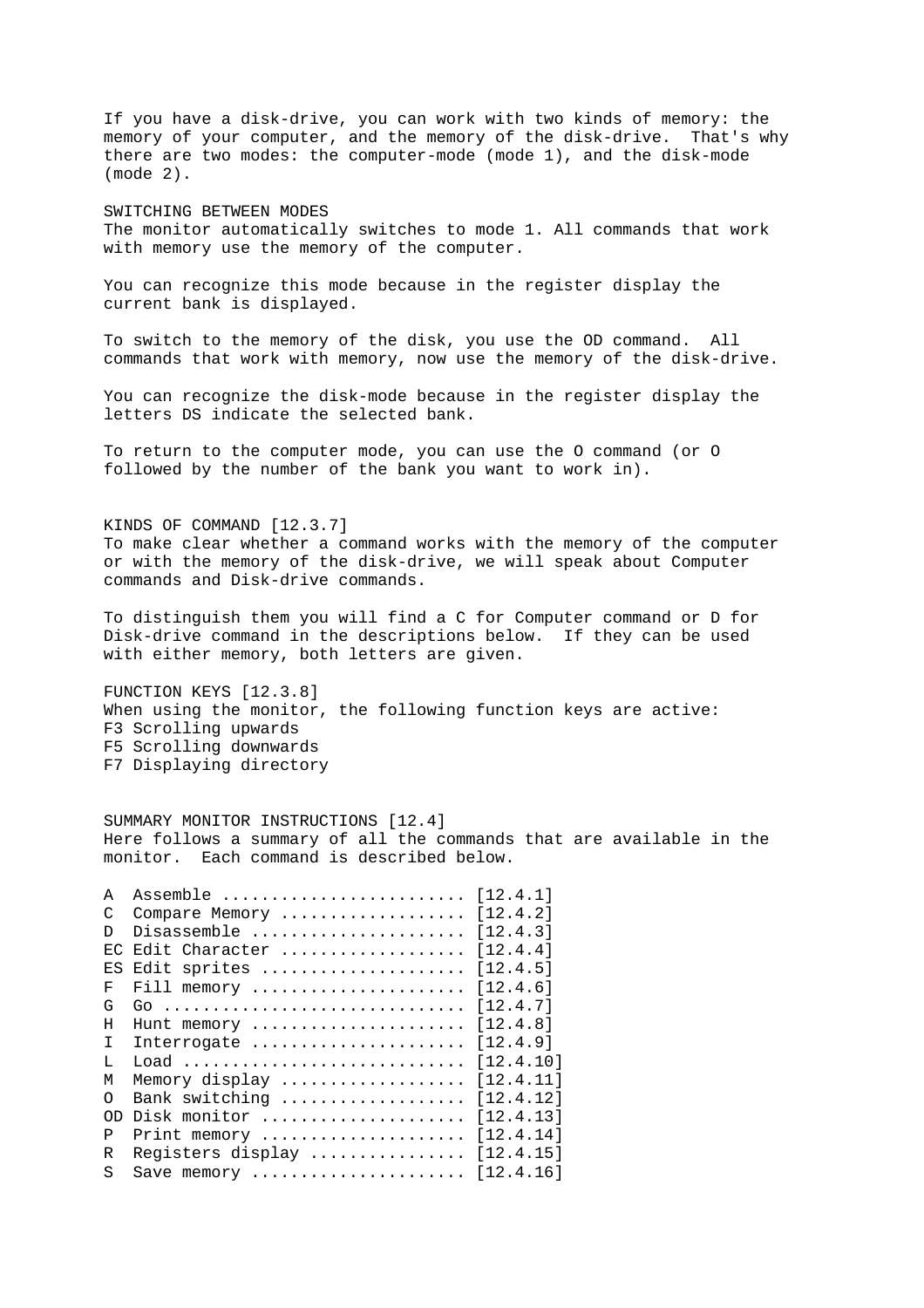T Transfer memory .................... [12.4.17] X Exit ............................. [12.4.18] # ................................... [12.4.19]  $$ \ldots \ldots \ldots \ldots \ldots \ldots \ldots \ldots \ldots \ldots \ldots \quad [12.4.20]$ @ ................................... [12.4.21] \*R Read Block ....................... [12.4.22] \*W Write Block ...................... [12.4.23] All the addresses and numbers are given in hexadecimal. If we speak

about decimal numbers, we say so.

[12.4.1] A Assemble Assembling machine language programs

Syntax: Axxxx mnemo [operand] xxxx = the start address mnemo = the machine-language instruction operand = the operand for the instruction

This command will allow you to write your own machine-language programs.

Example: AC000 LDA #\$00 This will put the command LDA #\$00 in memory location C000

Remarks: If you are writing more than one line, you only have to give this command once. The computer calculates the next memory location for the next instruction, so you only need to type the instruction (followed by the operand).

> When you have finished just press <RETURN>. Now the monitor accepts all the other commands again.

Kind: C, D.

[12.4.2] C Compare Memory Comparing blocks of memory

Syntax: C xxxx yyyy zzzz xxxx = the start address of the first block yyyy = the end address of the first block zzzz = the start address of the second block

This command will compare one block of memory with another, and inform you of the differences, if any. The numbers being displayed are the memory locations which are not the same. So if you were to compare two blocks of memory that are identical then nothing would be displayed on the screen.

Example: C 1000 1FFF 4000 This will compare the block from 1000 to IFFF with the block from 4000 to 4FFF.

Remarks: You need not give the ending address of the second block, as the computer will calculate this for you.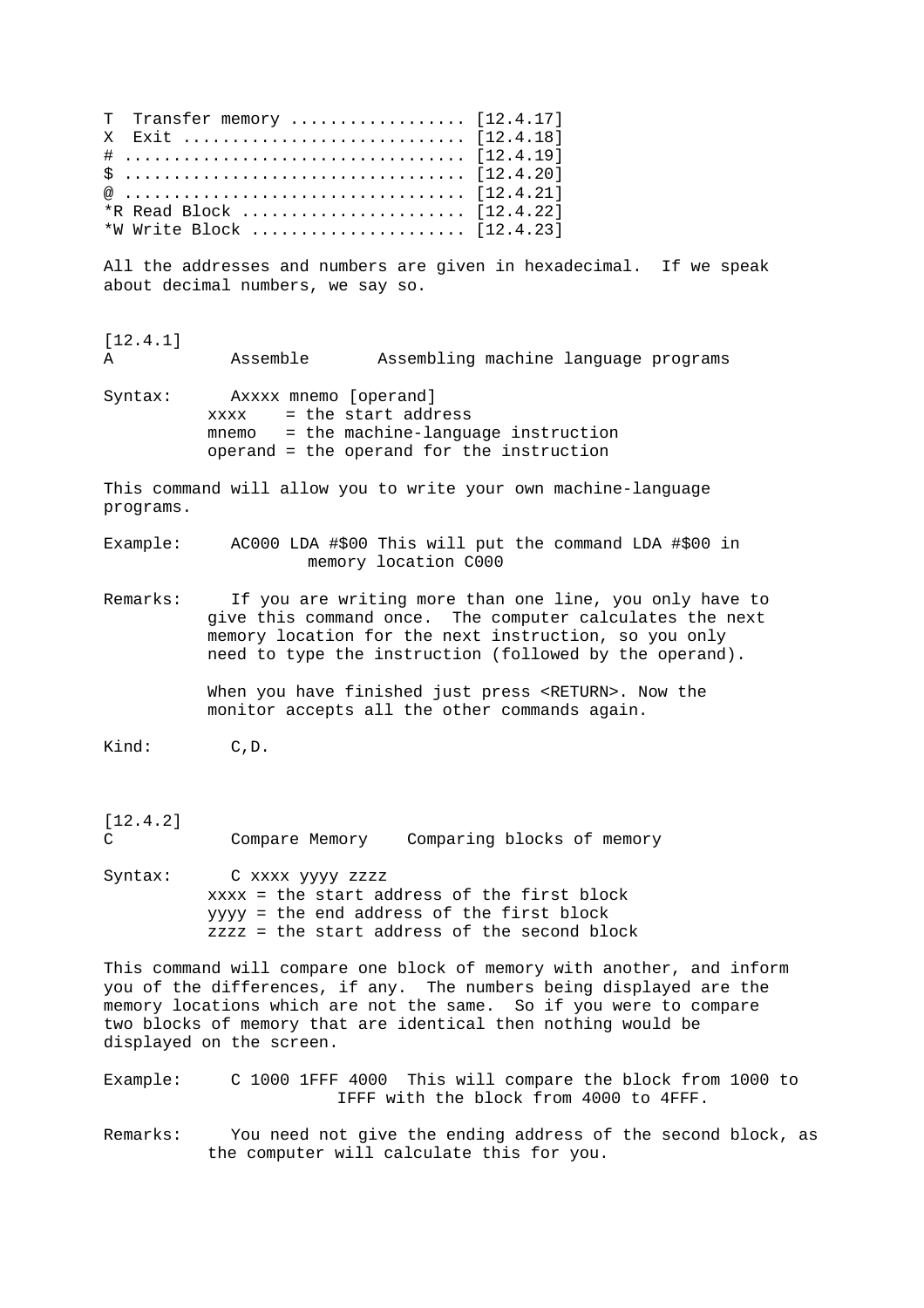[12.4.3] D Disassemble Disassembling machine language programs Syntax: D xxxx yyyy xxxx = the start address yyyy = the end address This command will disassemble a machine language program (or, in o words, will convert it from a hard-to-understand lis numbers into a more readable list of commands) . Example: D 3000 300A This will disassemble a program startin memory location 3000 and ending at 300A. Screen: .D 3000 300A<br>., A9 00 LI LDA #\$00 ., 8D 20 DO STA \$DO20 ., A9 00 LDA #\$OO ., 8D 21 DO STA \$DO21 ., 00 BRK Remarks: To start disassembling a long program, you may just type D followed by the start location. This will disassemble one command only, and to continue you use the scrollling technique. Kind: C, D. [12.4.4] EC Edit Character Syntax: EC xxxx yyyy xxxx = the start address yyyy = the end address This command will show you the memory as a character. You have possibility to change the character by typing "\*" if you want to set a bit, or "." to clear a bit. Example: EC 2000 2008 This will show the memory from 2000 to 2008 character. Screen: .EC 2000 2008  $. [2000$   $.***$ .. .[2001 .\*\*..\*\*. .[2002 .\*\*.\*\*\*.  $. [2003$  .\*\*.\*\*\*.  $.12004$  .\*\*.....  $. [2005 + **...]$  $. [2006 \t . . * * * * . .$  $. [2007 \ldots \ldots]$ 

Kind: C,D.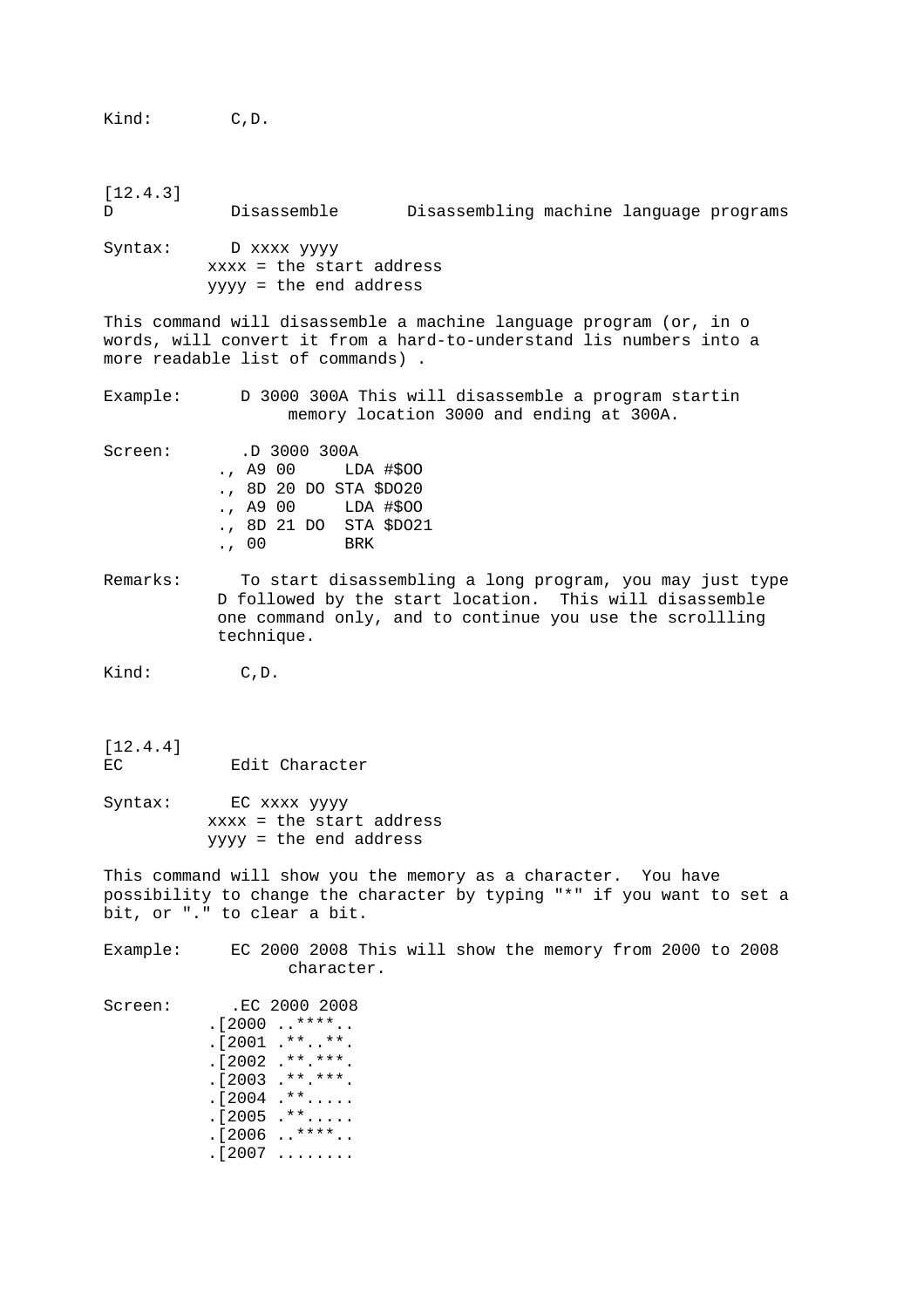Kind: C,D. [12.4.5] ES Edit sprites Syntax: ES xxxx yyyy xxxx = the start address YYYY = the end address This command will show you the memory as a sprite. You have the possibility to change the sprite by typing "\*" if you want to set a bit, or "." to clear a bit. Example: ES 2000 2008 This will show the memory from 2000 to 2008 as a sprite. Screen: .ES 2000 2008 . [2000 \*\*\*\*\*\*\*\*\*\*\*\*\*..\*\*..\*\*..\*\* .[2003 \*\*\*\*\*\*\*\*\*\*\*\*..\*\*..\*\*..\*\* . [2006 \*\*\*\*...........\*\*..\*\*..\*\* . [2009 \*\*\*\*\*\*\*\*......\*\*..\*\*..\*\*  $.1200C$  \*\*\*\*\*\*\*\*......\*\*..\*\*..\*\* .[200F \*\*\*\*..........\*\*..\*\*..\*\*  $. [2012 \; ****... \; ... \; ****...**...**$  $. [2015$  \*\*\*\*..........\*\*..\*\*..\*\* . [2018 \*\*\*\*..........\*\*..\*\*..\*\* Kind: C, D. [12.4.6] F Fill memory Filling an area of memory Syntax: F xxxx yyyy zz xxxx = the start address yyyy = the end address zz = the value you want to fill the memory with This command will quickly fill an area of memory with a number. Example: F 3000 4000 00 This will fill the memory locations 3000 to 4000 with the value 00. Remarks: This command is often useful to quickly fill an area of memory you want to use for programming. Now you can easily locate your program. Kind: C, D. [12.4.7] G Go Running machine language programs Syntax: G xxxx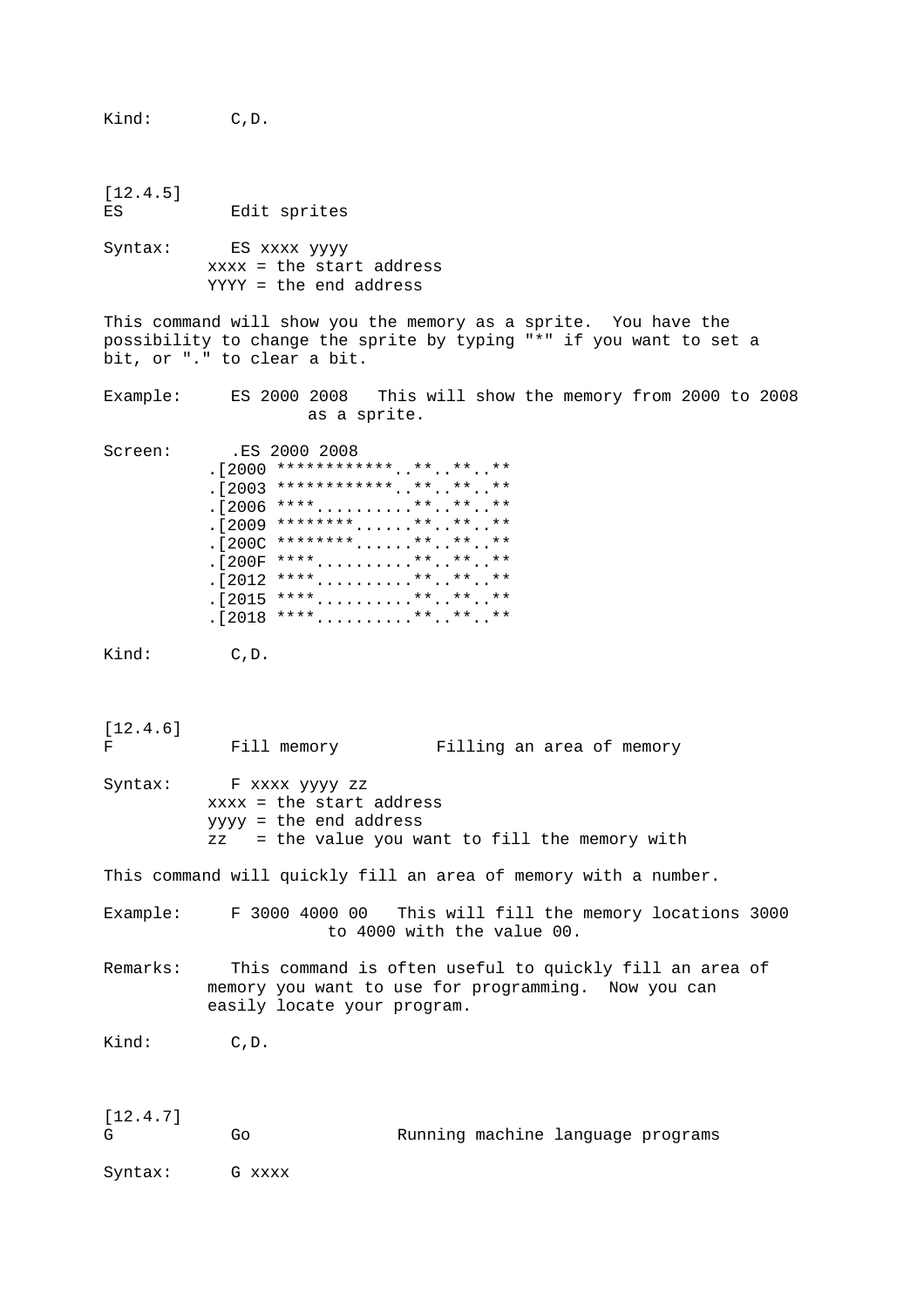xxxx = the start address This command will begin to execute a machine-language program starting at the memory location given. Example: G 3000 This will start a program at location 3000. Kind: CID. [12.4.8] H Hunt memory Hunting for numbers or strings Syntax: H xxxx yyyy z1 z2 z3/"<text>" xxxx = the start address yyyy = the end address zn = the values you're looking for text = the string you're looking for This command will search through a block of memory for a number, a group of numbers or a text string. All the memory locations in which the number, numbers or string occur, will be displayed. Example: H 1000 8000 A9 00 This will search from 1000 to 8000 for the values A9 00 H 2000 F000 "FINAL" This will search from 2000 to F000 for the string "FINAL" Remarks: This command allows you to search for a particular part of a program. By entering the values A9 00, it will search for the instruction LDA #\$00. Kind: C,D. [12.4.9] I Interrogate Syntax: I xxxx yyyy xxxx = the start address yyyy = the end address This command will show the memory as text. Now you can also change the memory by typing the text you want. Example: I 2000 203F Screen: .I 2000 203F .'2000 HALLO THIS IS A TEST OF FC III Remarks: This command allows you simply to enter text in your own machine language programs. [ Kind is missing from original. ]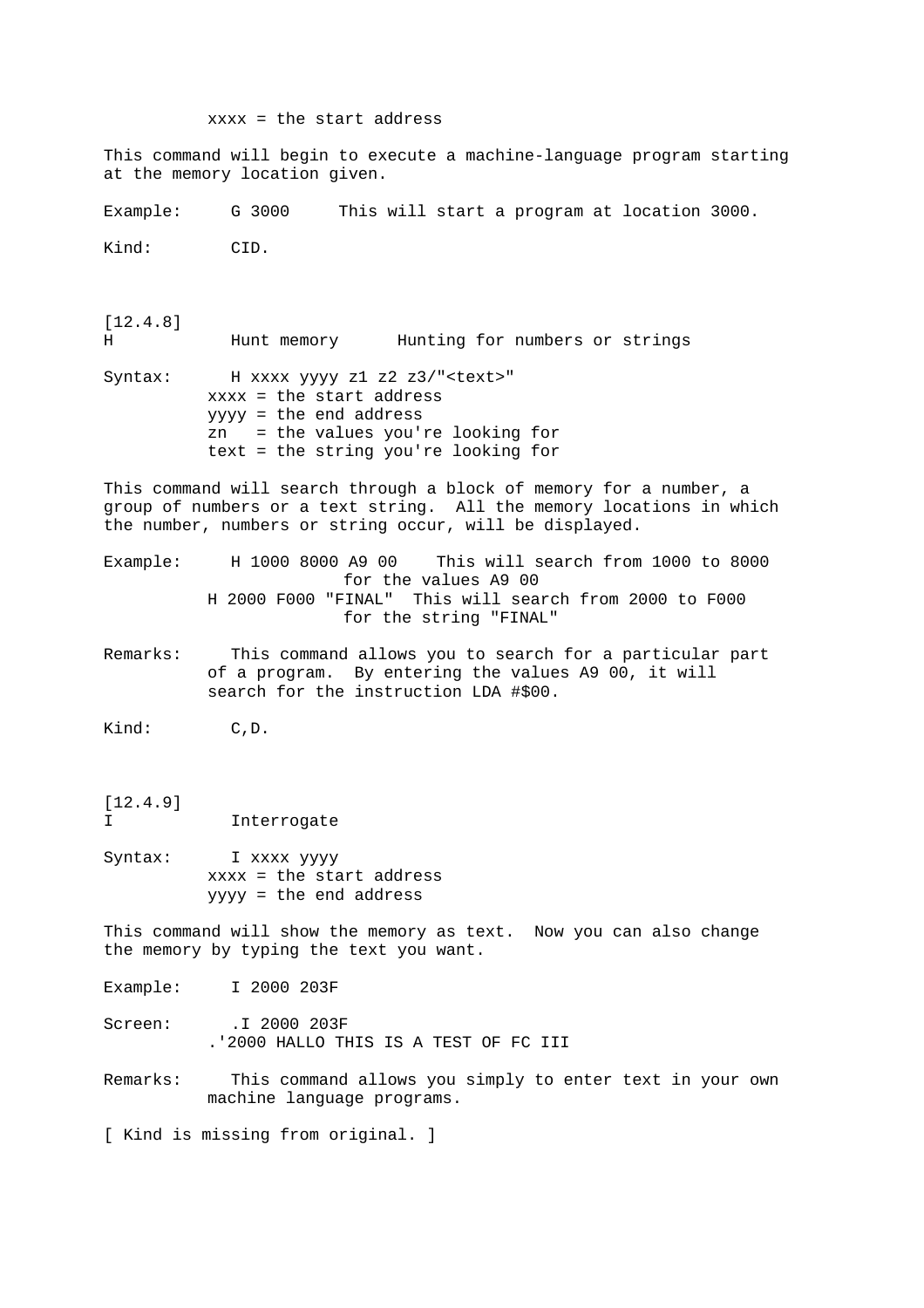[12.4.10] L Load Loading machine language programs Syntax: L "<file-name>",x [,yyyy] x = the device number 01 for tape 08 for disk yyyy = the start address This command will load a program. Example: L "test",01 This will load the program called test from tape Example: L "test", 08 The same for disk L "test",08,2000 The same for disk, but relocated, so now starting at location \$2000. Remarks: By giving a start address you can relocate a program in memory. This is very useful to connect several small machine language subroutines to each other. Now, you can also examine auto-boot programs by relocating them. A relocated load is only possible if you are using a disk drive. Kind: C. [12.4.11] M Memory display Looking at the memory Syntax: M xxxx yyyy

 xxxx = the start address yyyy = the end address

This command will display the contents of a block of memory, both in hexadecimal format and, where possible, as a character (i.e., a letter, number, or graphic symbol) . The contents of these locations will then be displayed on the screen. The first number on each line (which is a four-digit number) is the memory address in hexadecimal. The eight two-digit numbers are the contents of that memory location and the seven memory locations following it. At the end of each line is a series of eight characters. The eight two-digit numbers are the ASCII codes of these characters.

Example: M 2000 2010

- Screen: . M 2000 201F .:2000 48 41 4C 4C 4F 20 44 49 HALLO DI .:2008 54 20 49 53 20 45 45 4E T IS EEN .:2010 20 54 45 53 54 20 56 2F TEST V/ .:2018 44 20 46 43 20 49 49 49 D FC III
- Remarks: To start looking at a large part of the memory, you may just type M followed by the start location. This will display only the contents of this location, and of the seven memory locations following it. To continue you can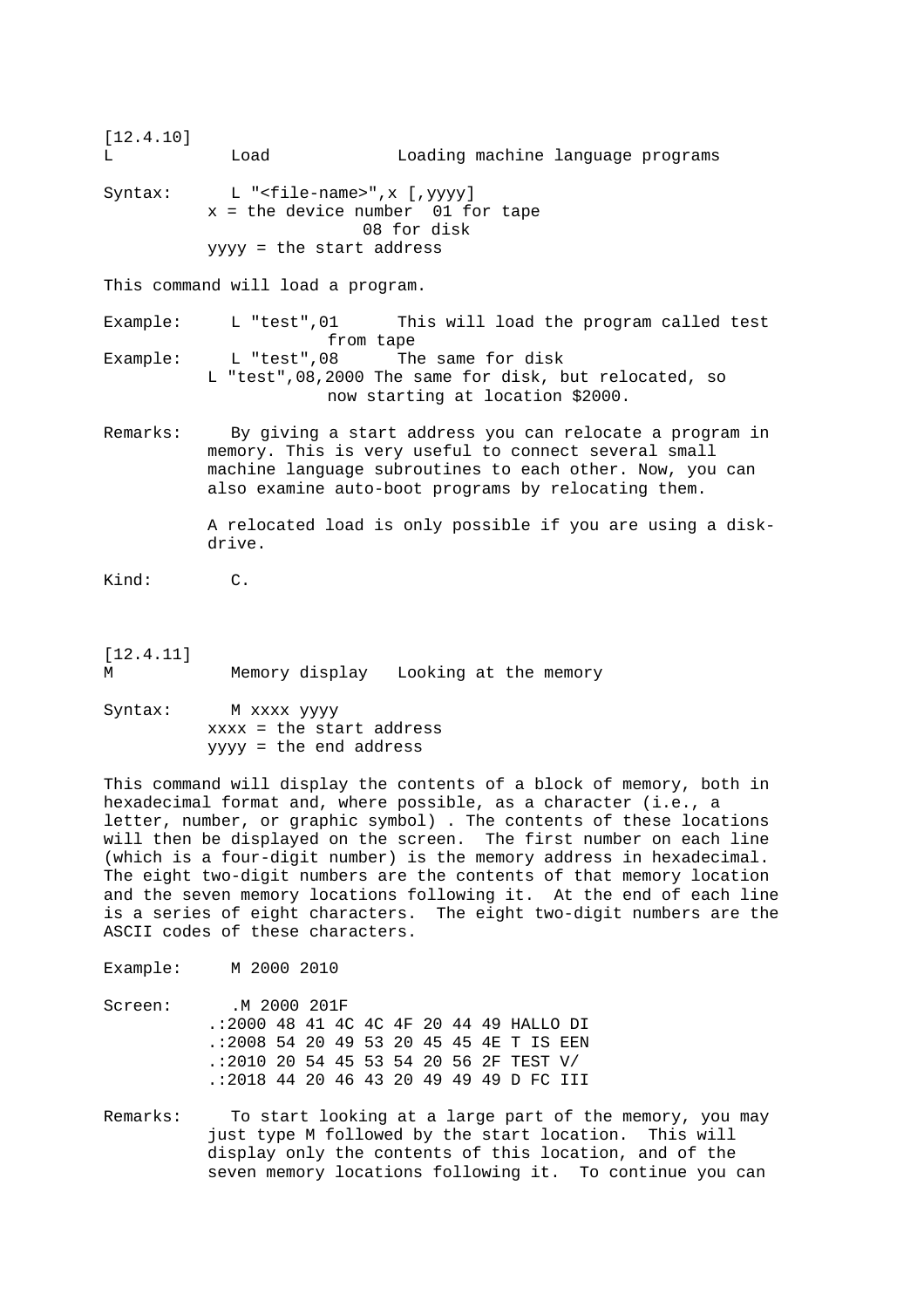scroll. Now you can also change the contents by changing the values displayed. Kind: C, D. [12.4.12] O Bank switching Syntax: Ox (The letter O followed by a value)  $x = is a value from 1 to 7$ This command will switch on and off the ROMs of the Commodore. In this way it will be possible to use all of the 64K. You can also use this command to return from the disk monitor. The different values will switch the following ROMS. Va \$0000-\$7FFF \$8000-\$9FFF \$A000-\$BFFF \$C000-\$CFFF \$D000-\$DFFF \$E000- \$FFFF 1. 0-32767 32768-40959 40960-49151 49152-53247 53248-57343 57344- 65535 ------------------------------------------------------------------------- - 00 RAM RAM RAM RAM RAM RAM 01 RAM RAM RAM RAM RAM RAM RAM RAM 02 RAM RAM BASIC RAM CHAR-ROM KERNEL 03 RAM RAM BASIC RAM CHAR-ROM KERNEL 04 RAM RAM RAM RAM RAM RAM 05 RAM RAM RAM RAM I/O-REG RAM 06 RAM RAM BASIC RAM I/O-REG KERNEL 07 RAM RAM BASIC RAM I/O-REG KERNEL Explanations: CHAR-ROM Character ROM I/O-REG Input/Output-Register and Timer (CIA#1 and CIA#2) KERNEL The Operating System (kernel)

[12.4.13] OD Disk monitor

Syntax: OD

This command will switch to the disk monitor. Now all the commands that memory, use the memory of the disk-drive.

Remarks: To return to the memory of the computer, you only have to O.

[12.4.14]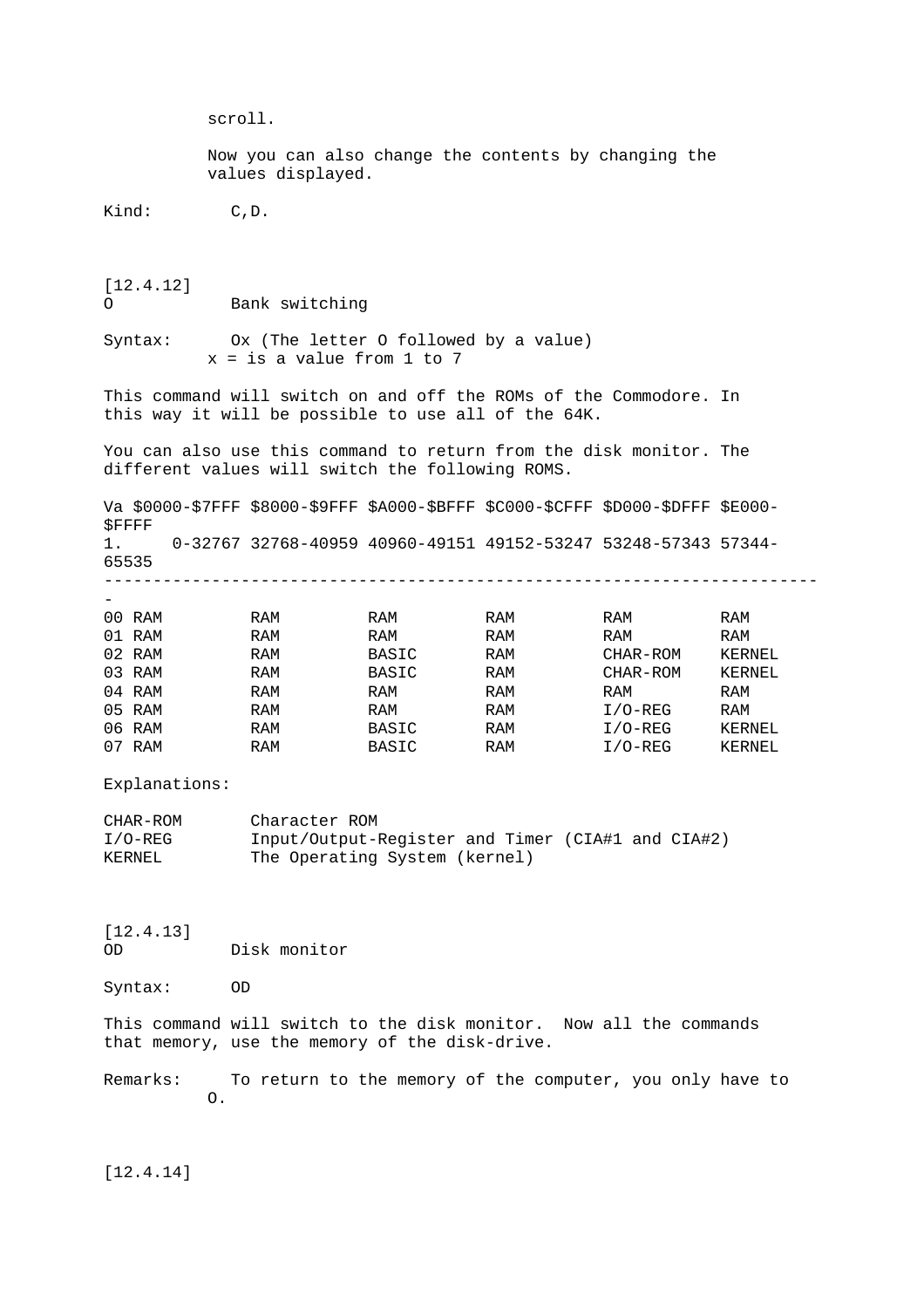P Print memory Printing machine language Syntax: P This command will change the output to the printer when you use commands like D 1000 10A0 or EC 2000 2030. To change the output to the screen again, type another P. Kind: C. [12.4.15] R Registers display Looking at the registers Syntax: R This command will give a display of the various registers. The status register is even displayed bit by bit. You also have the possibility to change the values. Example: R Screen: .R .PC IRQ BK AC XR YR SP NV#BDIZC .C000 EA31 07 06 56 EA FC \*.\*\*.\*.\* Remarks: These registers are: PC = Program Counter IRQ = Interrupt ReQuest BK = The current bank AC = Accumulator XR = X Register YR = Y Register SP = Stack Pointer N = The Negative Flag of the Status Register V = The Overflow Flag of the Status Register # = (Not used) B = The Break Command Flag of the Status Register D = The Decimal Mode Flag of the Status Register I = The Interrupt Disable Flag of the Status Register Z = The Zero Flag of the Status Register C = The Carry Flag of the Status Register If you're writing your own interrupt routine, you only have to change the address of the current interrupt routine in the register display. In this way, you need not write a little program that changes the interrupt vector. [12.4.16] S Save memory Saving machine language programs Syntax: S "<file-name>",xx,yyyy,zzzz xx = device number 01 for tape 08 for disk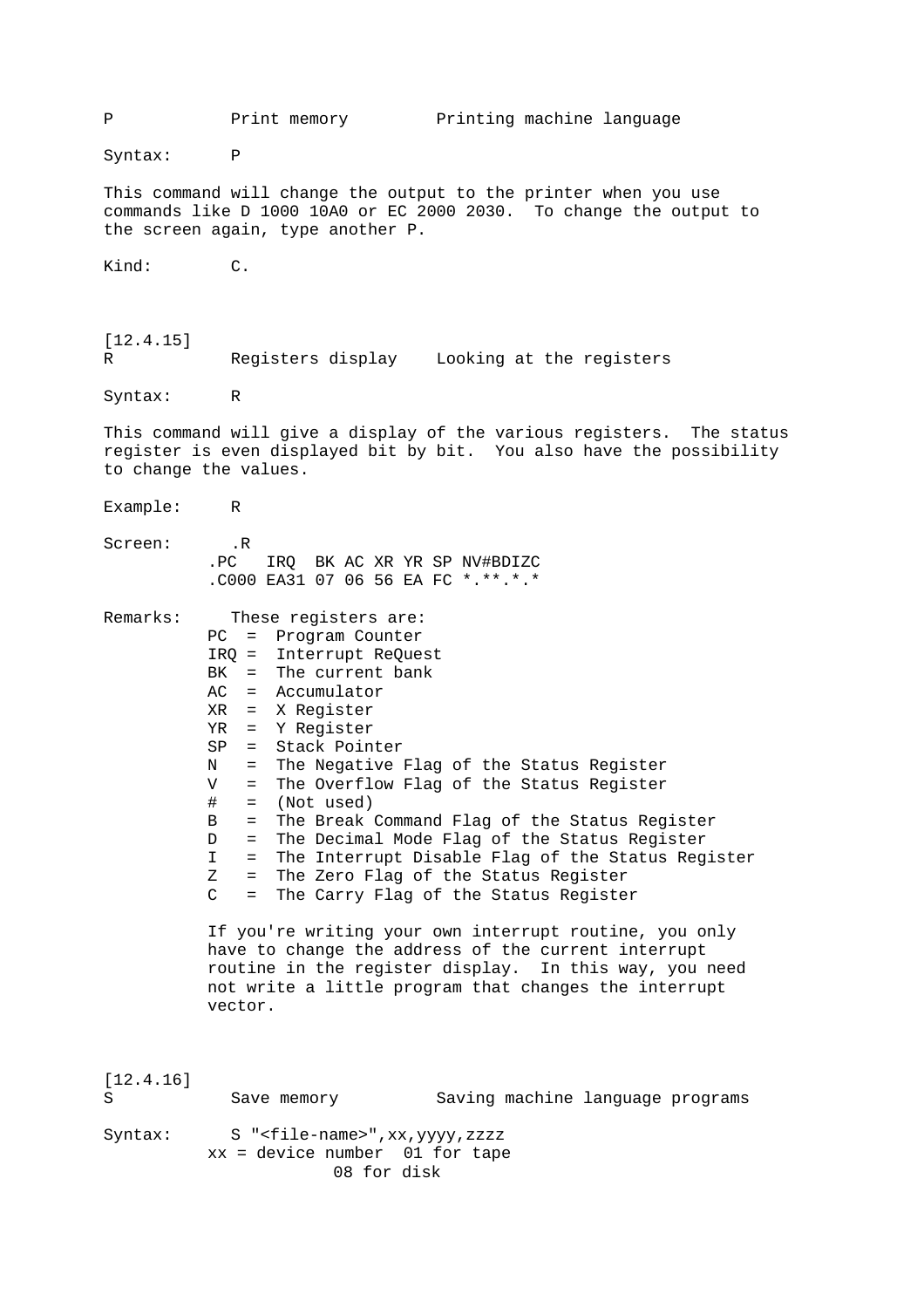yyyy = the start location of the program zzzz = the end location of the program + 1 This command will save your machine language program to either tape or disk. Example: S "test",01,1000,2000 This will save the memory from 1000 to 1FFF as a program called "test" on tape. S "test",01,1000,2000 The same for disk. Remarks: Note that you have to give the end address plus 1. Kind: C [12.4.17] T Transfer memory Transferring blocks of memory Syntax: T xxxx yyyy zzzz xxxx = the start address of the block yyyy = the end address of the block zzzz = the start address where it should go to This command will copy a block of memory from one place to another. Example: T 2000 3000 9000 This will copy the block from 2000 to 3000 to 9000 - A000 Remarks: The computer calculates the end address. Please note that you cannot transfer a block of memory within itself. Kind: C,D [12.4.18] X Exit Leaving the monitor Syntax: X This command will leave the monitor. [12.4.19] # Converting decimal to hexadecimal Syntax: # < number> number = the decimal number you want to convert. This command will convert the decimal number given, to hexadecimal. Example: # 53281 This will convert 53281, and will display \$D021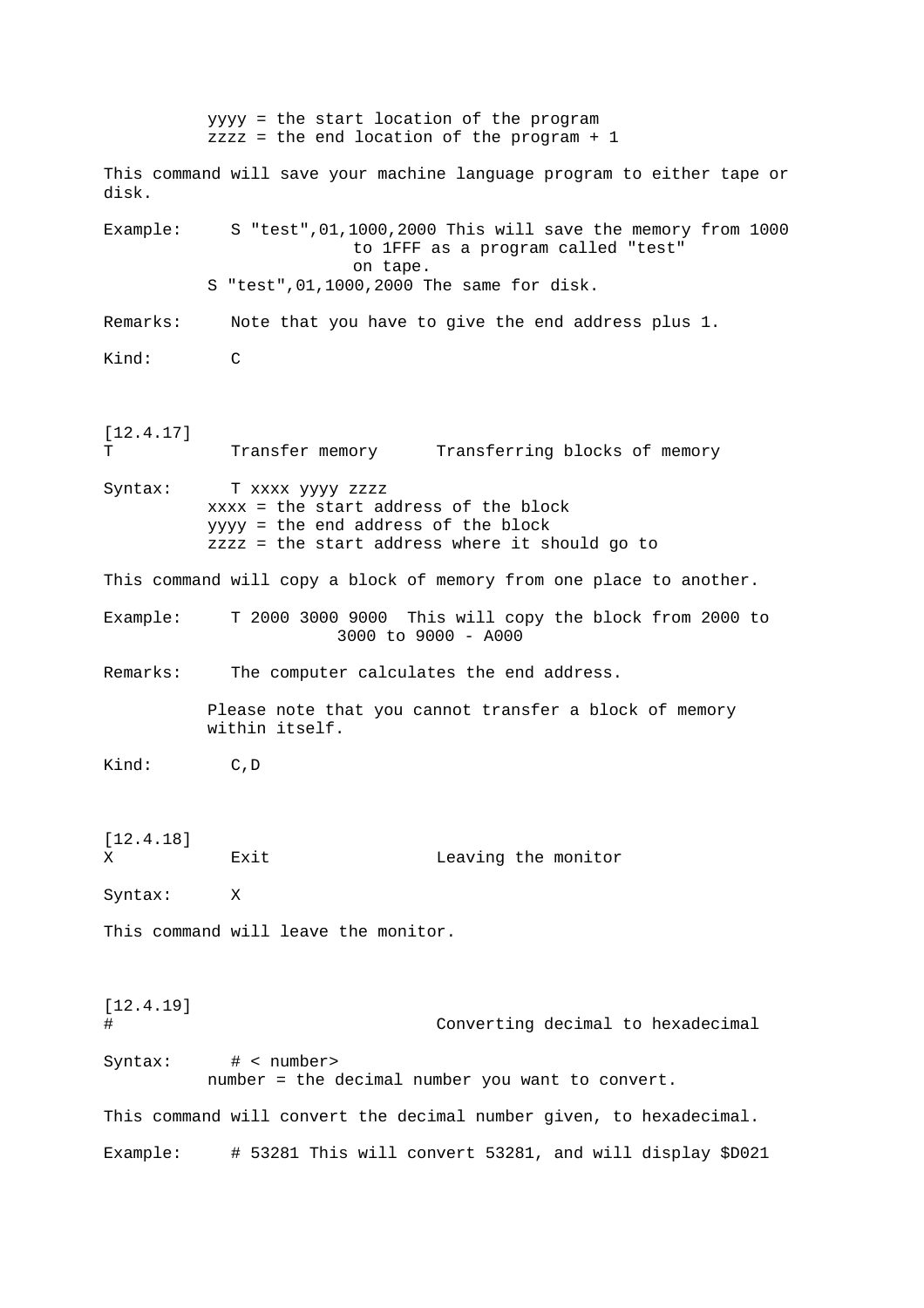[12.4.20] \$ Converting hexadecimal to decimal. Syntax:  $\frac{1}{2}$  xxxx xxxx = the hexadecimal number you want to convert. This command will convert the hexadecimal number given, to decimal. Example: \$ D021 This will convert D020, and will display 53281 (decimal). [12.4.21] Disk commands Syntax: @[<diskcommand>] This command will display the ERROR channel, or give a disk command. Example: @ this will read the ERROR-channel @\$ this will show the directory @N:name,id this will format a disk Remarks: This command does the same as the BASIC command DOS [12.4.22] \*R Read Block Syntax: \*R xx yy zz xx = the track number of the block yy = the sector number of the block zz = the location in memory where the block has to start (zz is equal to zz00) This command will read a block from the diskette and place it in the computer's memory. There you can examine and change it. Example: \*R 12 00 CE this will read the first block of the directory and place it in memory starting at location CE00 \*R 12 00 this will read the first block of the directory and place it in memory starting at location CF00 (now it uses the default memory locations) Remarks: If no memory location is given, it is placed at \$CF00 (52992 decimal). Kind: C. [12.4.23]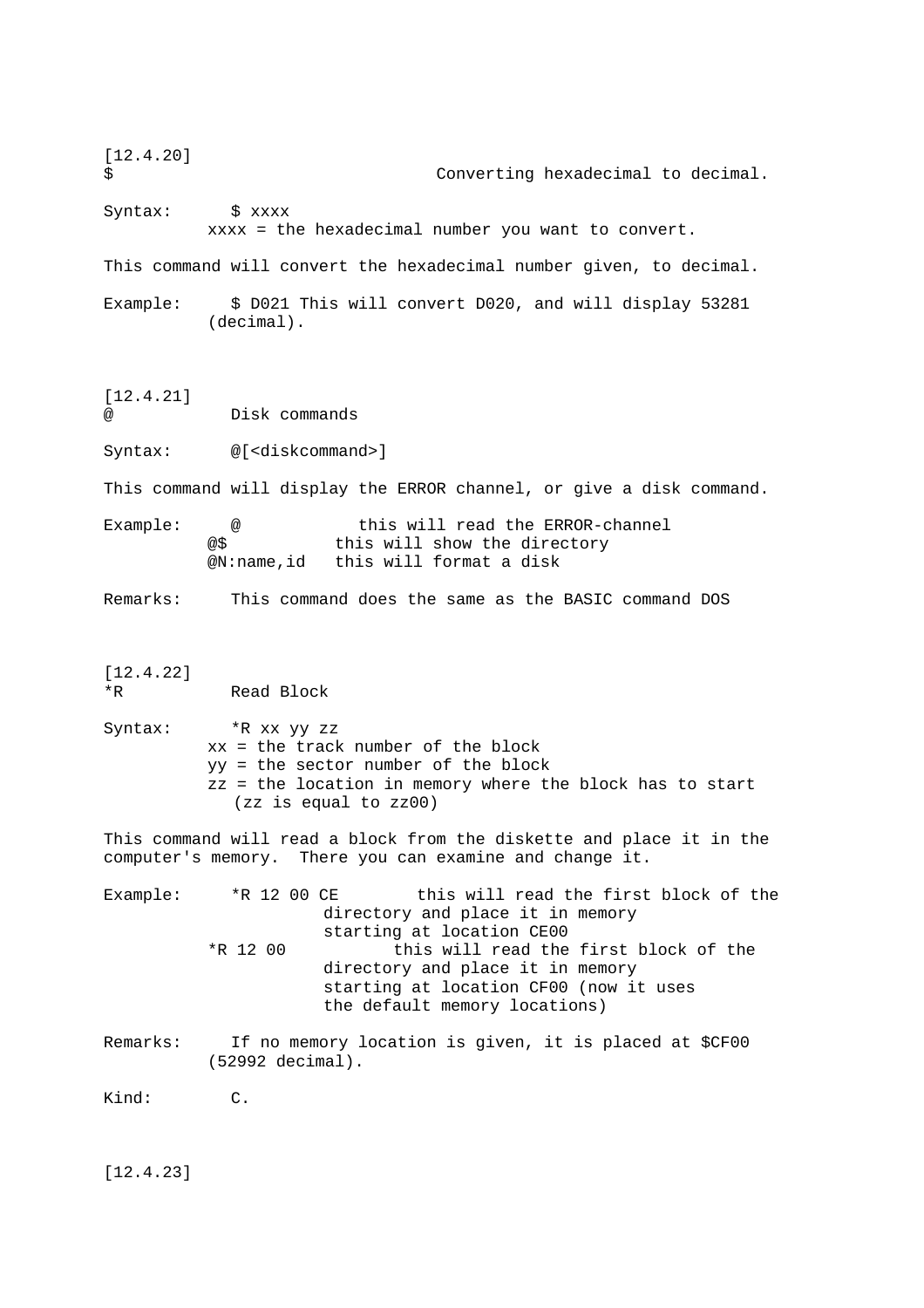\*W Write Block Syntax: \*W xx yy zz xx = the track number of the block yy = the sector number of the block zz = the location in memory to get the block from (zz is equal to zz00) This command will write a block (back) to the diskette. Example: \*W 12 00 CE this will write the block from CE00 to CEFF to disk as the first block of the directory \*W 12 00 this will write the block from CF00 to CEFF to disk as the first block of the directory (now it uses the default memory locations) Remarks: If no memory location is given, the block is supposed to be at \$CF00. Kind: C. REMARKS [13.0] INTRODUCTION [13.1] In this chapter you can find several remarks on the Final Cartridge III. You will see why certain features do not always work so that you will have a fuller understanding of the Final Cartridge III's capabilities. REMARKS ON THE FREEZER [13.2] It sometimes takes a while before the freezer menu is displayed. Never freeze while the disk-drive is running. As far as we are aware, the freezer will make backup copies of any program. However, with the new protection methods being developed we cannot guarantee this will always be the case. BACKUP [13.2.1] Always start from a 'clean' machine. Since programs are saved in a compacted form, this will make sure that nothing unnecessary is saved. Use the Reset Zero Fill from the freezer before you load the programs you want to backup. Frozen programs will always be saved in two parts under the name FC and -FC (this is done to make the backup copies compatible with the Cartridge II). You can, of course, rename your program if it was saved on disk but you must rename both parts. It is important to rename second part with a - before the name and both parts MUST have the name. Backup copies you make of the Final Cartridge III don't work. Tape backup copies must be loaded using the built-in turbo, or a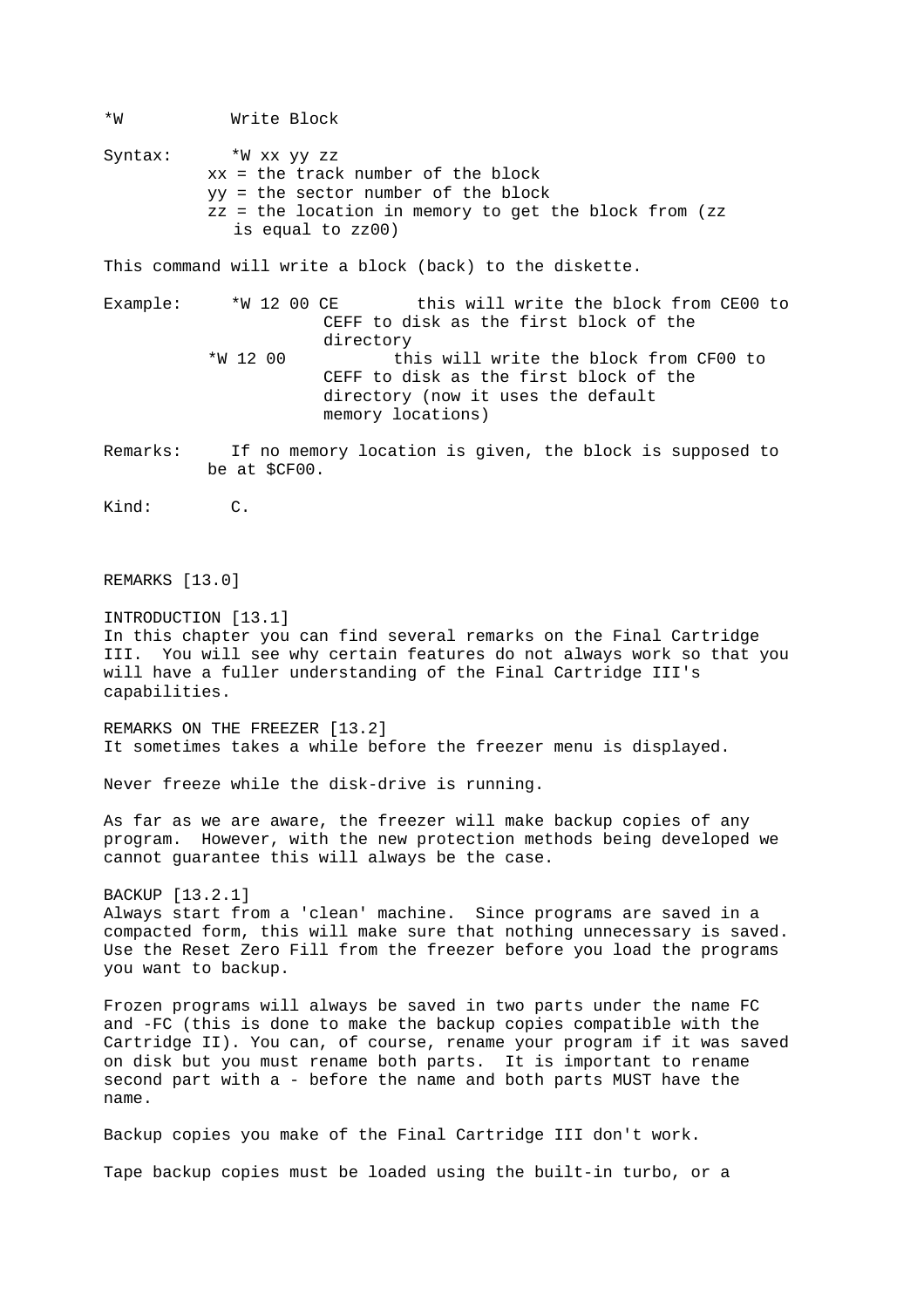comparable turbo in order to be loaded without the Final Cartridge III. To make sure that the backup copies also work without the Final Cartridge III, it is recommended that you freeze those programs with the cartridge turned off (by the kill command). Sometimes it may be necessary to reset the disk-drive before you make a backup. PRINT [13.2.2] Unfortunately we were not able to intercept all raster interrupts, so that it is possible that some screens aren't printed correctly. GAMES [13.2.3] If you activated the autofire, and you freezed again, you can only leave the freezer by Autofire and not by Exit Run. REMARKS ON THE DESKTOP [13.3] Although the Final Cartridge III uses none of the computer's memory, the desktop does. That's why you're warned before you leave the desktop. REMARKS ON THE RESET [13.4] The reset switch will allow you to recover control of your computer at any time. If you press the Commodore <C=> key while you reset, you go to desktop. If you press the <RUN/STOP> key while you reset, you go to BASIC. By pressing reset, you go to the current mode (BASIC or DESKTOP). REMARKS ON BASIC [13.5] PACKER A lot of programs are already packed, so if you use it on those programs they only become bigger. REMARKS ON MICE [13.6] Unfortunately we can't do anything about the fact that some mice lock the keyboard (this is a hardware failure of the mouse), so sometimes it's necessary to disconnect the mouse. We recommend that, if it's possible, you use the mouse in joystick mode. A mouse doesn't work in the freezer. REMARKS ON THE DISK TURBO [13.7] In order to prevent problems with older disk-drives and bad diskettes, we reduced the disk turbo to 15 times normal speed. The time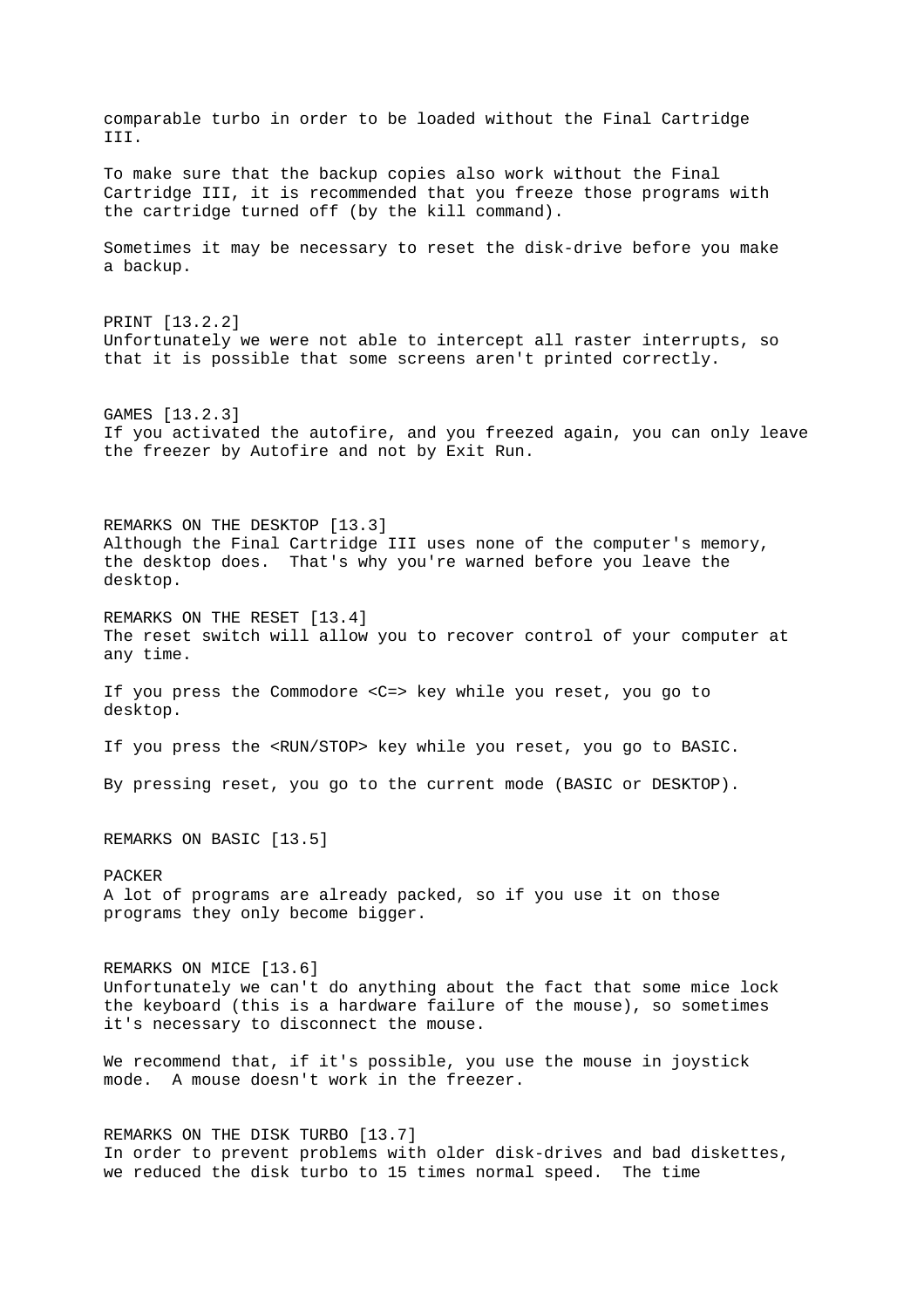difference is minimum, and it avoids a lot of annoyance.

Many commercial disk-based programs are protected and have special loading routines. It is impossible to over-ride these loading routines, and so the Final Cartridge III will not attempt to do so. This means that the Final Cartridge III will load as much as possible at 15 times normal speed, and then allow the loader to take over loading at normal speed. However, this problem can be overcome by re-saving the program using the freeze facility.

It seemed that the first version of the Final Cartridge III didn't work well with SPEEDDOS computers. We corrected this in later versions.

\*\*\*\*\*\*\*\*\*

End of the Project 64 etext of the Final Cartridge III manual.

\*\*\*\*\*\*\*\*\*

The Project 64 etext of the FC3 manual supplement. [#1]

\*\*\*\*\*\*\*\*\*

FINAL CARTRIDGE III

!!! READ THIS FIRST !!!

In this box you will find the Final Cartridge III, the manual and a binder for the manual.

Below you will find a description how you can fix the manual.

1 Open the top and bottom of the box. 2 Cut the top and bottom slaps off. 3 Remove the right side of the box. 4 Now you have the cover of the manual (the front, left-side and back of the box). 5 In the binder, you stick in the cover, you can fasten the manual.

Below you find a plate that fits over the function keys of your Commodore 64. On the plate are the functions the keys have in the various modes of the Final Cartridge III. You can cut it out and place it over the keys.

| FINAL CARTRIDGE III |      |        |  |
|---------------------|------|--------|--|
|                     |      |        |  |
| LIST                |      | MON    |  |
| UP                  |      |        |  |
|                     | CUT  |        |  |
| <b>RUN</b>          |      | OLD    |  |
| <b>DOWN</b>         |      | UP     |  |
|                     |      |        |  |
|                     | THIS |        |  |
| <b>DLOAD</b>        |      | DSAVE" |  |
| LEFT                |      | DOWN   |  |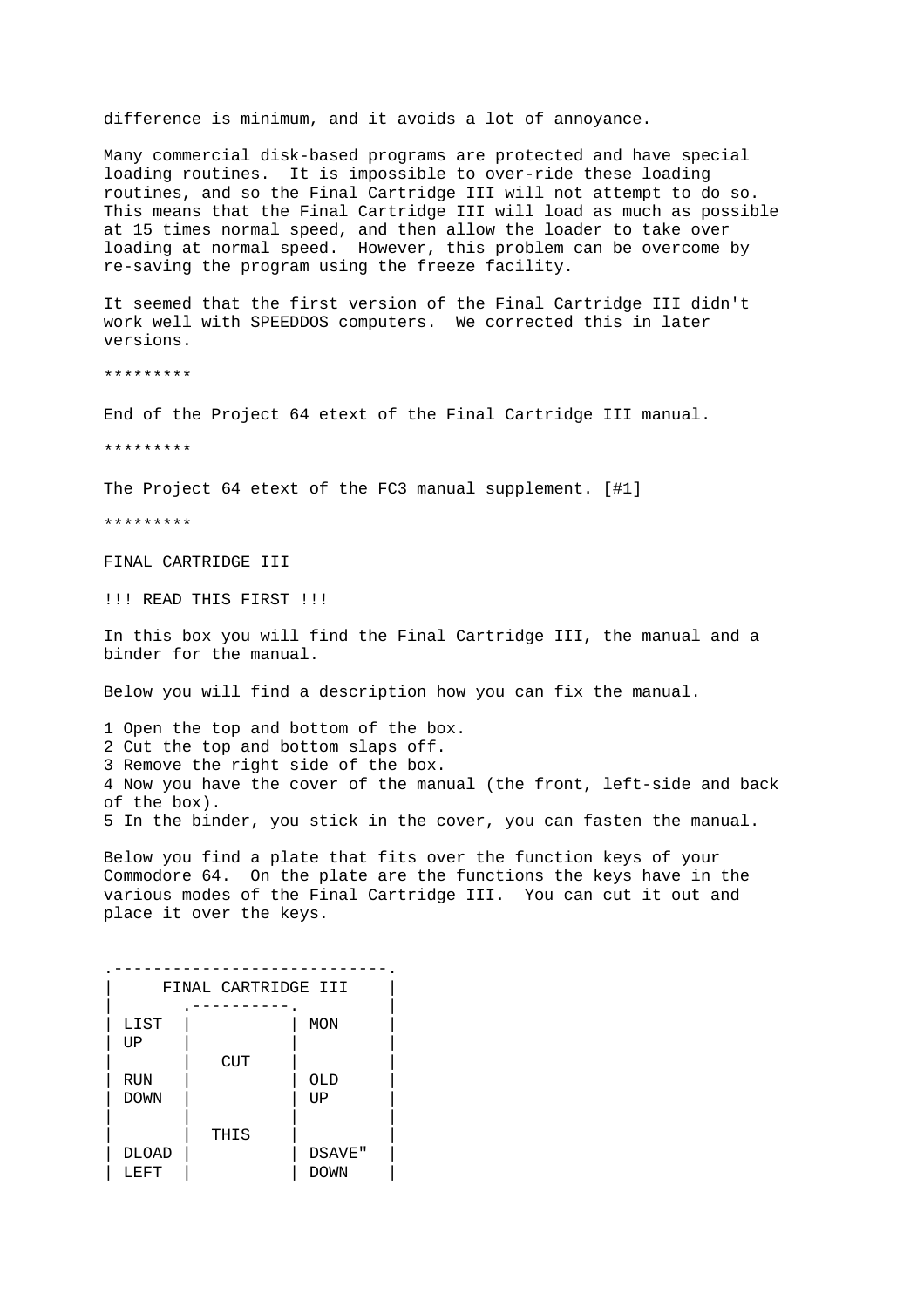|          | PART                   |          |
|----------|------------------------|----------|
| DOS " \$ |                        | DOS"     |
| RIGHT    |                        | DIR      |
|          |                        |          |
| Fx       |                        | SHIFT Fx |
| DESKTOP  |                        | MONITOR  |
|          | (c) 1987 Patrick Marst |          |

Final Cartridge III Manual Supplement

(C) 1988 Riska B.V.

Before we discuss the last functions, we have to explain something about EPSON control codes to print screendumps. There are two kinds of control codes to print screendumps, There are control codes like <ESC>"\*" CHR\$(x) n1 n2 m1 m2 ..., in which the value of x is different for different graphic modes. But also control codes like <ESC> "X" n1 n2 m1 m2 ..., in which capital X is one of the following capitals: K, L, Y, Z to suggest several graphic modes. With the Final Cartridge III we use the control codes like <ESC> "X" n1 n2 m1 m2 ..., because almost all printers support these control codes (most printers even support both control codes). Unfortunately there are several printers that only support the other control codes, and that's why we made it possible by Poking the values \$30 to \$36 in memory location \$DC0C to use the other control codes. The meaning of these values and other information about EPSON control codes is found in the manual of your printer.

| POKE \$DCOC,\$30  | Printing in Single Density.             |
|-------------------|-----------------------------------------|
| POKE \$DCOC,\$31  | Printing in Double Density.             |
| POKE \$DCOC,\$32  | Printing in High Speed, Double Density. |
| POKE \$DCOC,\$33  | Printing in Quadruple Density.          |
| POFE \$DCOC,\$34  | Printing in CRT graphics.               |
| POKE \$DCOC,\$35  | Printing in Plotter graphics.           |
| POKE \$DCOC, \$36 | Printing in CRT graphics II.            |

PAGE 25 At the foot of the paragraph PRINT there will be a new paragraph called RECOVER.

RECOVER

After QUIT, NEW or LOAD your text is lost, but by using this command you can get it back.

PAGE 26 At the foot of the paragraph BOLD there will be a new paragraph called PROPORTIONAL.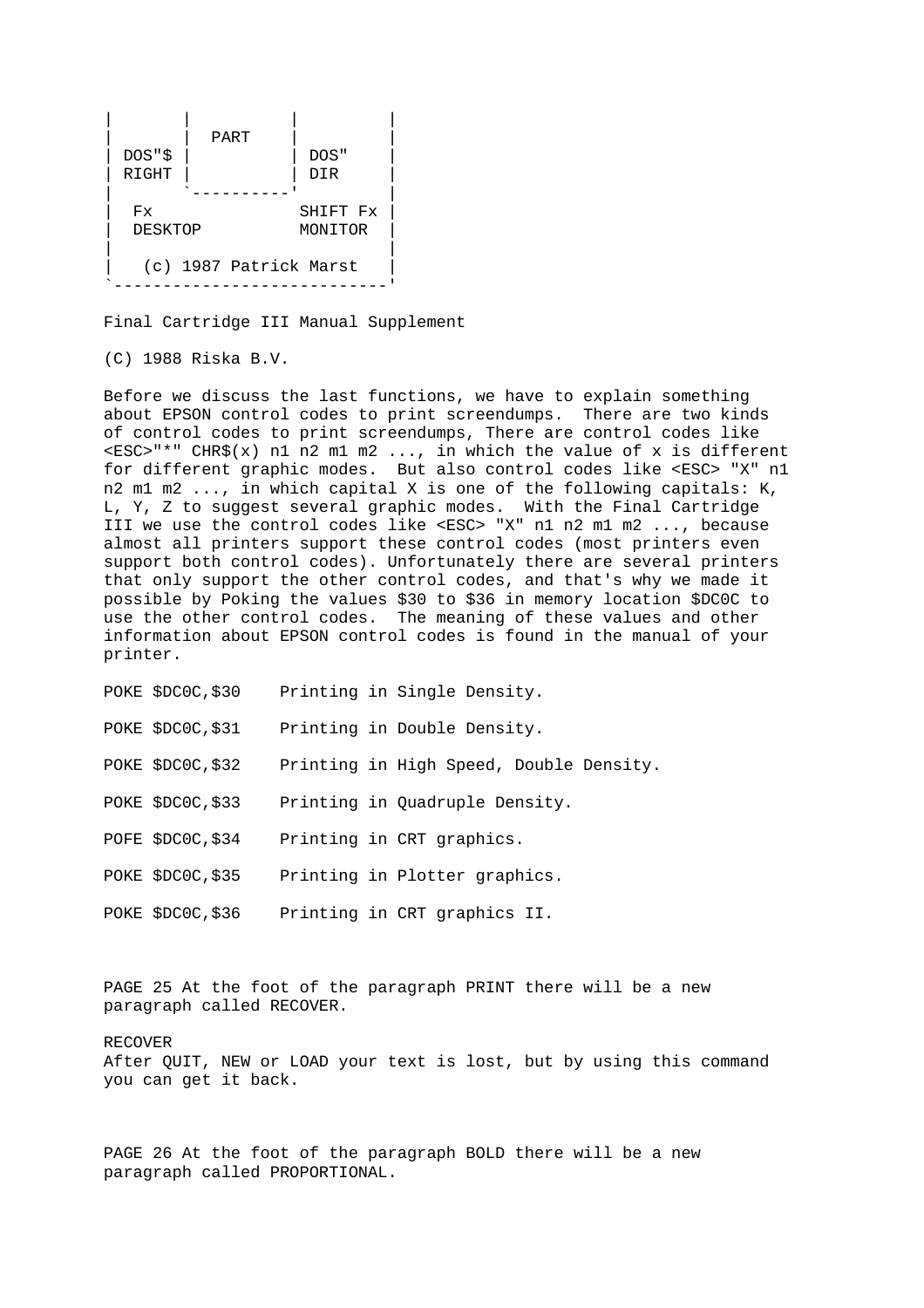PROPORTIONAL This option makes it possibly to choose between proportional or normal characters. To work with columns you should disable proportional.

PAGE 26 At the foot of the paragraph EDIT FUNCTIONS there will be a new paragraph called SPECIAL FUNCTIONS.

SPECIAL FUNCTIONS

It is possible to use a special function in your text. For the time being we implemented the printer function Form Feed. You can enter this function by typing the < > (left arrow) key. This character will also be shown on the screen, but while printing your text a Form Feed is given at this place. The text following the left arrow will be printed on a new page.

PAGE 36 Between the BASIC commands MWRITE and OLD. This is a new command.

OFF

Syntax: OFF oF

This command makes it possible to disable the extra BASIC commands, without disabling the Final Cartridge III itself. The disk & tape turbos, and the printer-interface still work.

Remarks: You have to choose this command to work with TOOLKIT programs or programs who define their own characterset.

PAGE 38 Between the BASIC commands RENUM and TRACE. This is a new command.

REPLACE

Syntax: REPLACE <command1>,<command2> / "text1","text2" reP <commmand1>,<command2> / "text1","text2"

This command makes it possible to replace a text or a BASIC command in whole your program.

Example: REPLACE PRINT#1, PRINT This replaces the PRINT#1 statements by normal PRINT statements. REPLACE "FC3","Final Cartridge III" This replaces the text FC3 by Final Cartridge III.

PAGE 58 At the foot of the paragraph REMARKS ON THE DISK TURBO. This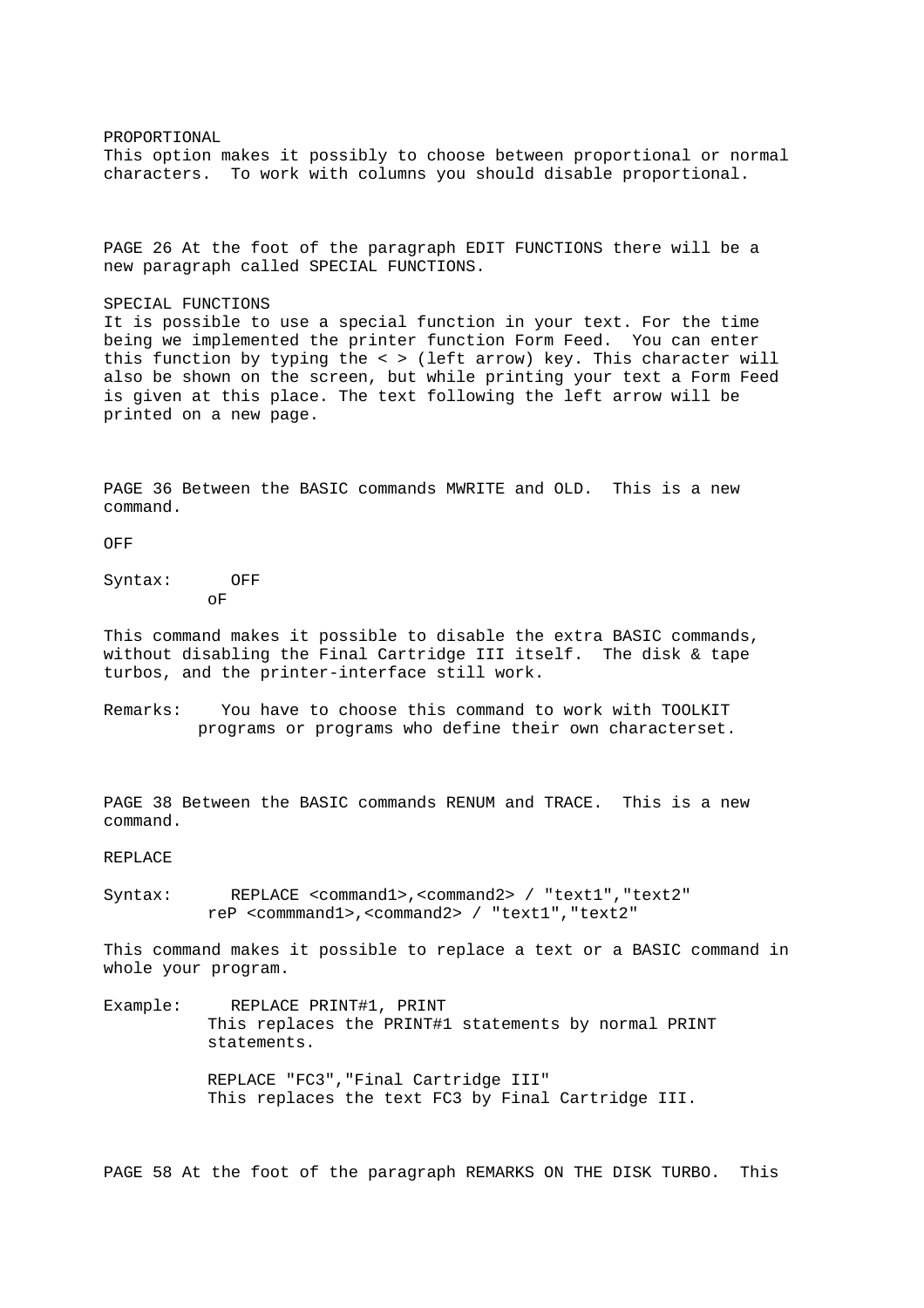is new. It seemed that the first version of the Final Cartridge III didn't work well with SPEEDDOS computers. We corrected this in later versions. \*\*\*\*\*\*\*\*\*

End of the Project 64 etext of the FC3 manual supplement. [#1]

\*\*\*\*\*\*\*\*\*

The Project 64 etext of the FC3 manual supplement. [#2]

\*\*\*\*\*\*\*\*\*

On these pages you find supplements of the Final Cartridge III's manual. There are also some new commands which were not implemented during the first printing of the manual.

PAGE 19 At the foot of the paragraph OPENING A DIRECTORY WINDOW, This is a supplement.

To read a new directory in an already opened window, select the read gadget in the right bottom corner of a directory window.

PAGE 19 Between the paragraphs SELECTING A PROGRAM and READING THE ERROR-CHANNEL. This is a new paragraph.

## SORTING A DIRECTORY

With the Final Cartridge III it is possible to sort a directory. You can do this by following the next steps: open a directory window (1) in which you select the sort gadget. If you now select a program (2) you can by using the up or down gadgets move the program to another place. If it's on the place you like (3), select another program to move until all programs are placed in the way you like. You can even add an empty line in the directory. This is done by selecting the program directly above where you want to insert the line (4,5). After the whole directory is sorted you select again the sort gadget, after which a requester is opened to ask if you're sure to place the new directory on the disk (6). If you are, the directory is written on the disk (7).

PAGE 24 At the foot of the paragraph TESTED PRINTERS. This is new.

You can expand the list of tested printers with the Commodore MCS 801 color printer. You choose Commodore as interface, CBM compatible as type, and select YES at COLORS.

PAGE 24 At the foot of the paragraph !! ABORT PRINTING !! there will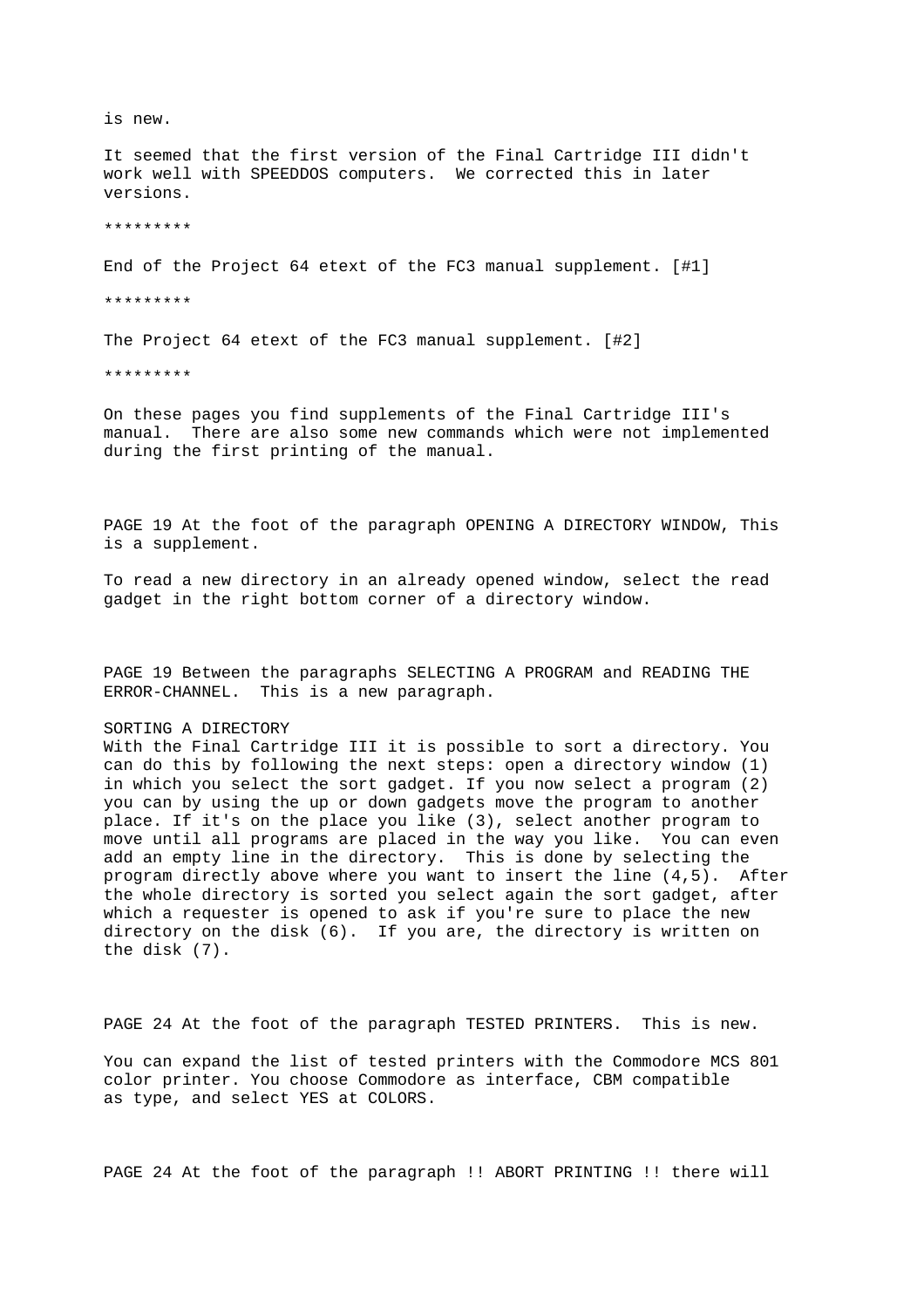be a new paragraph.

SPECIAL PRINTER FUNCTIONS Normally spoken you can control the printer from the printer window, but by Poking some values in memory location \$DC0C (hexadecimal) several special functions can be used. Of course you have to type these values before you load the program where you want to make a screendump from. If you don't want to use these special functions, you don't have to POKE. The values that perform the special functions are described below.

POKE \$DC0C,\$FF No Centronics check. Normally spoken the Final Cartridge III always looks for a Centronics printer, but by Poking \$FF into \$DC0C you disable that check.

POKE \$DC0C,\$FE RS-232 Printing. By Poking the value \$FE into \$DC0C the screendump is sent using the user port to a RS-232 printer.

PAGE 26 At the foot of the paragraph TESTED PRINTERS. This is new.

You can expand the list of tested printers with the Commodore MCS 801 color printer. You choose Commodore as interface, CBM compatible as type, and select YES at COLORS.

PAGE 28 At the foot of the paragraph BOLD there will be a new paragraph called PROPORTIONAL.

PROPORTIONAL This option makes it possibly to choose between proportional or normal characters. To work with columns you should disable proportional.

PAGE 29 At the foot of the paragraph EDIT FUNCTIONS there will be a new paragraph called SPECIAL FUNCTIONS.

## SPECIAL FUNCTIONS

It is possible to use a special function in your text. For the time being we implemented the printer function Form Feed. You can enter this function by typing the < > (left arrow) key. This character will also be shown on the screen, but while printing your text a Form Feed is given at this place. The text following the left arrow will be printed on a new page.

PAGE 39 Between the BASIC commands MWRITE and OLD. This is a new command.

OFF

Syntax: OFF oF